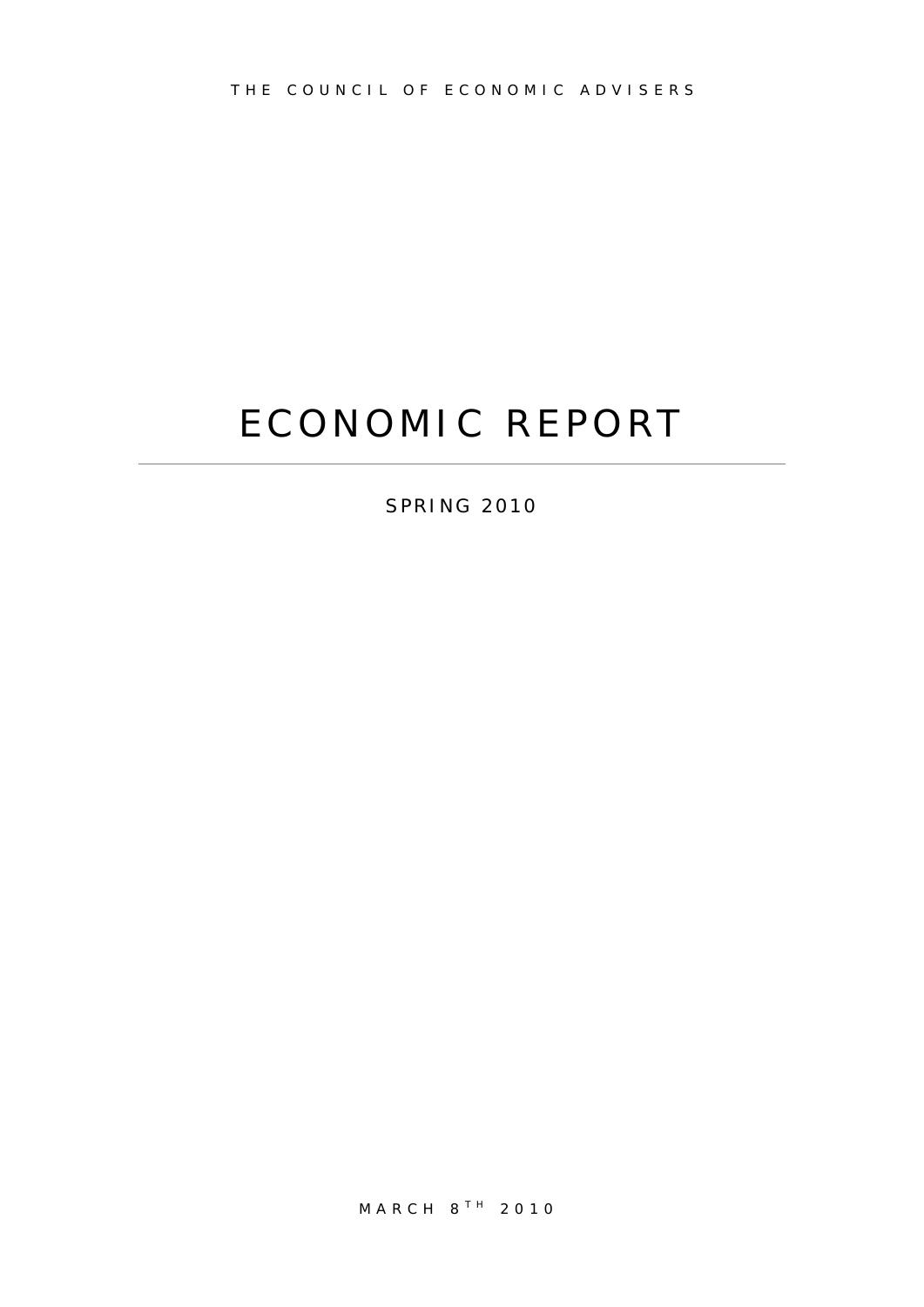## CONTENTS

| PART 1 SUMMARY, RECOMMENDATIONS AND REPORT ON ECONOMIC                             |
|------------------------------------------------------------------------------------|
|                                                                                    |
|                                                                                    |
|                                                                                    |
|                                                                                    |
|                                                                                    |
|                                                                                    |
| PART <sub>2</sub><br>ANALYSIS AND DISCUSSIONS OF FISCAL POLICY 23                  |
| 3. THE CURRENT STATE OF FISCAL POLICY AND HISTORICAL DEVELOPMENTS  24              |
|                                                                                    |
|                                                                                    |
|                                                                                    |
|                                                                                    |
|                                                                                    |
|                                                                                    |
|                                                                                    |
|                                                                                    |
|                                                                                    |
|                                                                                    |
| 6.6 All VAT exemptions for the fishing industry should be cancelled 36             |
| PART <sub>3</sub><br>MEASSURES TO IMPROVE FISCAL POLICY 38                         |
| 7. RECOMMENDATIONS FOR FISCAL POLICY IN THE COMING YEARS 39                        |
|                                                                                    |
|                                                                                    |
|                                                                                    |
| 8.2 Ministries and institutions must set target goals and measure achievements  46 |
|                                                                                    |
| 8.4 Coordination between government and municipalities 47                          |
|                                                                                    |
|                                                                                    |
| 9.2 SOME MEASURE WITH REGARDS TO EXPENDITURES  52                                  |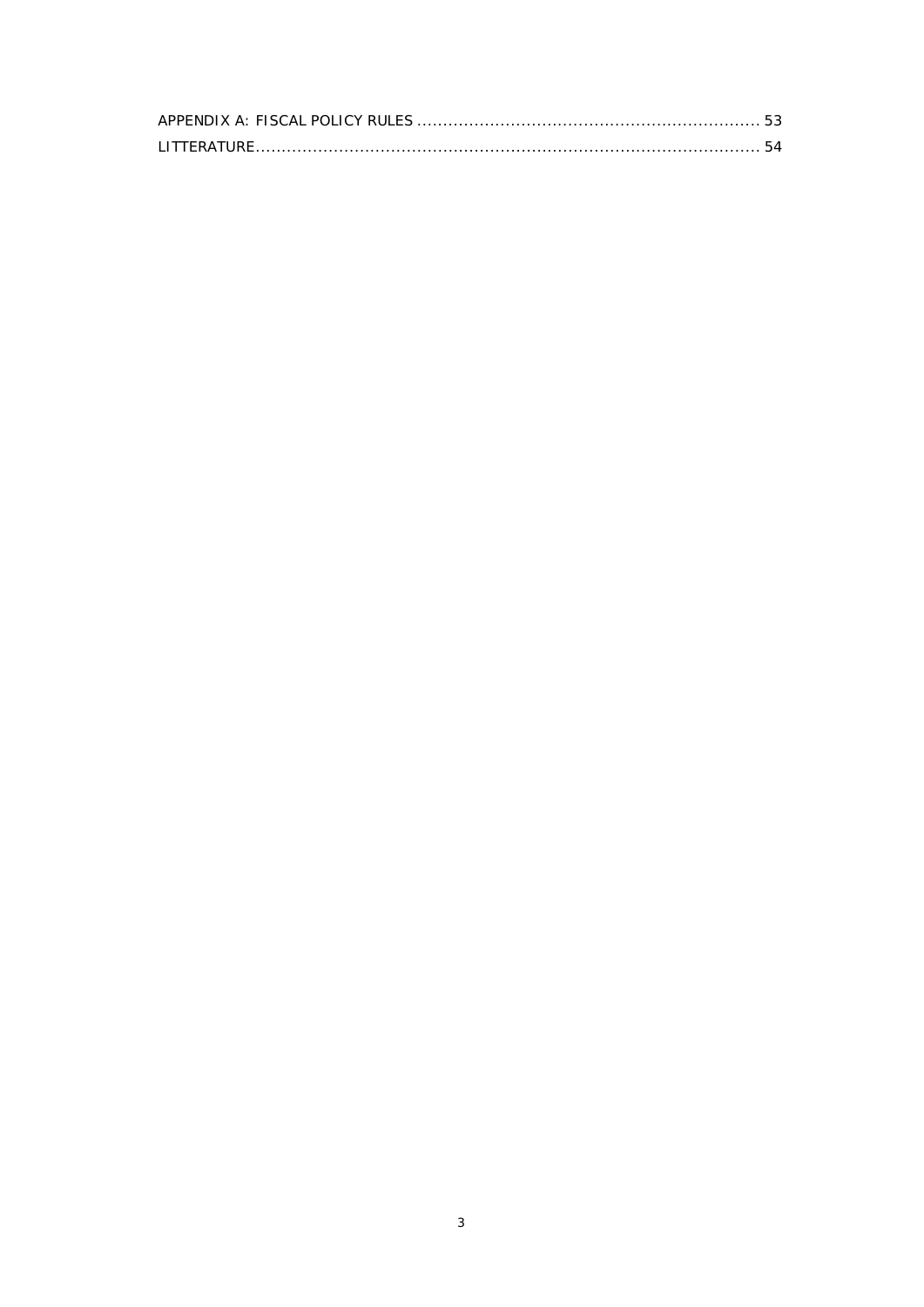#### **THE COUNCIL OF ECONOMIC ADVISERS**

The Council of Economic Advisers hereby publishes its spring 2010 report on economic trends. Pursuant to Faroese Parliamentary Act No 50 of 11th May 2009 on the Council of Economic Advisers, the Faroese Council of Economic Advisers twice a year publishes economic reports – one in spring and one in the fall.

The members of the Council of Economic Advisers are elected for a term of three years and six months starting from 1 July 2009. The Council is assigned to monitor the Faroese economy and to deliver independent economic advice and reports on economic trends. As prescribed in the Act on the Council of Economic Advisers, the Council will publish two economic reports per annum.

The writing of the reports by the new Council has been handed over to the Faroese Governmental Bank to execute.

The members of the Council are:

Thomas Dam, MSc in Financial Management and International Trade, chairman

Durita Tausen, MSc in Economics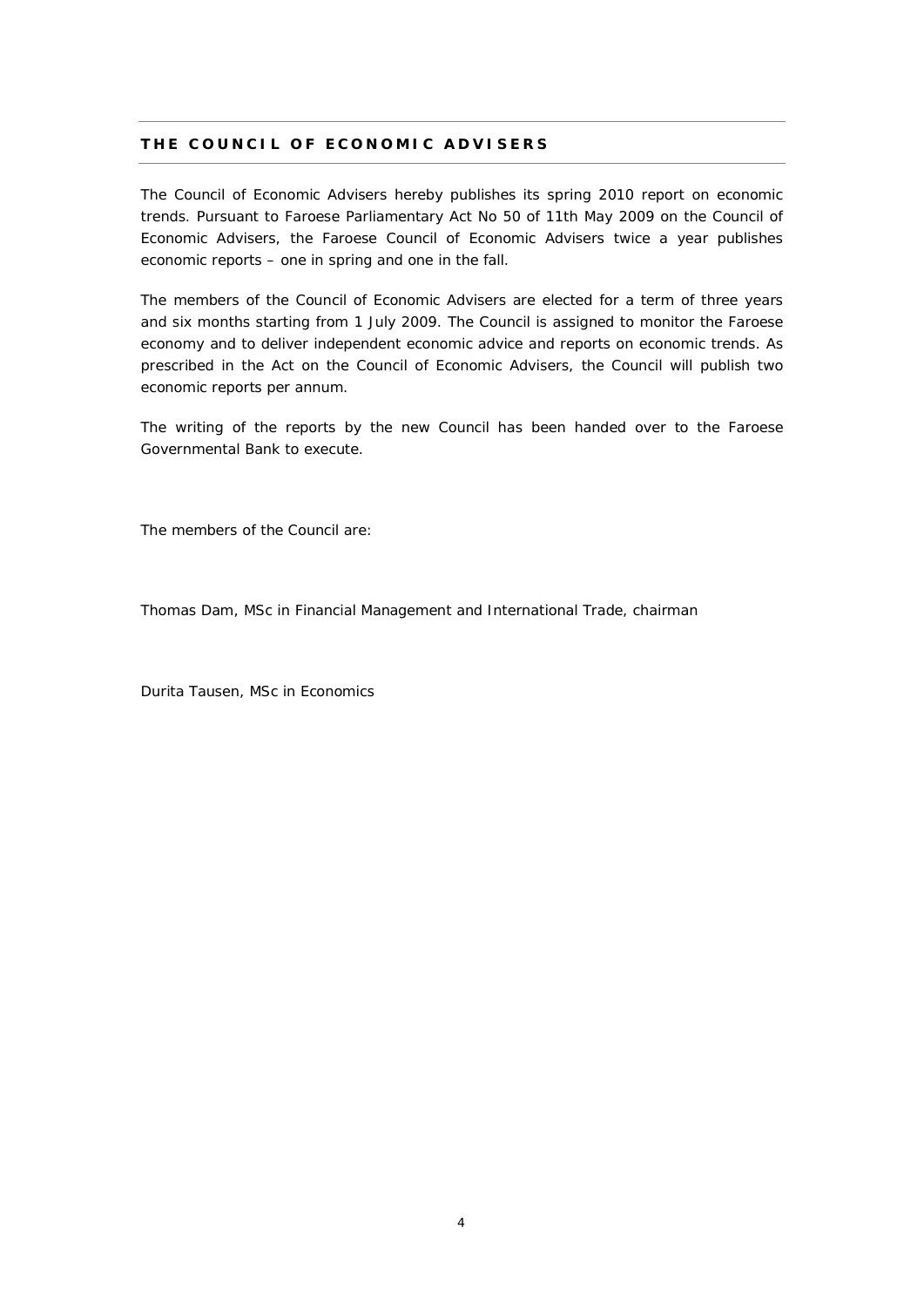# PART 1

# SUMMARY, RECOMMENDATIONS AND REPORT ON ECONOMIC TRENDS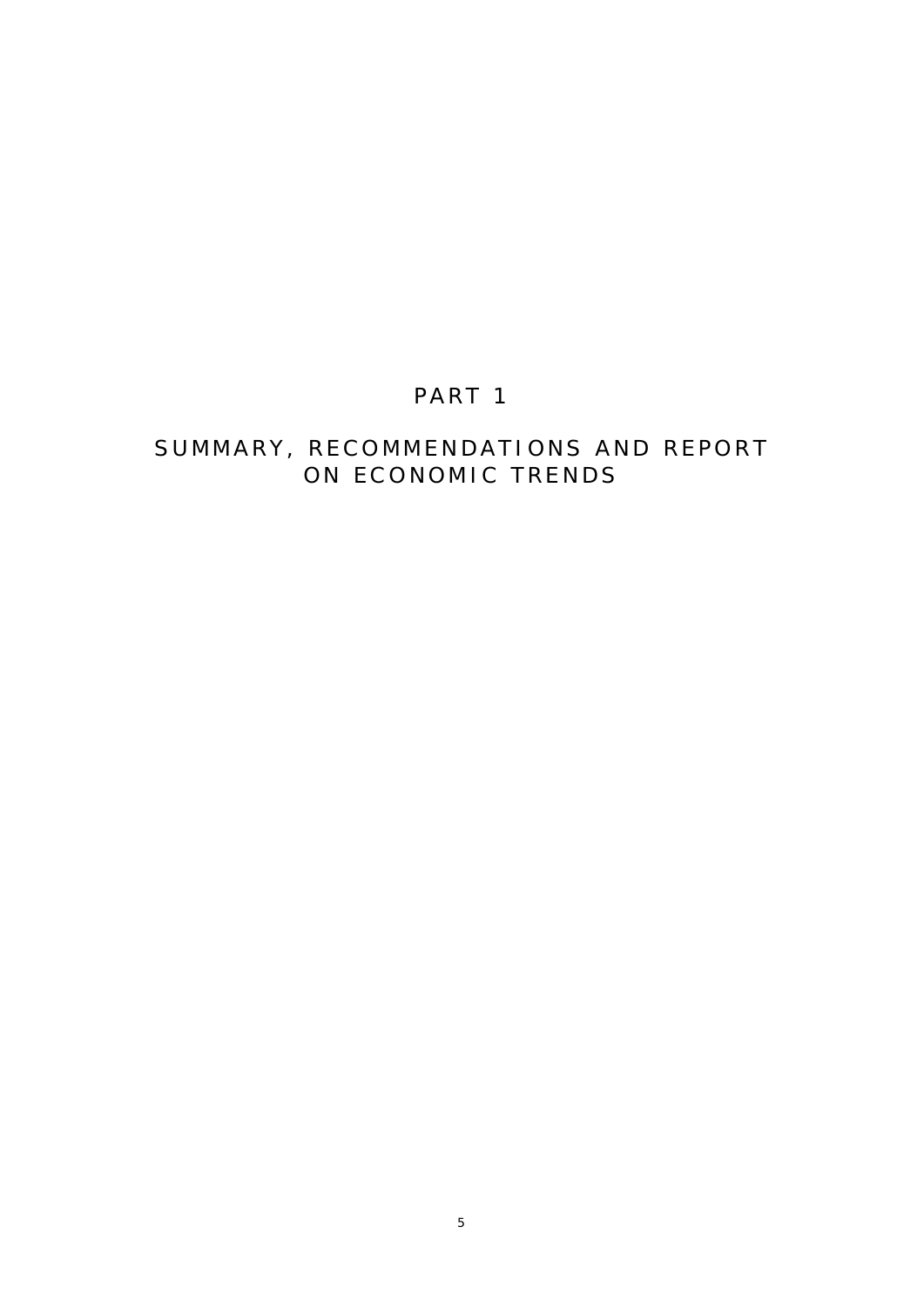### 1. SUMMARY AND RECOMMENDATIONS

**Indications of economic growth** The latest figures on the Faroese economy, wage payments, unemployment and on VAT-revenues do not give any clear indications of growth in the Faroese economy. However, indications are that consumption may rise slightly as it is still below average. Car sales have gone up substantially in the first months of 2010. This could indicate that households will increase consumption in the near future.

Unemployment rose sharply The rate of unemployment rose sharply in the 4<sup>th</sup> quarter of 2009 and is now at a 6 percent<sup>1</sup> average for the whole country. Local figures are higher; app. 8 percent in Suðuroy and in the Northern Islands. Indications are that household consumption is still below average. The decline in consumption, which started in the fall of 2008, has stopped and consumption now seems to have stabilized at a low level.

**Faroese economy is sound** The Faroese economy is not in a bad state, when considering the balance of payments and the level of debt in the different sectors of the economy. On the other hand, the rise in unemployment and the public budget deficit constitute challenges that surely need to be addressed.

**Decisive plans needed to address deficit** The Faroese Treasury's revenues have gone down substantially due to e.g. government tax cuts, a reduction in block subsidies from the Danish State as well as on account of the current economic crisis. Budget deficit was just above DKK 330 million in 2008 and app. DKK 700 million in 2009. According to the 2010 budget, the deficit will reach app. DKK 800 million. Figure 1.1 shows an illustration of how the Faroese economy through decisive measures can be put back on the right track.



**Source:** Inhouse calculations. Consolidated budgest numbers for state and municipalities for 2010 are taken from the Faroese Budfget Office.

In the figure above government and municipal expenditures are increased 2 percent annually up to 2015 and from then on by 3 percent annually. In order to boost economic growth, measures worth just under DKK 300 million are implemented up to 2013 (i.e. 2.1 percent of GDP). The aim is to limit Government and municipal debt at 40 percent of GDP and to decrease Government and municipal budget deficits to 2 percent of GDP by 2015.

<sup>&</sup>lt;sup>1</sup> Indications are that the rate of unemployment is closer to 8 percent, based figures from the Faroese Employment Office on the number of claims to unemployment benefits.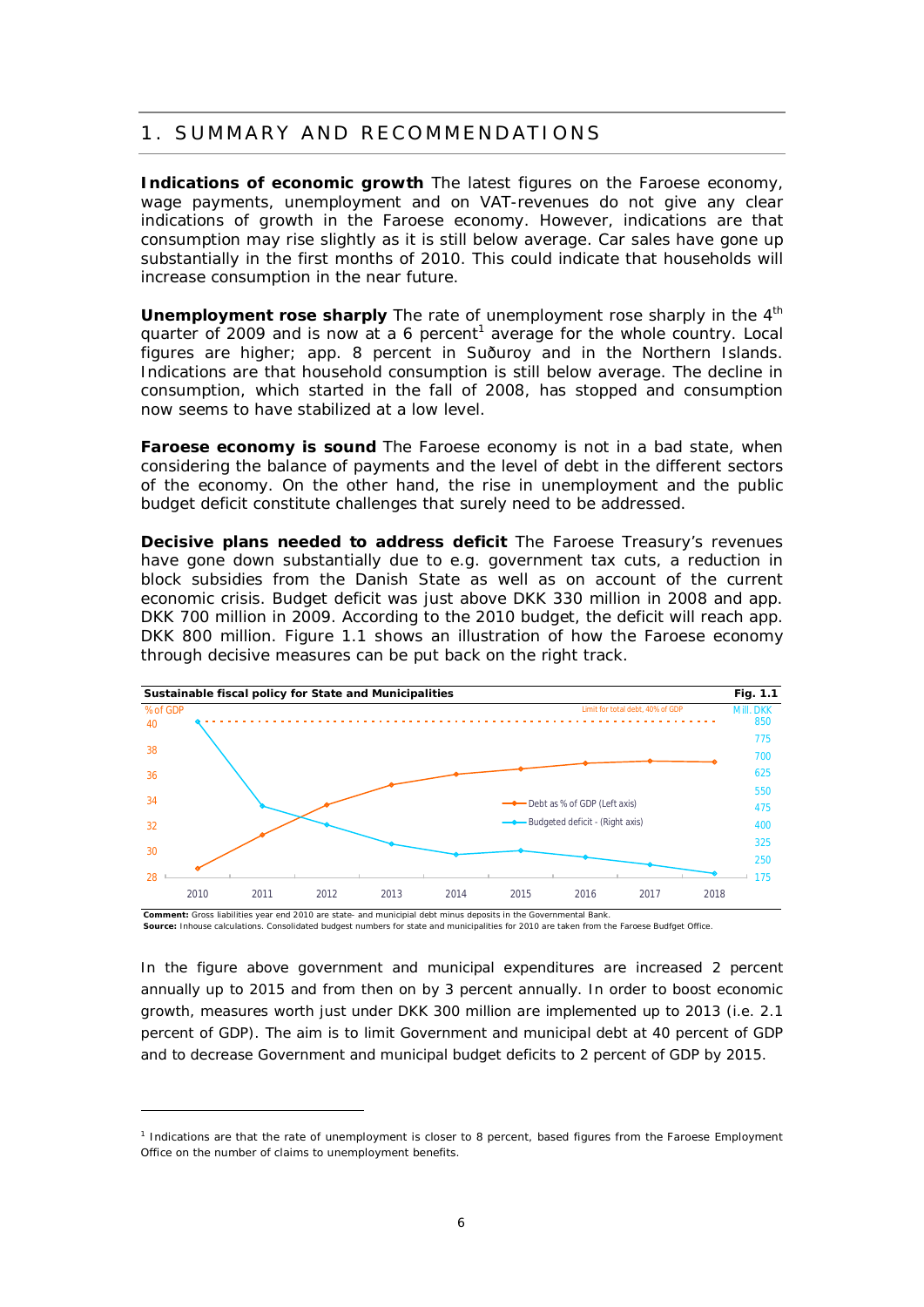**Deficit larger than in neighbouring countries** When we add government budgets, the municipal budgets and the expected results from the social funds (i.e. the Faroese Employment Office, ALS, and the Labour Market Supplemental Pension Fund, AMEG), we find that the total public sector deficit is DKK 900 million in 2010, i.e. just above 7 percent of GDP.<sup>2</sup> This is higher than in the neighbouring countries, excluding Iceland. In Denmark, Sweden and Finland public sector deficits are expected to be in the range of 3 to 5.4 percent of GDP.<sup>3</sup>

**Certain measures are necessary** There is scope in the economy for the public sector to present a certain deficit over a couple of years, but if proper measures are not put into place it will becomes increasingly difficult to correct the situation. A sustainable government fiscal policy is the prerequisite for steady economic growth.<sup>4</sup> It is recommended that with the 2011 budget and onwards, substantial measure are undertaken to balance public sector revenues and expenditures.

**Measures need to address both revenues and expenditures** Experiences from OECD countries<sup>5</sup> clearly indicate that in the coming years measures need to be implemented in order to increase public revenues from direct and indirect taxes as well as measure to reduce public expenditure. In order to form a sustainable fiscal policy, measures are needed both on the revenue and expenditure side. Some measures can be implemented at short notice, while others measures are lengthier to implement due to the degree of prior analysis needed.

**Taxes and economic growth** OECD studies have sought to assess the effects different methods of taxation have on economic growth.<sup>6</sup> These studies indicate that corporate taxes have the most negative influence on economic growth. Income taxes come second, and consumption taxes third. Finally, we have property and real estate taxes, which exert the least influence on economic growth. This should be kept in mind in the coming years, as efforts are made to structure the Faroese public revenue base in a more sound way.

**The financial sector and economic shocks** Fiscal polices do not seem to have been effective at evening out economic fluctuations that stem from changes in the lending operations of the financial and banking sector. It is necessary to develop measure that can support fiscal policy. The Ministry of Finance is recommended to assemble a group of experts to investigate this possibility.

**Align public budgets and long term goals** It is crucial to ensure adequate coordination of government and municipal budgets. This must also be achieved with regards to the short and long term operation and investment plans of government and municipalities. Parliament and government must seek to facilitate coordination in such a way that the municipalities and the Faroese Treasury stick to the accepted fiscal policy, which has the

<sup>&</sup>lt;sup>2</sup> The latest estimates by the Faroese Governmental Bank put GDP at DKK 12,650 million in 2010.

<sup>3</sup> Source: OECD Economic Outlook No. 86.

<sup>&</sup>lt;sup>4</sup> In order for the Government's fiscal policy to be sustainable, the Government must be able to take care of its obligations and pay interest and instalments on outstanding debt with its current direct and indirect tax policy and expenditure policy.

<sup>&</sup>lt;sup>5</sup> Cf. [17] and chapter 5 of this report.

 $6$  Cf. [25].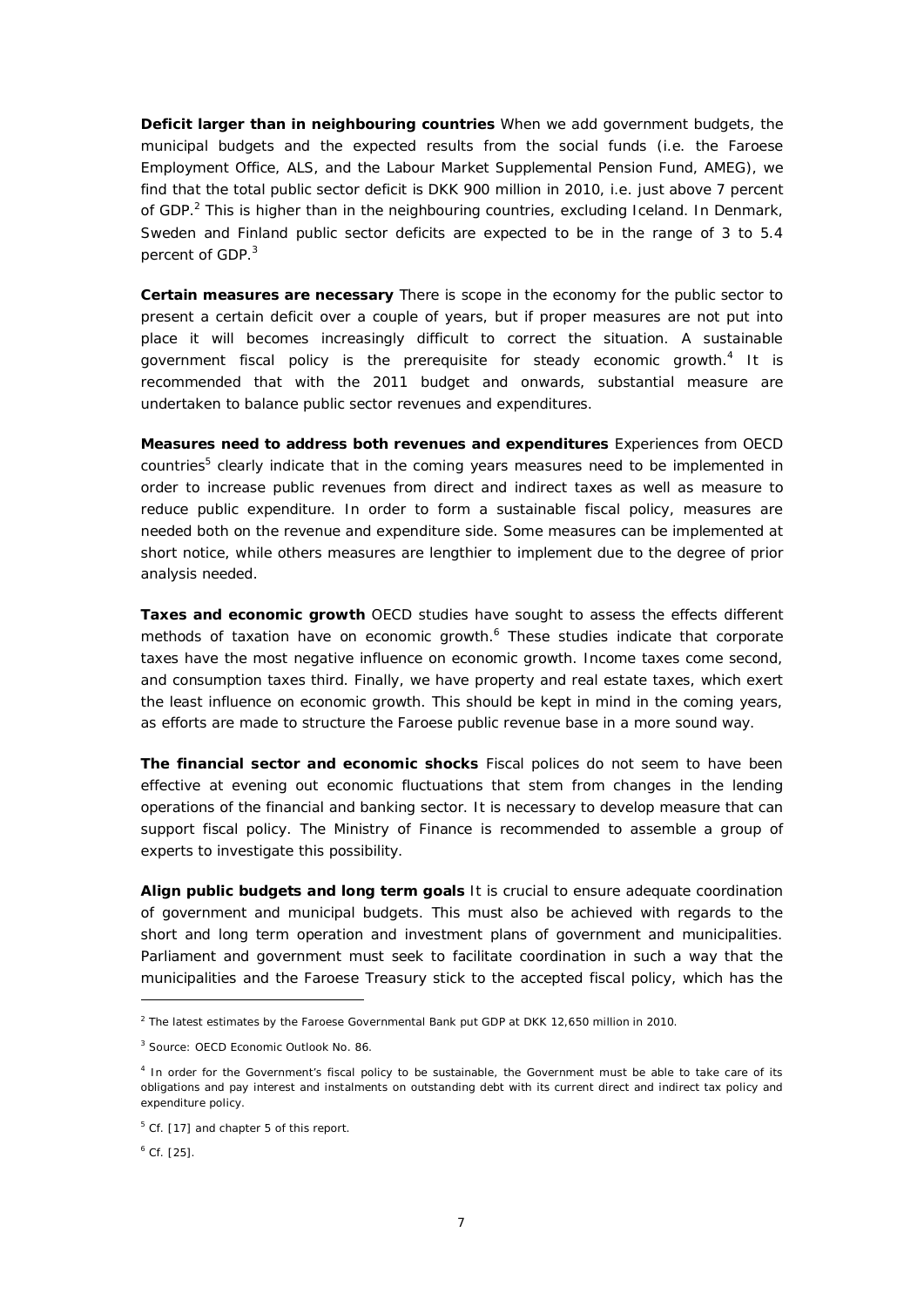aim of curbing economic fluctuations. Such a coordination and alignment can be achieved - the prerequisites should already be in place with the new Parliamentary Act on Appropriation, Executive Order on Accounting Procedures, and Executive Order on Municipal Accounting Procedures as well as a uniform public accounting system and shared IT infrastructure. Recommendations are to investigate whether it is possible to continue to strengthen the fiscal policy rules, e.g. in ways similar to New Zealand.

**Assess utility of public sector activities** Performing cost-benefit analyses should become an integral procedure in all public investment projects as well as all large public sector operations, projects and activities in general. Cost-benefit analyses can also be used to describe the societal utility of e.g. grants, subsidies and other public activities. In addition to aiding assessment of the net societal gains of public investments, cost-benefit analyses can also take into account special considerations such as regional policies, redistributive policies or other such considerations. Regional and redistributive considerations are crucial to many public investments and public activities in general. In such cases the cost-benefit analyses can be adjusted to take such considerations into account.

**Ministries and institutions must set goals and measure performance** Following the intent of the Executive Order on Accounting Procedures; we recommend that the guidance principles of listing goals and achievements should be used more extensively to measure the productivity and production of services by the public sector. The knowledge gained can be used to compare productivity and production with previously set goals and to improve the efficiency and quality of public services; and thereby optimize the use of public productive assets. If this instrument is used in the proper manner, it could increase transparency with regards to the production of public sector services and clarify the division of responsibilities within the public sector.

**Continually improve efficiency as well as rationalize public sector** Following more extensive studies, plans should be made with regards to how the public sector is most appropriately and rationally managed – both in terms of services, supply and costs.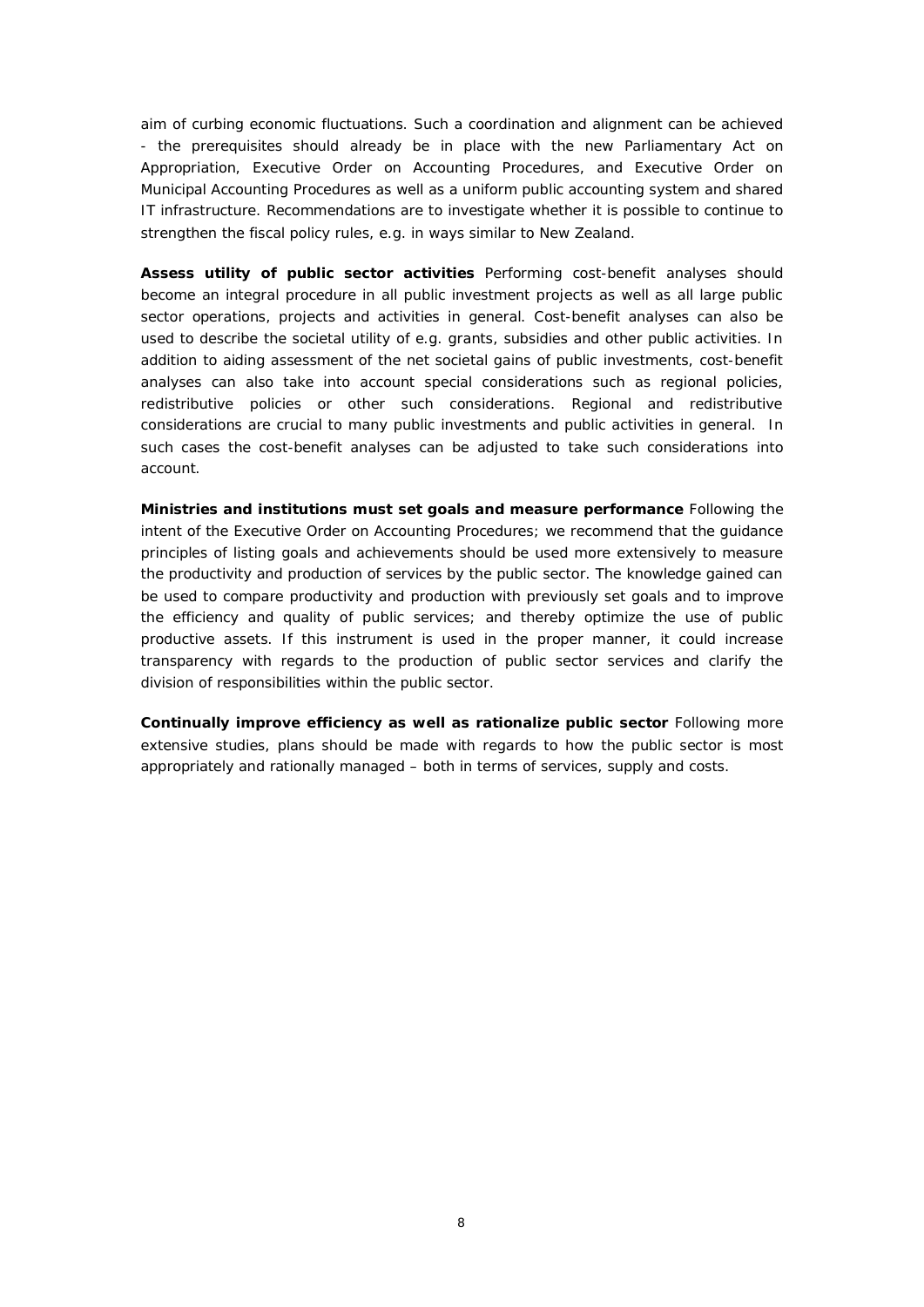# 2. ECONOMIC ASSESSMENT

Similarly to what has happened globally, the Faroese economy experienced a downturn in the fall of 2008 as the international financial crisis turned into an economic crisis, and directly affected production in nearly all economies.

#### 2.1 THE FAROESE ECONOMIC SITUATION

The financial crisis affected the Faroese financial sector directly as financing costs of Faroese banks increased considerably due to higher interest rates on borrowings from other financial institutions and due expenses for bank bailouts. Overall, it seems as though the world of finance has weathered the storm and the worst winds have died down; yet, permanent changes are to be expected, such as stricter rules on capital requirements in the financial sector.

The financial crisis – and subsequent economic crisis – also affected households, as they reduced consumption and increased their savings. This is a result of increasingly uncertain future outlooks, a drop in the value and equity of real properties and worse credit facilities for consumer loans and investments compared to previous years. This also affected the revenues of the Faroese Treasury, which experienced comparatively large budget deficits in 2008 and 2009 – and expectations are of similar budget deficits this year and in 2011.

In addition, a combination of external blows and structural difficulties have meant that industry production, in particular local production, has gone down dramatically these last 2-3 years and is now historically low. Fish prices are low and this puts a strain on operations, and while oil prices are lower than in 2008, they are still high compared to previous years. The conditions for growth in fish stocks in Faroese waters have been below average these past years. Structural problems such as excess industry capacity and too high fishing pressure on stocks surrounding the Faroe Islands, contribute to the fact that profitability in the domestic fishing industry is not at the same level as it could have been with lower fishing pressure and better fish stock management.

In general, the Faroese economy is quite sound. In 2006, the Faroe Islands had net assets abroad worth DKK 3.7 billion, according to Statistics Faroe Islands. Estimates in this report indicate that ever since there has been a surplus on the total balance of payments. Therefore one might conclude that the Faroese balance towards foreign countries is very acceptable. Faroese households seem to be quite well off in global comparison. By the end of 2008, the net liabilities of the Government, municipalities and social funds were in total modest. Financial institutions and households own the majority of the net assets in foreign countries.

Currently, one of the biggest challenges in the Faroese economy is in the administration of the country and municipalities, which are running large deficits, and the administration of the fishing industry, where companies are experiencing significant problems in operations due to reduced catches, low selling prices and high oil prices.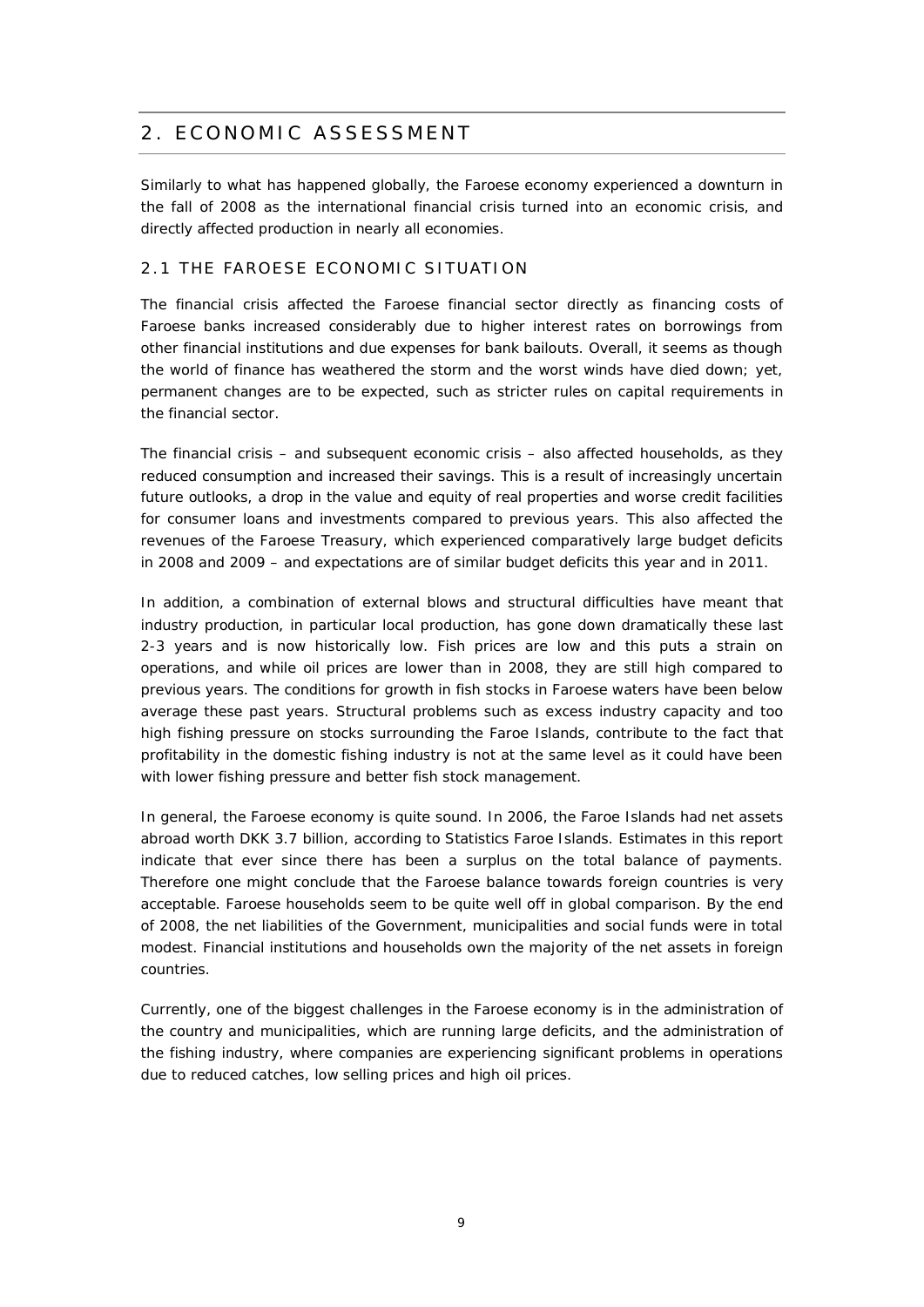Ensuring long-term economic growth could also be said to pose a challenge; partly on account of the fact that private sector investments have for many years only constituted a modest percentage of GDP, but also because excess capacity in the fishing industry makes it hard to turn a profit and to ensure future industry growth.

#### 2.2 GLOBAL OUTLOOK

A small economy like the Faroese, where imports and exports constitute a large part of the economy, is very much affected by global economic trends and especially developments in those countries with which we trade goods and services. The Faroese economy is particularly affected by external developments when it comes to the price of imported goods and exported products, but also the households and their propensity to spend and save are affected by foreign economic trends. Global economic trends will therefore be significant in determining when productivity again will increase in the Faroese economy.

Following the downswing from around mid 2007 to mid 2009 – with a real reduction in the global economy of 1 percent in 2009 – estimates from acclaimed international organizations now point to the fact that most economies should soon start to experience economic growth. Total growth for 2010 and 2011 is expected to be app. 4 percent, in real terms.

Recent projections by the OECD indicate that the lost grounds in terms of growth, however, will at the earliest be regained in 2013. For the OECD member countries the reduction was in real terms 4 percent. Growth is furthermore expected to be relatively low in 2010 and 2011. Estimates by other international organizations indicate that it will take years before the global economy reached its previous levels. Yet, estimates differ on how long this will take. Table 2.1 shows the latest economic growth outlook from the IMF.

| TABLE 2.1<br>Real annual GDP-growth in %, 2008-2011 |      |        |      |      |  |  |  |
|-----------------------------------------------------|------|--------|------|------|--|--|--|
|                                                     | 2008 | 2009   | 2010 | 2011 |  |  |  |
| World Economy                                       | 3,0  | $-0,8$ | 3,9  | 4,3  |  |  |  |
| <b>USA</b>                                          | 0,4  | $-2,5$ | 2,7  | 2,4  |  |  |  |
| Germay                                              | 1,2  | $-4,8$ | 1,5  | 1,9  |  |  |  |
| Great Britain                                       | 0,5  | $-4.8$ | 1.3  | 2,7  |  |  |  |
| Euro-zone                                           | 0,6  | $-3.9$ | 1.0  | 1,6  |  |  |  |

**Comment:** 2010 and 2011 are IMF forecasts

**Source:** IMF World Economic Outlook Update, January 26, 2010

The table points to a growth in the global economy as a whole, primarily driven by growth in Asia and, in addition, the massive stimulation of the US economy seems to have had an effect.

Loan-funded spending, which was very apparent before the crisis, has all but disappeared – also on the Faroes – and people are now starting to save up. It is especially countries where property prices dropped and consequently equity was reduced that have experience an increase in savings and a decrease in private consumption. Seeing as private consumption has a great effect on the overall economy, this may imply lower economic growth over the next couple of years. Several governments have made efforts to boost demand for goods and services by increasing government spending with different stimulus packages. These measures are time limited and it is not clear what effect a drop in public expenditure will have on economic developments.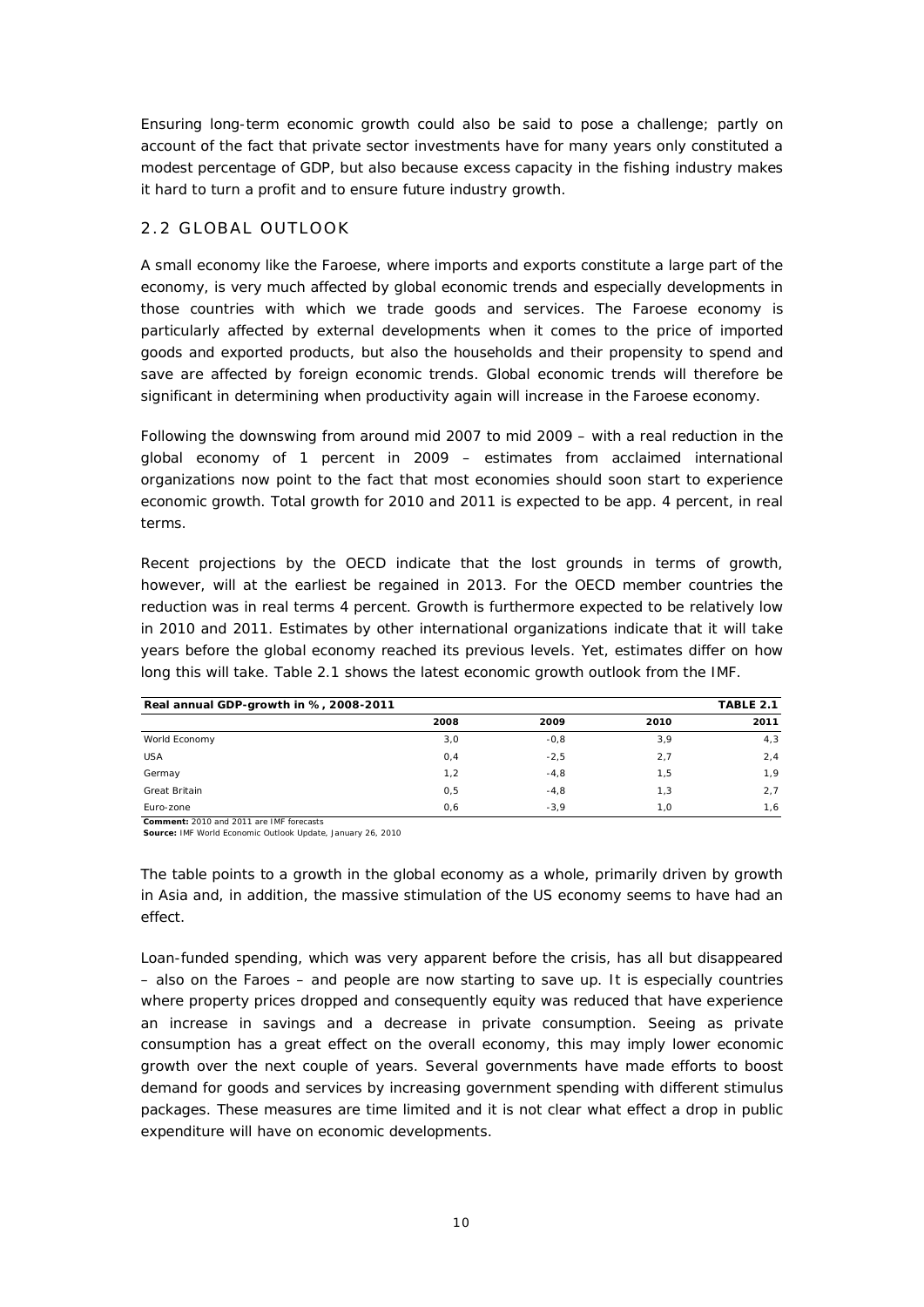#### 2.3 ECONMIC OUTLOOK

#### **2.3.1 GDP projections**

There are indications of a fall in GDP in current prices by app. 3 percent in 2009, and projections point to an increase of app. 3 percent in 2010. If prices increase by 2 percent, it would mean that the Faroese economy grew in real terms, albeit a small growth. Thus, the economic downturn seems to have passed its peak and while indicators point in different directions, our estimate is that we will see economic growth already this year.



Private consumption, which grew considerably from 2004 to 2007, was unusually high in 2007 and by autumn the same year it was slowing down, i.e. before the global financial crisis was full blown. Since then consumption has dropped significantly and rapidly. Imports for direct household consumption fell significantly in 2009 and consumption relative to disposable income has probably not been this low since 1998, i.e. at a time when the effects of the Faroese economic crisis of the 1990ies were still being felt. It is difficult to estimate whether consumption has reached its lowest level under the current economic conditions. However, according to the our assessment it is not likely that consumption will go further down. Surveys concerning people's economic outlooks for 2010 show that the households now are less pessimistic than they were 6 months ago and key indicators point in the same direction, e.g. the VAT-revenue to wage-payments ratio (see figure 2.2). Consumption is expected to increase on aggregate in 2010 and 2011.

| Key indicators        |         |         |        |        |      |         |         |      | TABLE 2.2 |
|-----------------------|---------|---------|--------|--------|------|---------|---------|------|-----------|
| Annual nominal change | 2003    | 2004    | 2005   | 2006   | 2007 | 2008    | 2009    | 2010 | 2011      |
| GDP                   | $-2,2$  | 3,2     | 3,1    | 12.9   | 5,8  | 0,5     | $-1.9$  | 3,4  | 3,8       |
| Private consumption   | 4,1     | 8,1     | 9,1    | 9,5    | 10.2 | $-8.4$  | $-8,5$  | 3,9  | 4,0       |
| Public consumption    | 5,4     | 6,2     | 5, 2   | 3,6    | 8,2  | 10,8    | 1,5     | 3,1  | 1,4       |
| Private investments   | 61,8    | $-62,4$ | 68,8   | $-2,7$ | 2,1  | $-17.8$ | $-23.7$ | 10.8 | 17.6      |
| Publicinvestments     | 1,9     | 16,5    | $-7,7$ | 15.5   | 12.7 | 7.2     | $-0.8$  | 1,4  | 2,5       |
| Exports               | $-6, 8$ | $-4,3$  | 4,6    | 12.0   | 4, 3 | 5,6     | $-6.0$  | 2,0  | 4,0       |

Source: Governmental Bank

Public consumption is easier to estimate, especially since the Faroese Budget bill for 2010 was presented and municipal budgets have been set. It seems widely accepted that the expenditure limit must be kept and based on known government and municipal plans, public consumption is estimated to increase app. 3 percent in 2010 – of which, the government increases consumption by 4 percent and the municipalities by 1 percent. The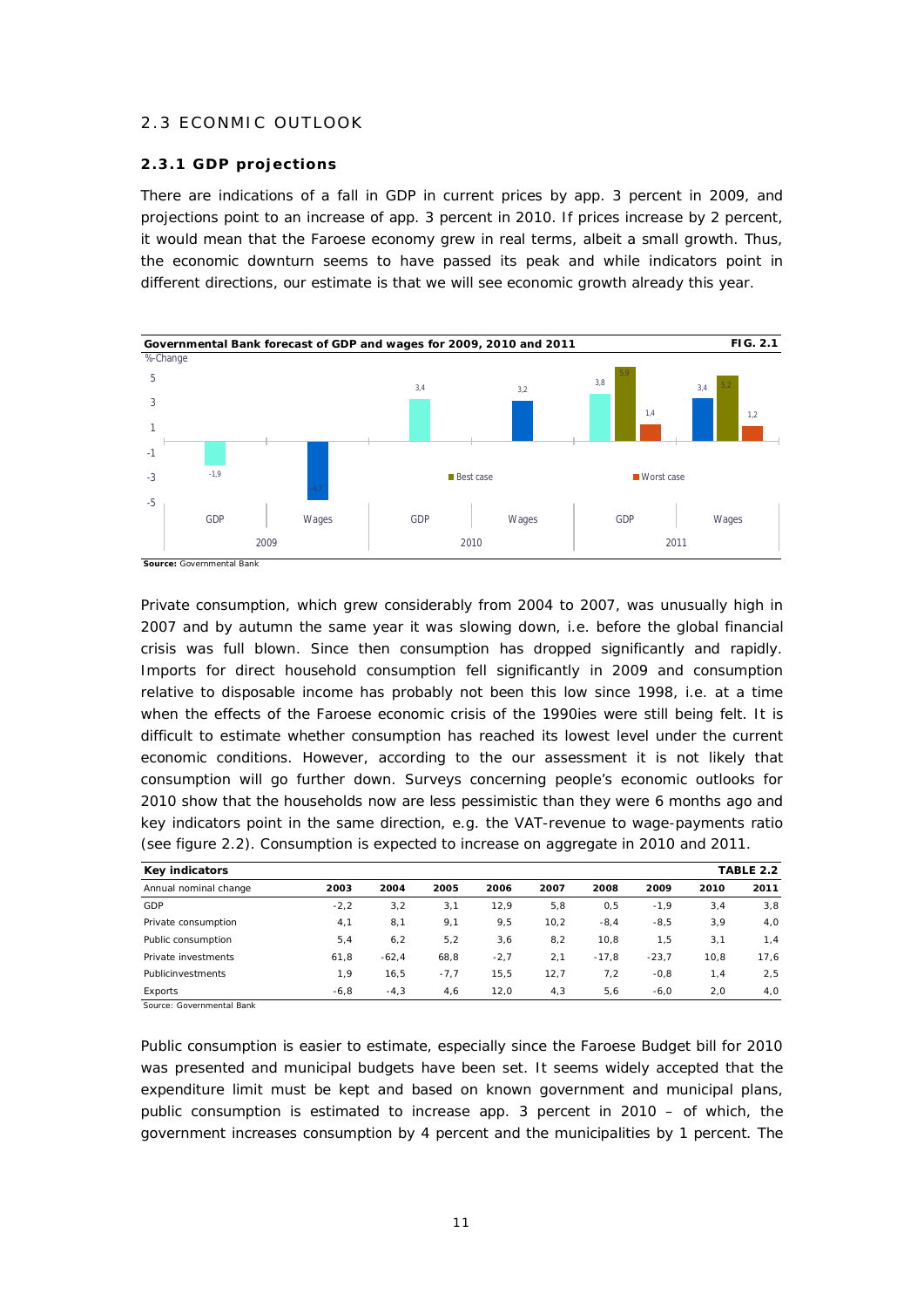assumptions used in the projections for 2011 put the growth in total public consumption at 1.5 percent.

Private investments have fluctuated quite significantly during the past years and are more difficult to predict. Access to financing, the interest rate level and the bleak economic outlook of businesses influences the willingness of private companies to invest. It is estimated that private investments decreased significantly in both 2008 and 2009, but an increase is expected in 2010 and 2011.

Public investments decreased by app. 1 percent in 2009 and will grow between 1 percent and 2 percent in 2010 – municipalities seem to invest less, while the government increases its investments. The growth in total public investments is expected to be app. 2.5 percent in 2011.

Total exports of goods and services fell by 6 percent in 2009 and while it is difficult to assess exports in general, export value is not expected to decrease further given current outlooks. Exports are expected to increase by 2 per cent in 2010 and 4 percent in 2011.



**Source:** Governmental Bank and TAKS

#### **2.3.2 Economic developments and projectiions**

Payment of wages, which with some reservations can be interpreted as a measure for the overall production in the economy, have been on the decline since February 2009, as measured in continuous annual sums. The latest figures are from January this year and show an annual change of -4.5 percent. Apart for certain minor industries only public services and the fish farming industry experienced an increase in wage payments.



**Source:** Statistics Faroe Islands, Danish Statistics and Norvegian statistics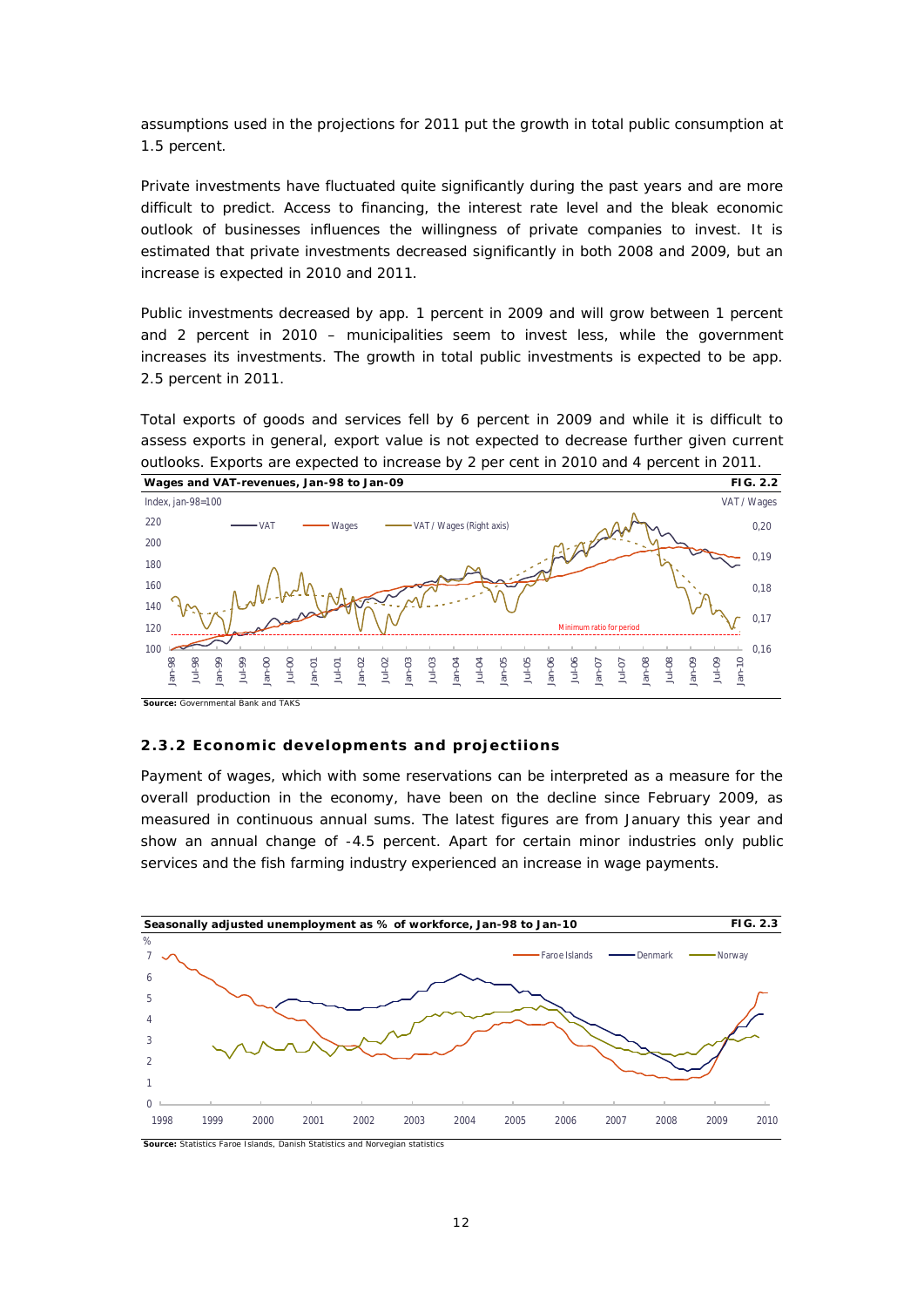The unemployment rate has continued to rise during 2009 and at the end of January 2010 was measured at 5.6 percent. With a 3 per cent growth in GDP in current prices and perhaps a 1 per cent growth in real terms, it is not unlikely to see a certain reluctance of companies to hire new personnel. Therefore, the unemployment rate may increase further to app. 6-7 percent on average in 2010.

Increases in unemployment can be traced in most sectors, excluding the fish farming industry, the financial sector and the public sector. Following changes to legislation in 2009, the Faroese Employment Office (ALS) has significantly increased the size of all grants to unemployed persons. This may well be keeping emigration down, coupled with the fact that neighbouring country are also experiencing rising unemployment, and therefore may also contribute to a slightly higher rate of unemployment. On the other hand, the increases in unemployment benefits should mean that the reduction in the level of income due to unemployment should be less. Less emigration, which increases the number of persons in the system, and the higher individual grant rates both act in ways so as to counter the reduction in consumption.

In our view, the main reasons for the increase in domestic demand are the sizeable Treasury deficit, coupled with positive developments in the fish farming industry and improved outlooks in the fishing industry. The increase in unemployment benefits is expected to cause households to stop reducing their spending and possibly induce household to increase demand. These circumstances should to a certain degree hold back further growth in unemployment – which contributes to the estimates of an average yearly unemployment rate of app. 6-7 percent for 2010, i.e. a bit higher than in 2009.



#### 2.4 THE DIFFERENT SECTORS OF THE ECONOMY

This section of the report will deal with the different sectors of the economy that are important to the overall developments and future prospects.

#### **2.4.1 The public sector**

**The Government** Up to 2008 the Faroese Government has had a stimulating effect on the economy by means of tax reductions and a significant rise in public spending – even during the times of economic growth. The enormous increase in public expenditure in 2008 has meant that the Government has directly stimulated business activity in 2008 and has counteracted a decline in business activity.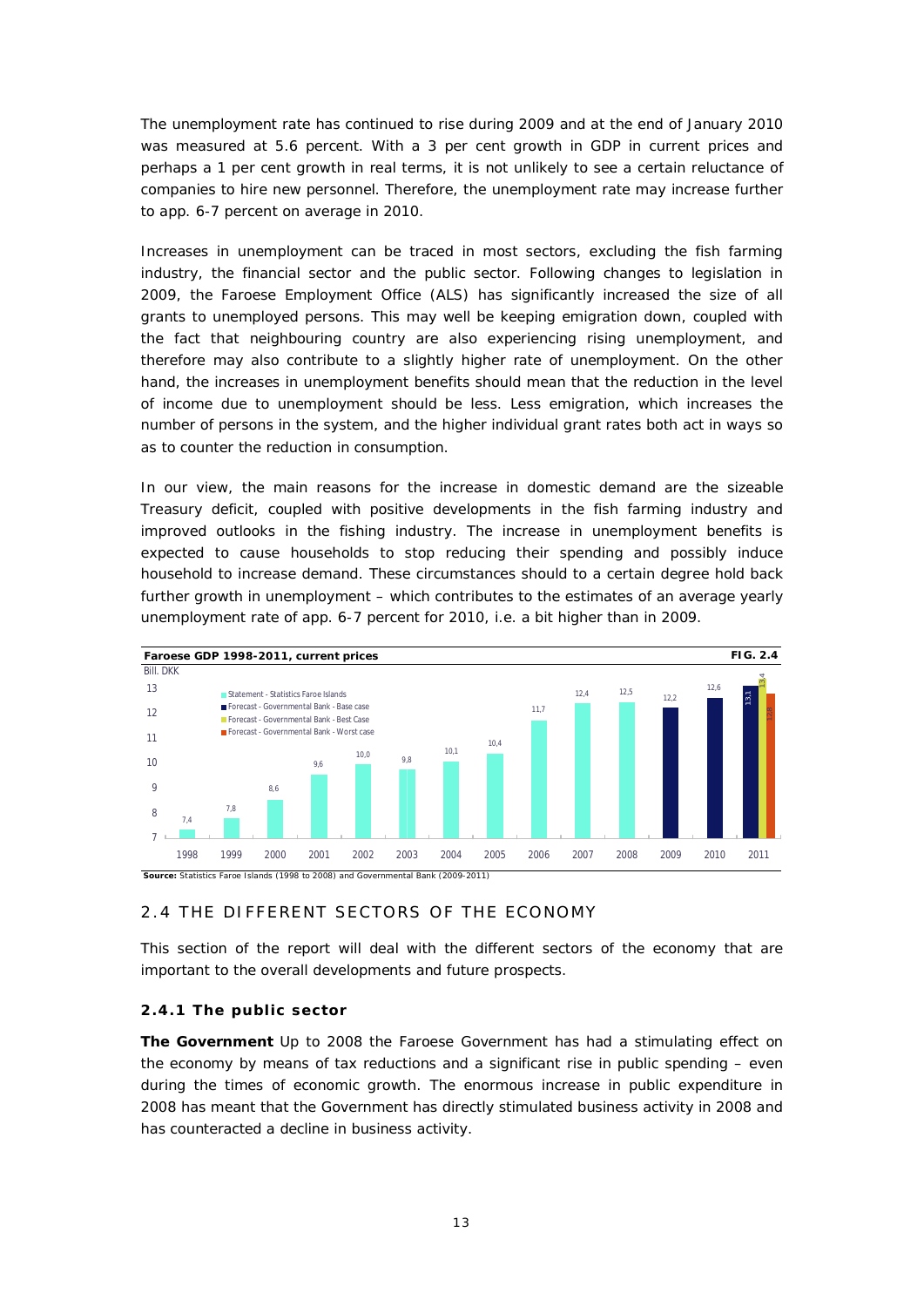In 2009, the activities of the government were less stimulating, due to the fact that public expenditures (especially the purchase of goods and services) are reduced in the 2009 Budget compared to the 2008 accounts, while the deficit increases due to declining revenues.

In 2010 the Treasury's deficit is expected to be just below DKK 800 million. This can also be traced in the total growth of the economy, which is considerably stimulated by the deficit. The budget deficits in 2008 and 2009 were on average DKK 650 million. Particularly revenues from VAT and other charges have declined substantially since 2007.

Public pay-roll expenses have increased in 2009 and 2010 and this growth in expenses is greater than the increase in tax revenues; despite cuts in income tax and taxes on capital gains.

In the draft Budget for 2010, the Faroese Government plans for a deficit of DKK 778 million. Public expenditure on institutions will increase by app. 1 per cent, likewise grants for households, and investments will increase a little bit more, while revenues will decrease.

**The Municipalities** There are bound to be differences in the municipalities' abilities to meet their operational and investments objectives in the years to come. Tórshavn municipality will probably not be hit hard by the reduction in tax receipts, while other municipalities might experience a reduced tax base. Tórshavn municipality is also not burdened by debt in the same way as other municipalities and is therefore in the position to initiate a number of large projects, which may have a stimulating effect on the economy.

According to preliminary figures from the budgets, the municipalities' net expenditures (revenue and investment expenditures minus all the non-tax receipts) will be app. DKK 1,370 million and tax receipts will be app. DKK 1,280 million in 2010. This should result in a deficit of just above DKK 90 million.

The municipalities combined have most likely had a slight curbing to almost neutral influence on the economic trends in 2010 and possibly even more curbing in 2011. This is particularly true when Tórshavn municipality is left out. The financial situation in the majority of municipalities more or less forces them to tighten expenditures in order to lessen the deficit.

In these past few years, the municipalities have increased their revenue and investment expenditures, while they now reduce investments during the current recession.

Due to the different financial situations and debt burdens of the municipalities, it is a great challenge to create regulations, which will consider both the Government's overall needs as well as the needs of the individual municipalities.

**The Social funds** The social funds, i.e. the Faroese Employment Office (ALS) and the Faroese Labour Market Supplemental Pension Fund (AMEG), will be able to stick to their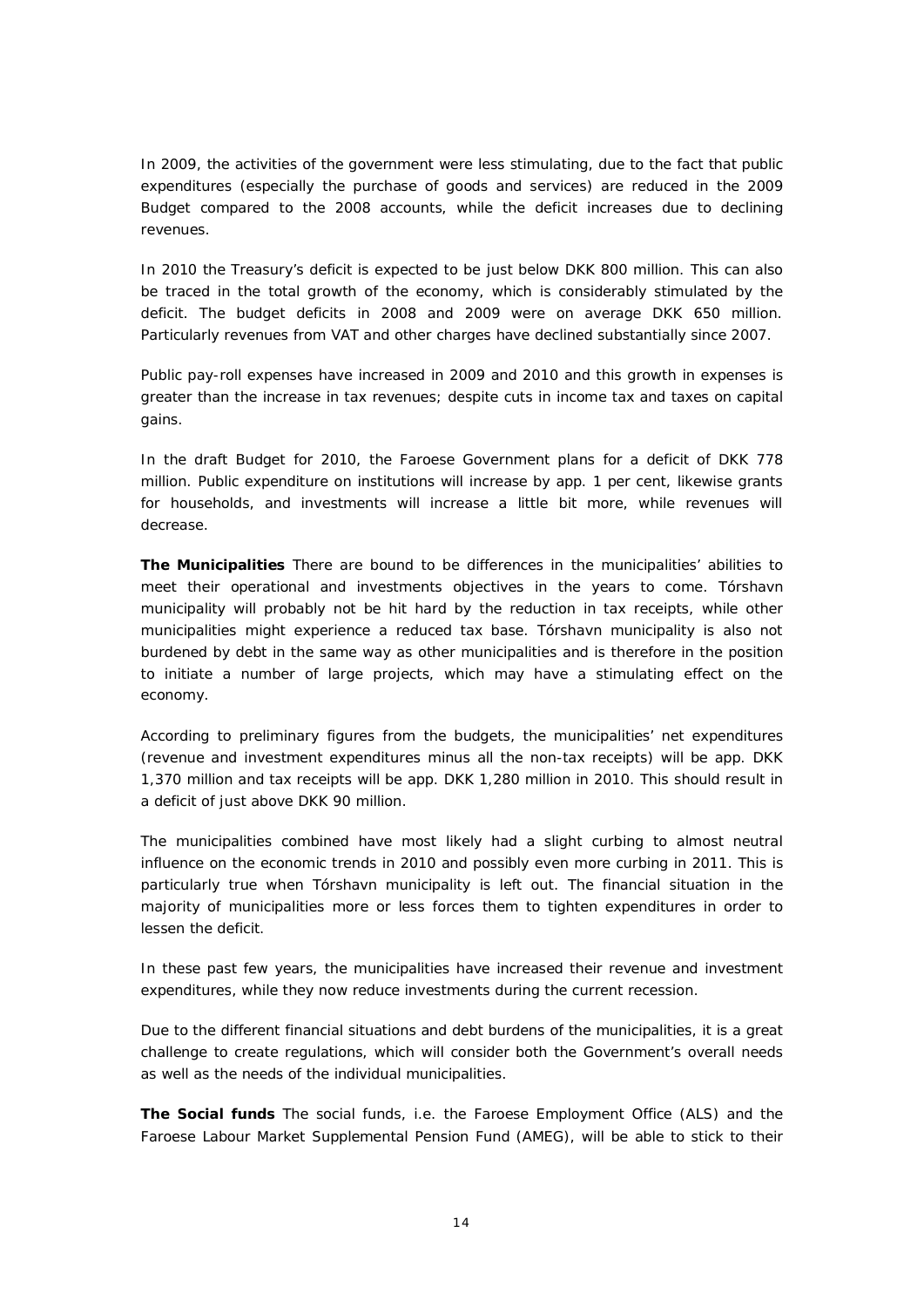planned activities in 2010 and 2011. Especially ALS will most likely be able to stimulate the economy during the next two years. The ALS fund is in good condition to deal with the surge in unemployment. Yet, substantial changes have happened within a short period of time, and therefore it is difficult to offer any further indications or estimates of the condition of ALS other than estimates of expected payouts in the coming years.

Based on the amendments to the act concerning unemployment insurance and unemployment services, it is expected that ALS will increase their benefit payouts. Payments amounted to app. DKK 155 million in 2009, including payments to the wage supplement scheme for fish processing plants. Outgoing payments are expected to reach app. DKK 250 million in 2010, which is about twice the size of ingoing payments. This will strengthen the spending power of the unemployed and at the same time lessen the fear of loosing one's job. This will probably influence households to increase their savings to a lesser degree than they otherwise would.

#### **2.4.2 Households**

Different factors have had a negative impact on households in 2008 and 2009. Real property prices peaked in the autumn of 2007 and have since gone down. Together with increased borrowings, the fall in prices resulted in a drop in equity of app. DKK 4 billion or 20 per cent, although equity is still comparatively high. Shares owned by the Faroese people (of which households most likely own a small part) have depreciated by a total of 68 percent in market value (app. DKK 4 billion) during the same period of time. Uncertainties concerning the global economic outlook and our own fishing industry are still many. Moreover, the financial institutions have become more cautious with regards to lending operations.



**Comment:** Statistics from Mar-08 and onwards are from new records; thereforethere is a break in series

**Kelda:** Governmental Bank and Faroese statistics

All these factors combined make it possible to understand why households have become more cautious and reduced spending as well as increased savings. All these negative factors are not likely to be permanent. Property prices will hardly improve any time soon, yet equity value is still excellent. Many listed Faroese businesses are financially sound, in spite of low market values. There are indications that the market value again might increase a bit. The interest rate level or the costs of finance of the households has decreased in 2009, yet, it is uncertain what will happen to the interest rate in 2010.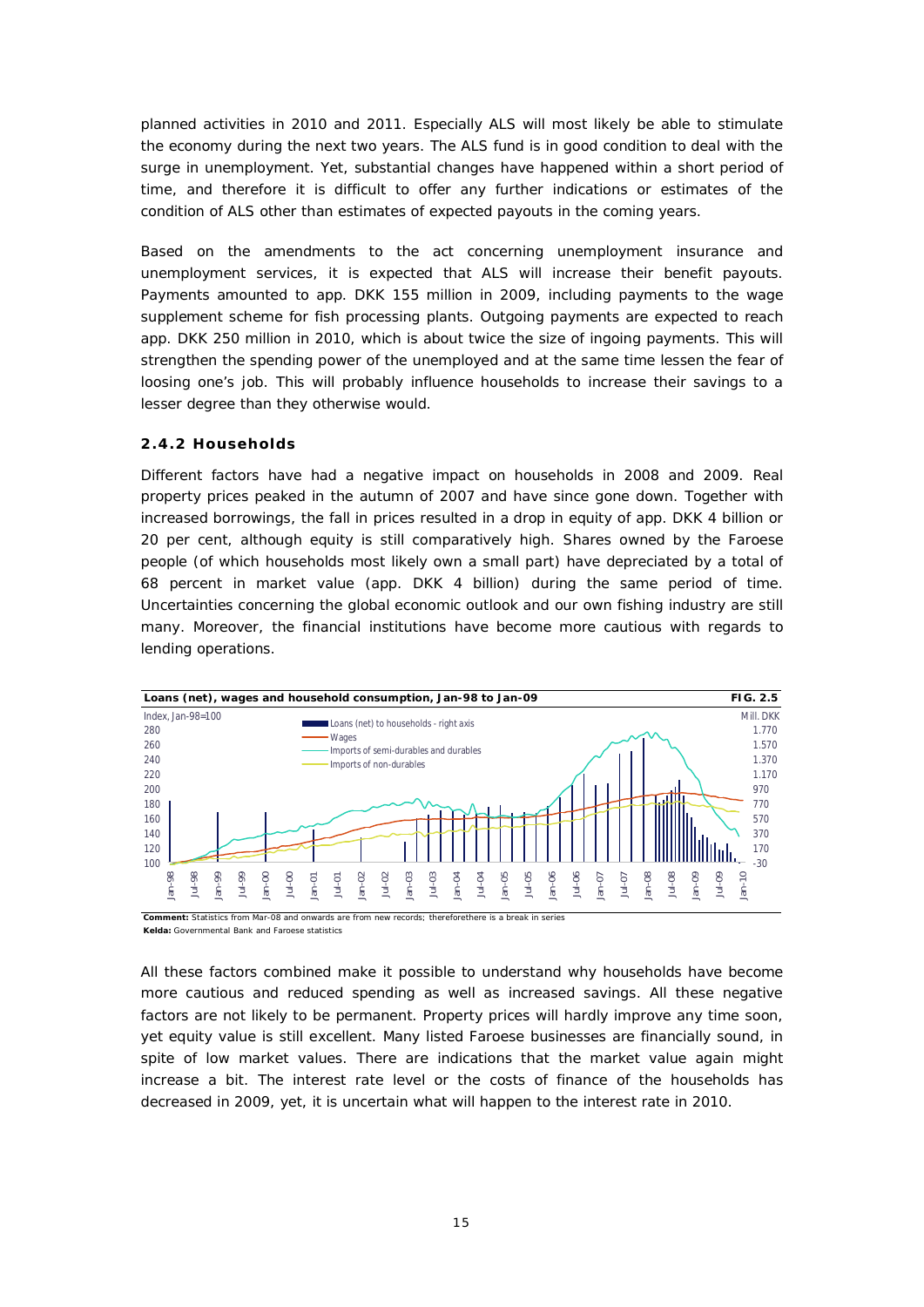As seen in the VAT/wages ratio in figure 2.2, the households have lowered their spending from the autumn of 2007 to the summer of 2009. What can also be seen is that this decline in consumer spending corresponds to the increase from 2005 to 2007. According to the developments in figure 2.5 households have decreased their consumption of both durable and semi-durable consumer goods in 2008 and 2009, while at the same time reducing net borrowing. The development in non-durable consumer goods seems to follow developments in earnings. Borrowings have been at a standstill since October 2008, while household deposits in banks have increased. This indicates that it is the households themselves that have taken initiatives towards lowering spending, rather than it being the lack of access to financing, which has prevented a growth in spending.

Surveys concerning public expectations made by The Faroese Ministry of Finance point to the fact that, developments in household expectations correspond well to the developments in spending, as shown above. Therefore it is not meaningless to stress that the pessimistic outlook of households seems to lessen in recent surveys.

In global comparison, Faroese households are generally doing quite well. Property values appreciated significantly from 2005 to 2007 and later decreased in value. Property value does not seem have to been as overestimated on the Faroes as in other countries (see figure 2.6) and therefore does not seem set to decrease much further. Household debt is far less on the Faroe Islands (75 per cent of GDP) than e.g. in Denmark (111 per cent of GDP).

In conclusion, there is some reason to believe that households will be content with a level of consumption, which is no lower than the current level.



#### **2.4.3 The resource industries**

The resource industries are categorized into four subgroups, which all operate under different conditions at different times. The subgroups are: demersal fishing in Faroese waters, demersal fishing in distant fishing grounds, pelagic fishing and fish farming.

Two of these groups – demersal fishing in Faroese waters and pelagic fishing – are currently in difficulties, because of outside blows and due to situations of a more structural nature. On the other hand, demersal fishing in distant fishing grounds and fish farming are currently making good and steady contributions to the Faroese economy.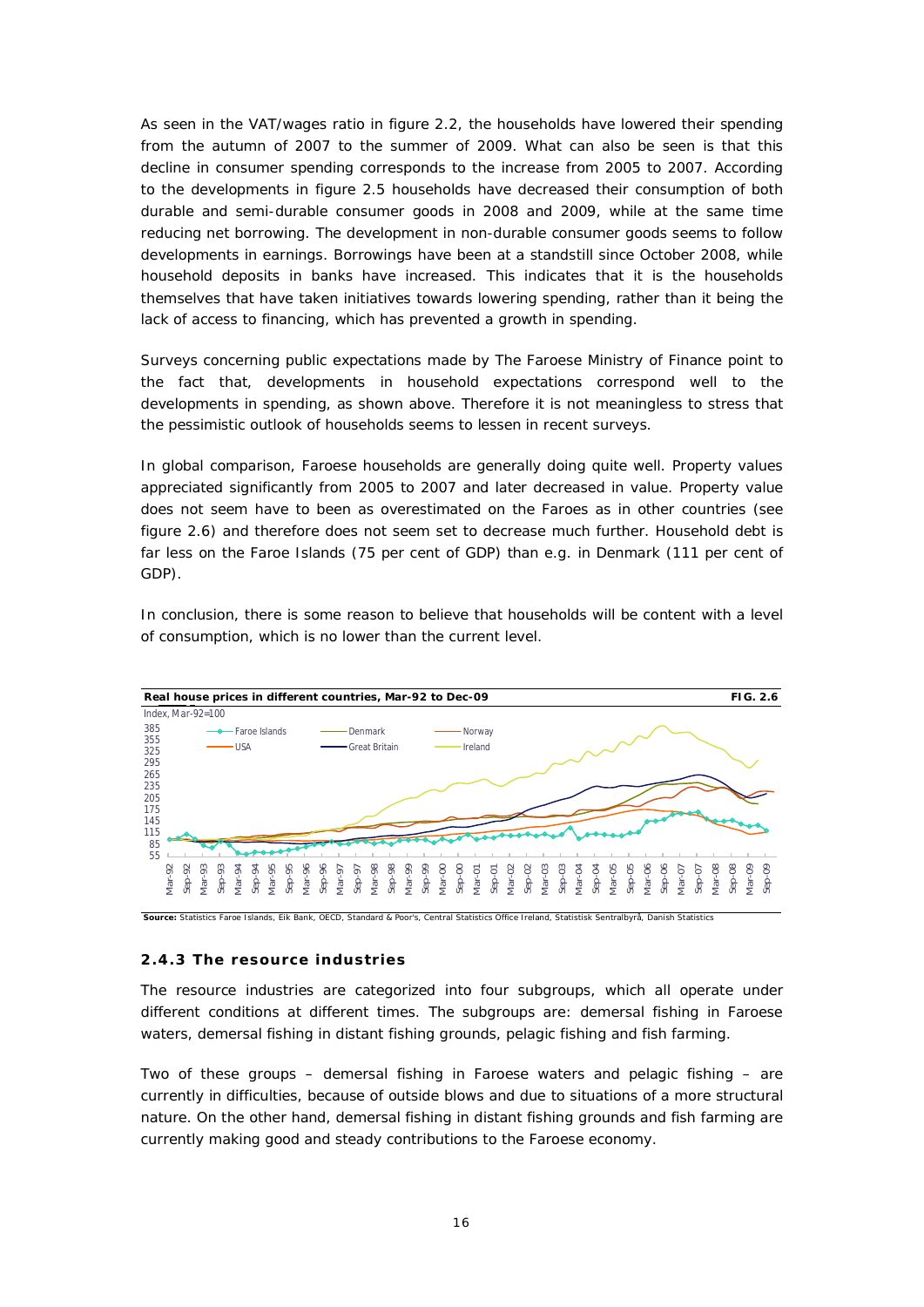

**Source:** Statistics Faroe Islands

**Demersal fishing in Faroese waters** The operations of the long line fishing fleet, door trawlers and pair trawlers fishing off the Faroe Islands are currently burdened by low fish prices coupled with poor catches, while in the preceding years it was especially high energy costs and poor catches that affected the operations.

Figure 2.7 shows that catches have declined for many years, both in terms of quantity and value. There seem to be indication of a small change in conditions. It is still too early to assess the effects this could have, but on the whole prospects seem to be positive for the demersal fishing in Faroese waters. At the very least, prospects have now improved slightly.

**Demersal fishing in distaint fishing grounds** Currently, this part of the fishing industry contributes to the Faroese economy consistently and well, as indicated above. According to ICES, fishing for cod and haddock in the Barents Sea seems to be at a sustainable level and outlooks are that this will continue to be the case in the near future. Production is expected to improve in 2010 compared with the two preceding years. Low fish prices have burdened operations for one or two years, while on the other hand, oil prices have decreased and improved profitability. There are signs indicating that fish prices are on the rise again, although the increase comes from a low level.

**Pelagic fishing** F Pelagic fish production has decreased significantly, especially due to the fact that the blue whiting quota was heavily reduced in 2009 and was set to decrease by 8.5 percent in 2010 according to the new fisheries agreement between the coastal states. Another difficulty facing the pelagic fishing industry is of a structural kind – as many years of excessive fishing has depleted the blue whiting stock to such an extent that it became necessary to slash quotas dramatically in order to protect the stocks.

Management of pelagic fish stocks can be somewhat difficult, due to the migratory nature of the stocks. This makes it difficult for countries to agree on a joint and enforceable fisheries policy over a longer period of time. Thus, the combined efforts of the involved countries means that fishing often is too intense compared with scientific advice.

The blue whiting quota was heavily reduced in 2009 (by 53 per cent) and a further 8.5 percent in 2010. Quotas for Northerly Sea herring will decrease in 2010 (10 percent reduction). With regards to the mackerel fisheries, quotas increased just above 33 percent in 2010, but prospects for the 2010 fisheries are uncertain. Perhaps it will be possible to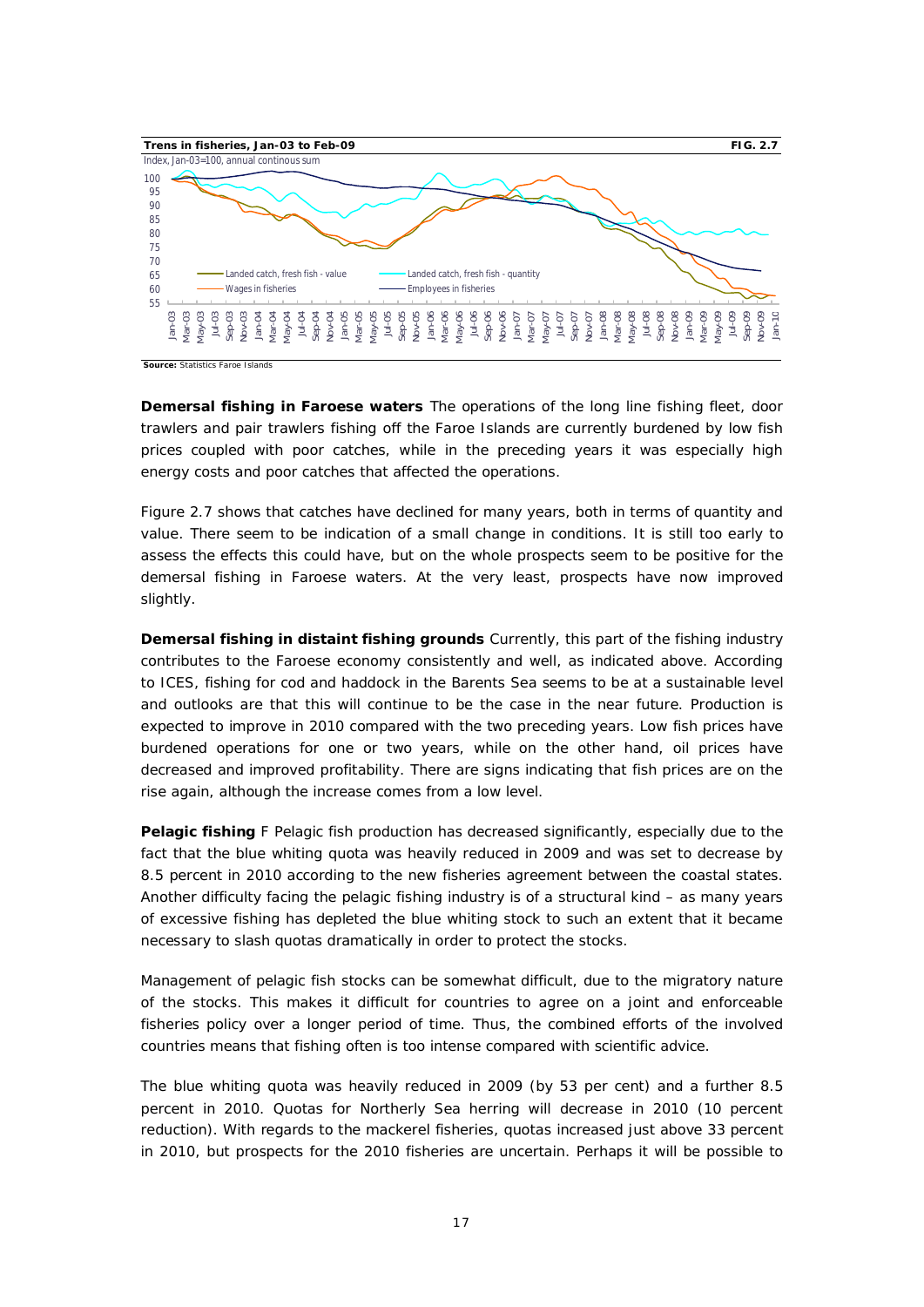add more value to these resources in the future. The capelin is an important part of pelagic fishing, however, it is difficult to say anything for certain about outlooks and stock volume is also expected to fluctuate.



**The fish farming industry** The positive trends in the fish farming industry continue and, at the very least, we can conclude that since the summer of 2006 developments have only gone one way. The value of exports, in particular, has gone up and this reinforces the perception that the industry is close to reaching maximum capacity levels. Further growth may be difficult to ensure, yet, at the same time it is the fish farming industry that is driving Faroese economic growth in 2010 and 2011. Outlooks for the fish farming industry are on the whole quite good, particularly with regards to price as supply of salmon is on the decline due to the state of the Chilean industry.

Harvests of farmed fish will go down slightly in 2010 compared with 2009. The reduction in quantity is app. 20 percent and export value is not expected to increase in 2010. Harvesting is likely to rise again in 2011 and 2012 as is the value of exports. Efforts have been directed at increasing production and tests made to see whether capacity can be expanded, e.g. through farming in less sheltered areas. This could potentially expand industry capacity, yet it is far from certain, given the current levels of knowledge.

**Summing up the resource industries** On the whole there are signs that, at best, production will stay at current level or go slightly up during the next year or two, compared with 2008 and 2009. Low fish prices and high fuel prices burdened operations in 2008 and 2009. Oil prices are significantly lower than in 2008, and fish prices have increased substantially in late 2009 and early 2010. Therefore, the prospects for the fishing industry have improved a lot, comparatively, if only prices keep their levels.

#### **2.4.4 The financial sector**

Interest rate levels have of lately been record low in our neighbouring countries. Central banks around the world have cut short-term interest rates considerably and so far there has been no sign of an increase in 2010. Lending rates of Faroese banks have been somewhat higher than what we find on comparable loans in e.g. Denmark. This has had such an effect that the majority of the Faroese home loans are now mortgage financed. This sort of financial arrangement ensures a profit to the Faroese banks through administrative charges and improves liquidity, which can be used to pay off debt to other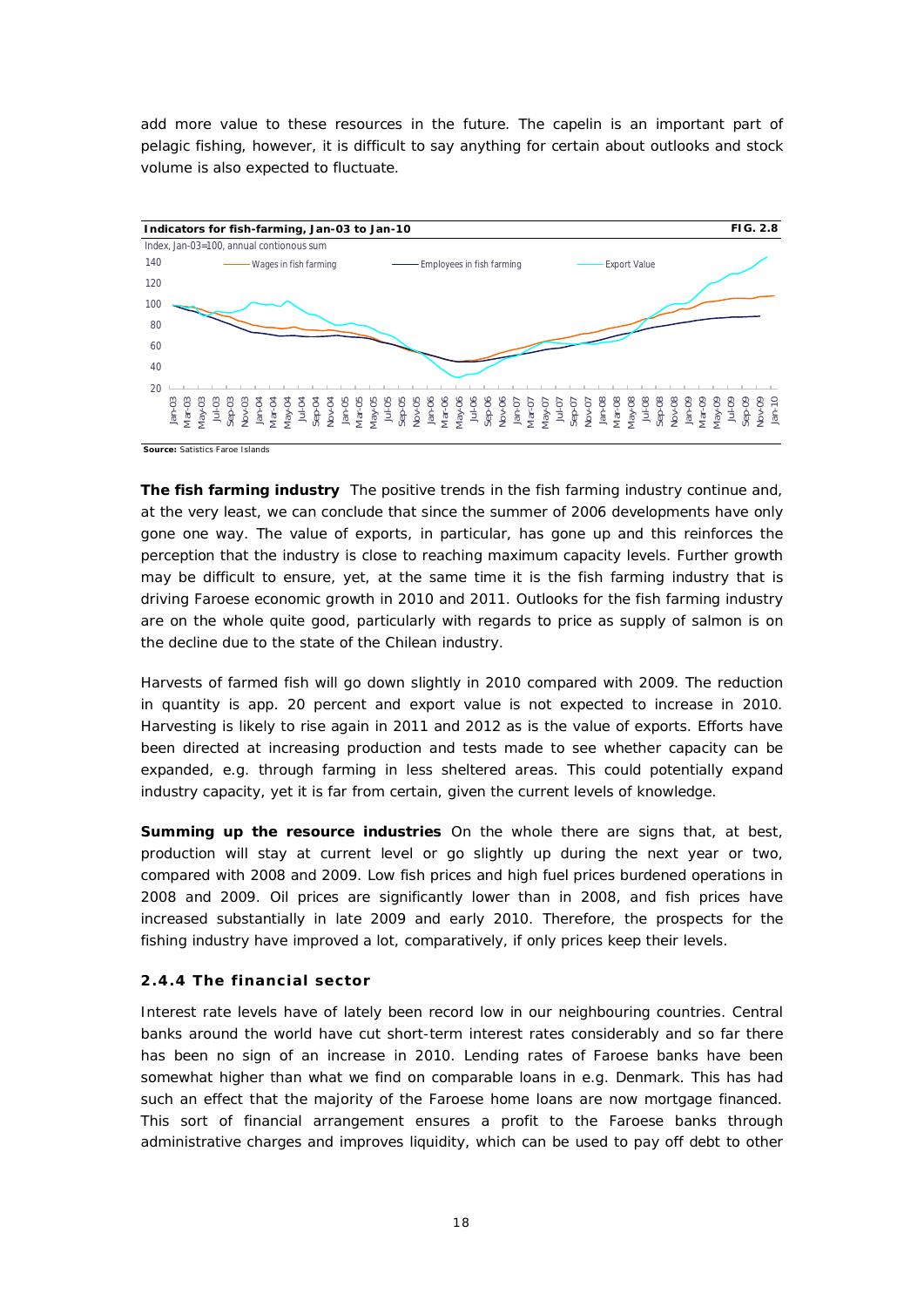banks or to extend lending operations. The Danish Government's *Bank Packages* have reduced uncertainties and improved the position of Faroese banks. The banks currently have a net debt of DKK 4.1 billion to foreign financial institutions. Refinancing the debt is not expected to be difficult the first coming years, partly because of the banks' ability to obtain state guarantees through the *Bank Packages*.



The size of the accounts of the Faroese banks has been nearly unchanged in total from March 2008 to December 2009. Lending operations have decreased by app. DKK 1 billion, while bonds and other assets have increased by DKK 2 billion. On the liabilities side, deposits have increased by DKK 500 million, issued debt instruments have increased by DKK 2.5 billion and debt to foreign financial institutions has decreased by DKK 1.7 billion. Bank lending has decreased, on account of home loans being refinanced to mortgage loans.

Therefore, it seems that access to financing might not be any obstacle in financing the investments and operations of the business sector and households in the next couple of years.

#### **2.4.5 Other industries**

These are manufacturing and service industries, which are not mentioned above, but combined account for a large part of the total added value in the Faroese economy.

**The fish processing industry** Changes have recently taken place in the fish processing industry and the number of processing plants has been reduced in order to boost the profitability of operations. There seems to be a great deal of uncertainty with regards to this sector of the industry, as both access to financing and the difficulties in securing raw materials for production still appears to limit production – although condition seem to have improved compared to 2008.

In general, it is quite difficult to make estimates for the remainder of 2010 and 2011; however, indications are that a restructuring of production should be beneficial in the long run.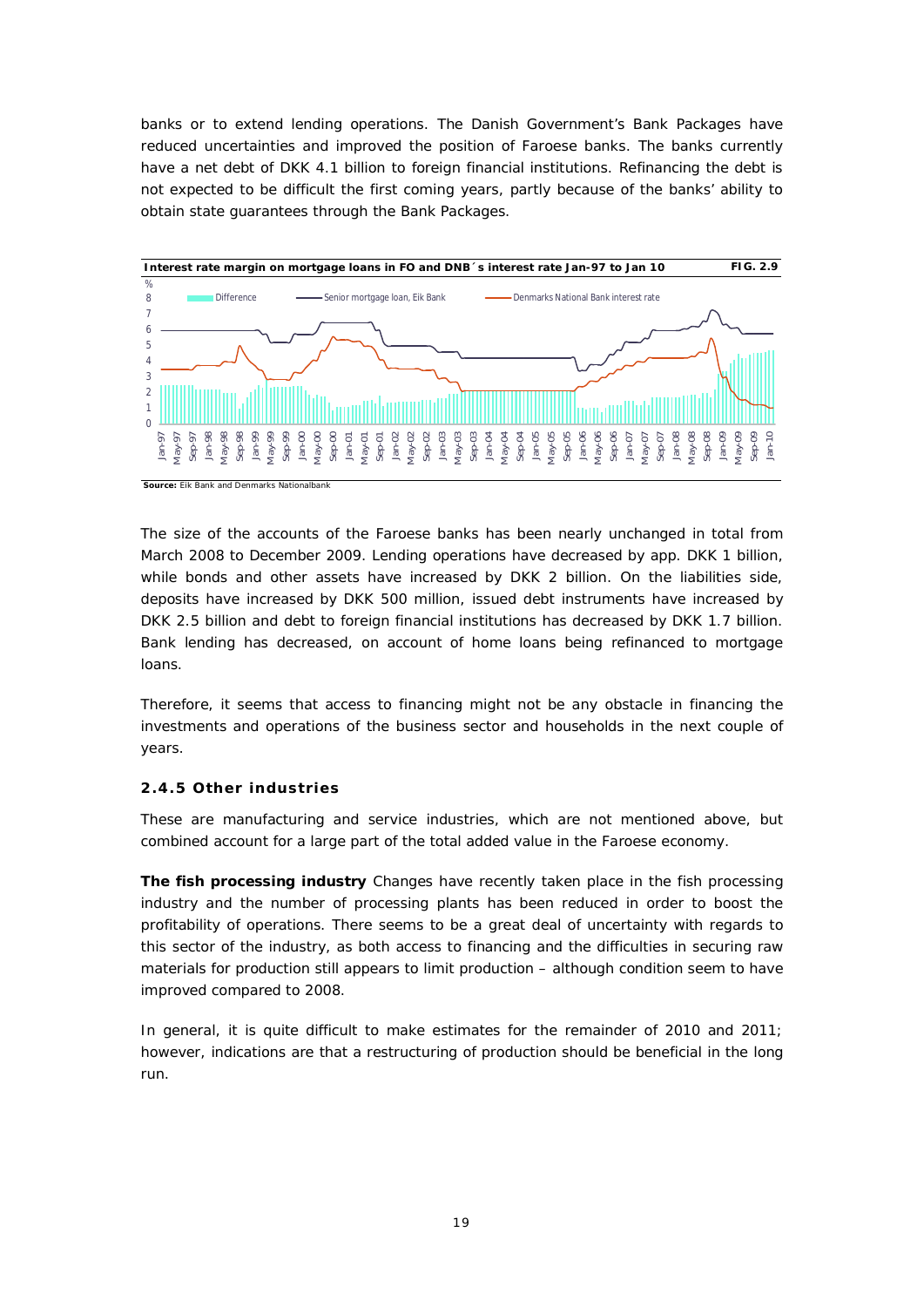

**The construction industry** Not much has changed in the construction industry since the previous report was published. Expectations seem to have improved compared with the latest Trade Barometer. The dramatic changes in conditions, compared with previous years, are still being felt. The levels of public investments in projects will to a great degree determine development in the construction industry. Several projects have already been announced, e.g. the extension of the air strip at Vágar Airport, and Tórshavn municipality also plans to initiate a number of large construction projects.

Project management has not been satisfactory in the construction industry in recent years. So much work has been available that smaller businesses have taken large projects upon themselves. This has resulted in poor administration and low efficiency in the industry. The efficiency in the industry might improve in the years ahead, if construction companies increase in size and develop the necessary managerial skills. A consolidation is expected in the industry, as competition from foreign construction companies continues to increase.



**Source: Statistics Faroe Islands** 

**Trade and service industries** The reductions in private consumption have had significant effects on the trade and service industries. Consumption fell dramatically in 2008 and 2009, following years of very high levels of consumption and this still affects the industries. Indications are that inventories will not be reduced further and investments might go up slightly, however, not to the same levels as a few years ago.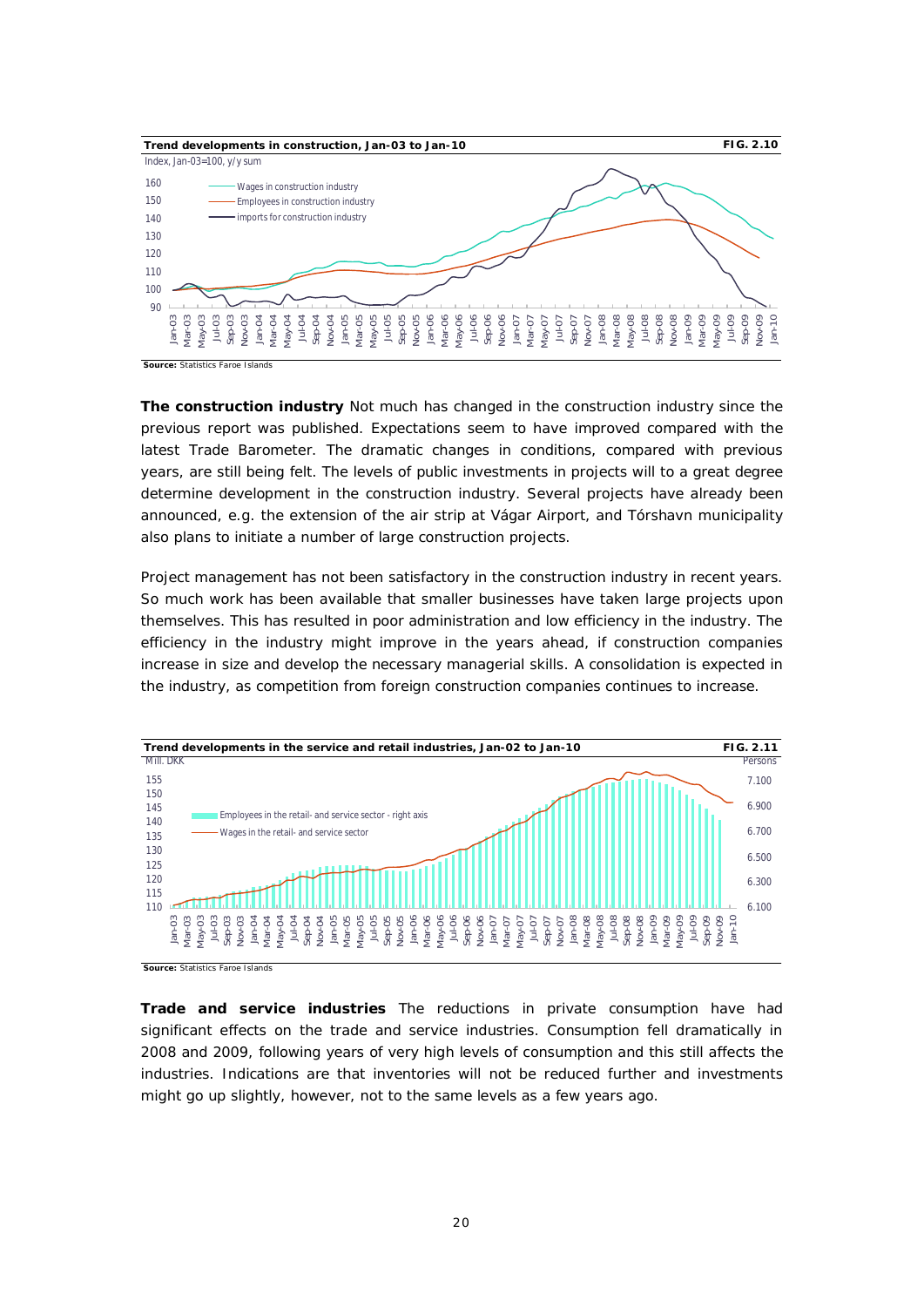The trade barometer made by the Ministry of Finance indicates that prospects are not as dim as they were earlier. This supports the general assessment that the economy as a whole is at a turning point; yet, it is difficult to assess exactly when real change is likely to occur.



#### **2.4.6 The balance of payments**

The balance of payments includes the balance of trade, trade of services and transfers to and from abroad. The uncertainty is considerable regarding the statistics about the Faroese balance of payments, and the newest figures are from 2006. The figures are therefore to be read with some reservations.

According to figures from Statistics Faroe Islands, the surplus on the balance of payments was substantial on average in the years 1998 to 2006, see Figure 2.12. The figures for 2003 and 2005 are greatly affected by the fact that two large ships were imported those two years, while 2006 is influenced by the fact that credit-funded spending really accelerated that year. There was a huge increase in imported goods that same year, both in terms of durable and semi-durable consumer goods as well as in materials for the construction industry, which resulted in a large deficit on the balance of payments.

In 2007, the deficit on the balance of trade nearly reached DKK 1.5 billion, which is the largest ever recorded on the Faroe Islands. The deficit on the balance of trade was app. DKK 700 million in 2008. The surplus on the 2008 balance of payments was most likely at the same level as it was in 2006. The surplus in 2009 will probably be a bit higher, judging by the development in imports and exports – seeing as imports has decreased more than exports, see figure 6.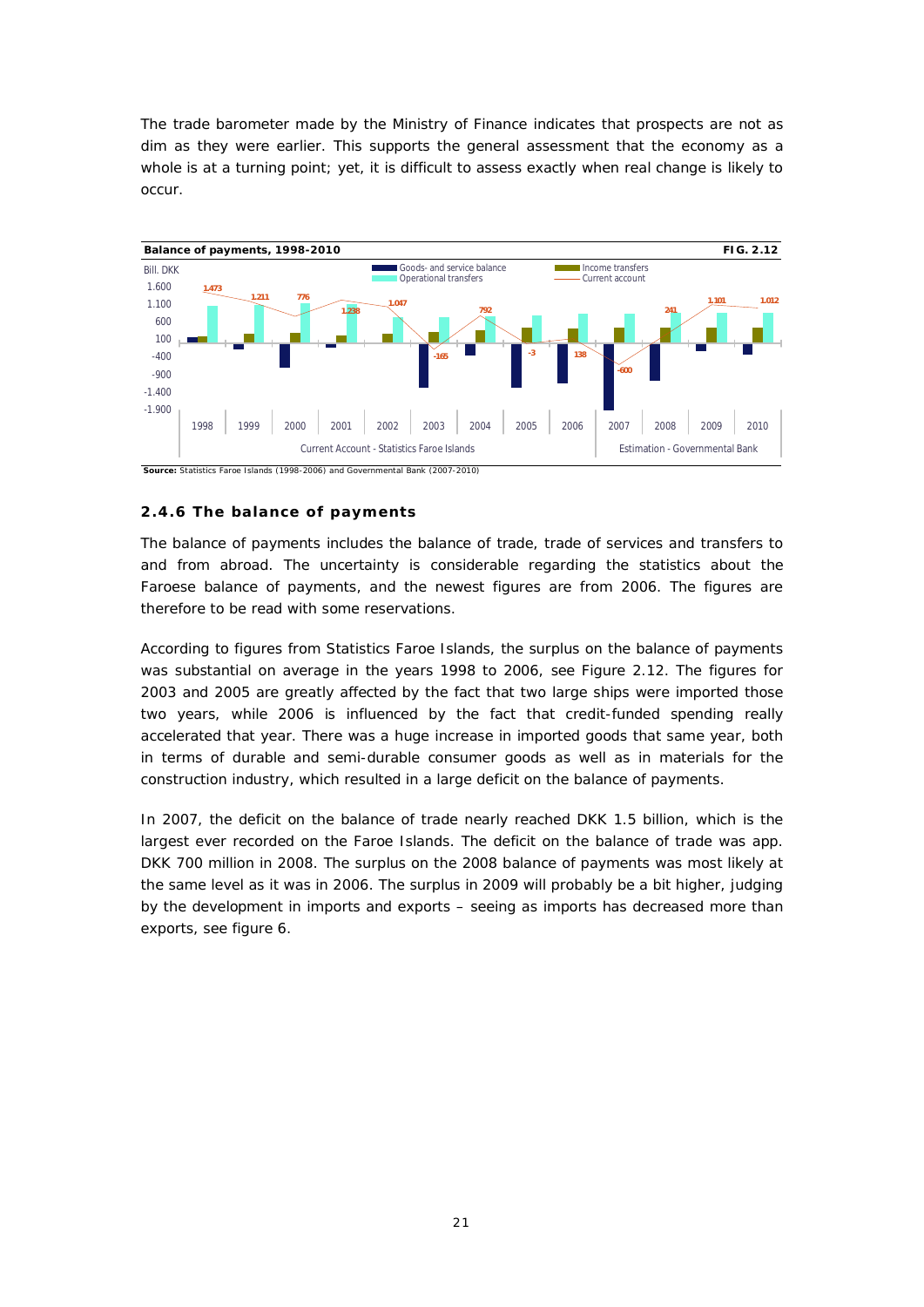

**Source:** Statistics Faroe Islands

The surplus in 2010 is probably lower, but only slightly. Trade in goods and services is nearly in balance, but has in total risen slightly compared to 2009. Fluctuations have been quite extraordinary with regards to the balance of trade in goods and services, particularly since 2007. This is partly due to the presence of imports of large ships in certain years; however, private sector imports have also declined substantially in the last two years – and figures indicate that this reduction is sustained. It is, nonetheless, not likely that this will be the trends for a longer period of time.

In other words, judging by the statistics, there is a surplus on the balance of payments, even though the public sector is currently experiencing huge deficits. Given that the statistics on the balance of payment are reliable, it means that the private sector combined, i.e. the industries and households, has huge surpluses and is increasing its savings significantly. In spite of great uncertainties, figures have been put on the trade operations of the balance of payments for the years 2007 to 2010, cf. figure 2.12.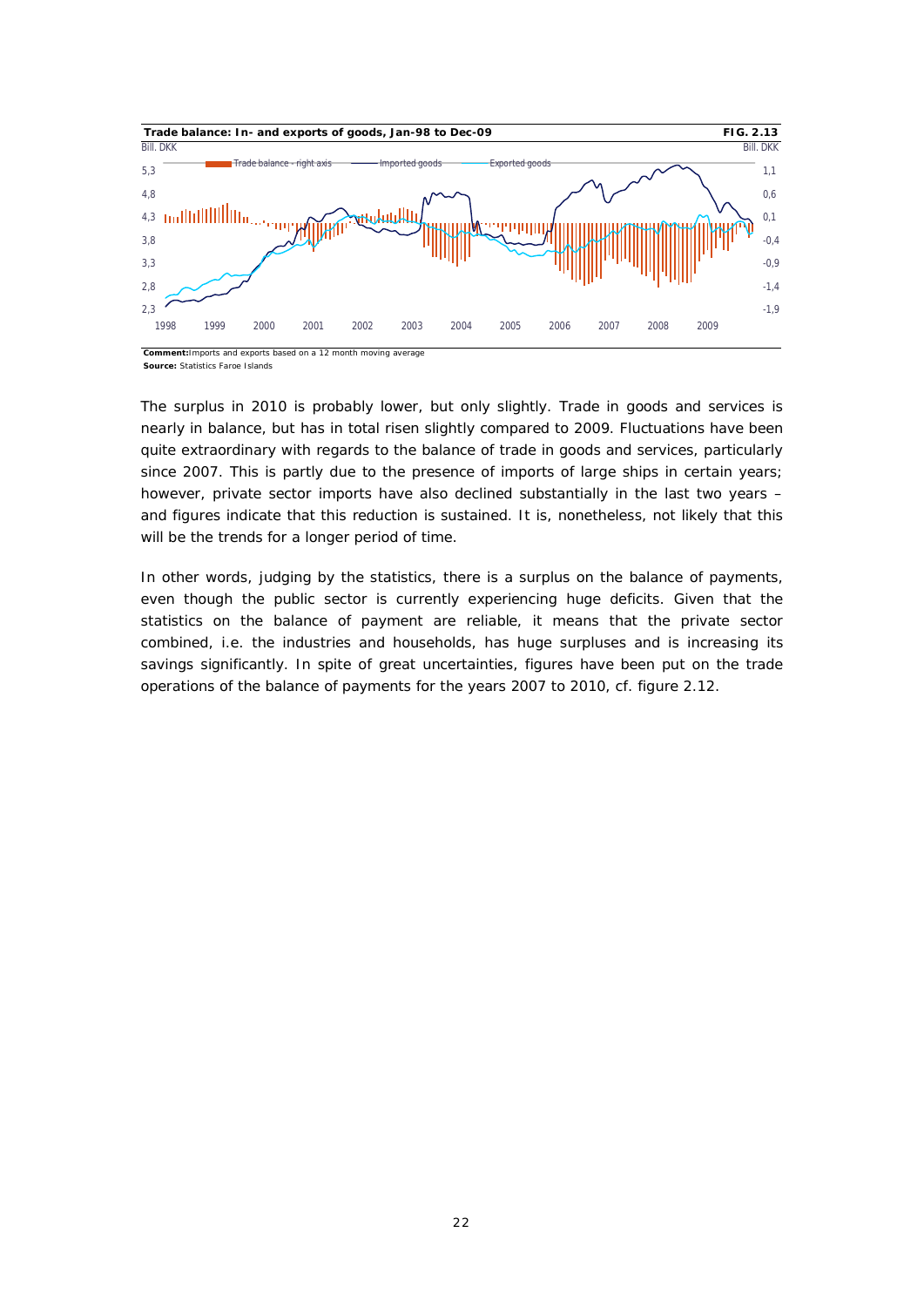# PART 2

# ANALYSIS AND DISCUSSIONS OF FISCAL POLICY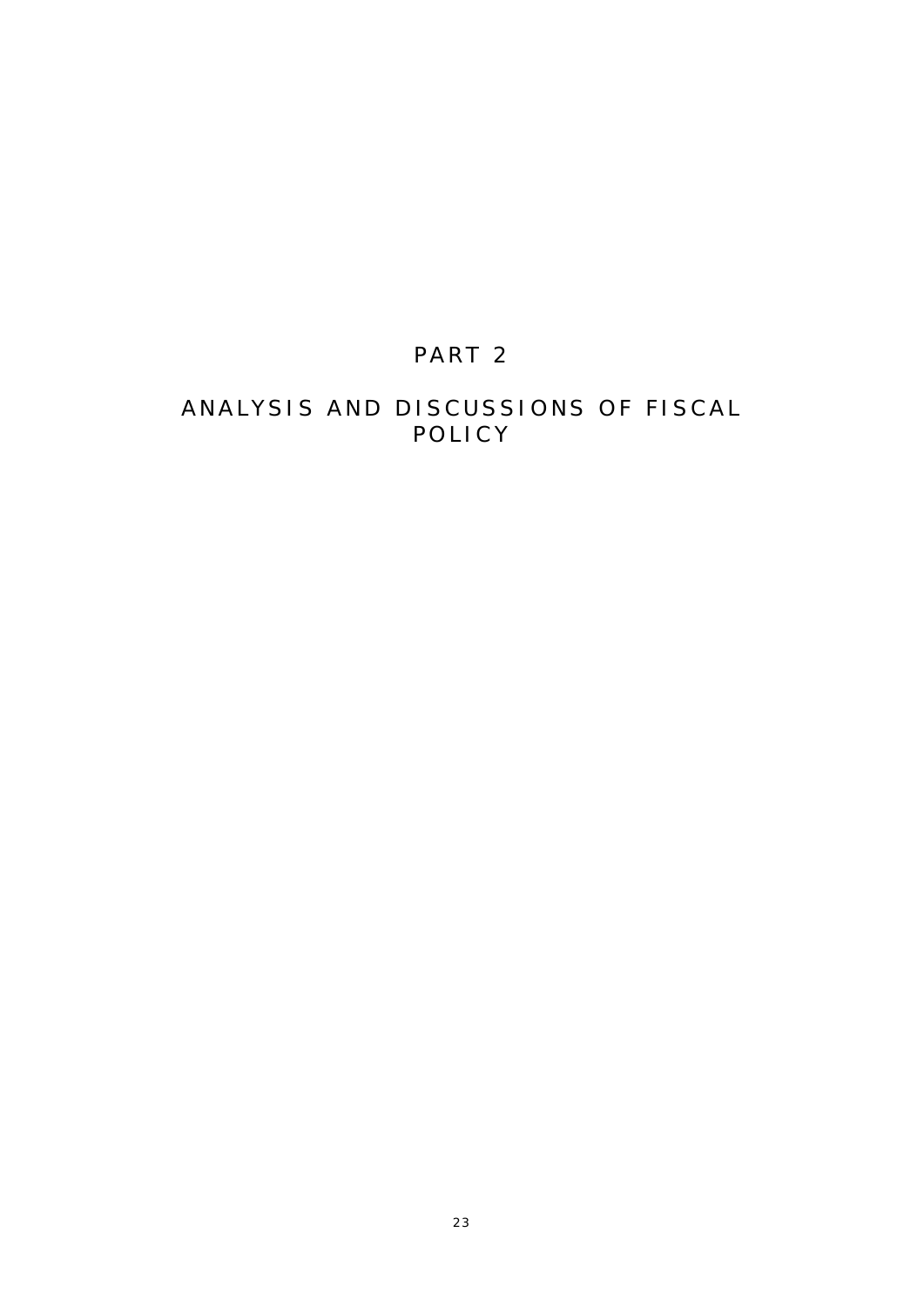### 3. THE CURRENT STATE OF FISCAL POLICY AND HISTORICAL DEVELOPMENTS

This chapter establishes that the Faroese fiscal policy has primarily been pro-cyclical in the last 30 years. Fiscal policy coordination between government and municipalities has been very limited, which otherwise could have strengthened the use of fiscal policy as an instrument to ensure stable economic growth. The fiscal policy instrument, however, does not seem to have been able to limit the fluctuations created by the lending operations of the financial sector.

Different kinds of revenues and expenditures exert varied influences on economic growth and, accordingly, also on the government's revenue base. Cost-benefit analyses have so far been used for public investments in transportation, but could also be used to assess other public expenditures and revenues.

**Pro-cyclical fiscal policy** In table 3.1, we find examples of periods with upswing fluctuation from the financial sector. The table shows that the banks in the early 1980ies initiated a substantial growth in credit facilities. By year-end 1989 the amount of borrowings had increased nearly five times compared with borrowings at year-end 1980.

| Credit growth and fiscal policy 1980-1989, mill. DKK |                                                              |                                                   |                         | TABLE 3.1  |
|------------------------------------------------------|--------------------------------------------------------------|---------------------------------------------------|-------------------------|------------|
|                                                      | Growth in domestic<br>lending by Faroese<br>Financisal inst. | Operational-<br>and investment<br>expences growth | New state<br>guarnatees | <b>GDP</b> |
| Year                                                 |                                                              |                                                   |                         |            |
| 1981                                                 | 263                                                          | 169                                               | 52                      | 2.946      |
| 1982                                                 | 509                                                          | 159                                               | 444                     | 3.452      |
| 1983                                                 | 466                                                          | 189                                               | 221                     | 4.196      |
| 1984                                                 | 728                                                          | 358                                               | 197                     | 4.551      |
| 1985                                                 | 814                                                          | 158                                               | 257                     | 5.099      |
| 1986                                                 | 1.200                                                        | 31                                                | 566                     | 5.837      |
| 1987                                                 | 1.894                                                        | 160                                               | 239                     | 6.372      |
| 1988                                                 | 998                                                          | 988                                               | 354                     | 6.882      |
| 1989                                                 | 766                                                          | 382                                               | 225                     | 6.023      |

**Comment:** Monthly bank balances; yearbook from state repressentative and sate budgests 1980-89.

**Source:** Faroese Budget Office,Finance Ministry and Statistics Faroe Islands

**... in 80ies** The Faroese authorities made few efforts to solve the challenges of economic fluctuations in the 80ies, which were manifested through large deficits on the balance of payments and a shortage in the domestic labour force. In 1986-87 efforts were made to reduce domestic demand by imposing duties on e.g. oil. Also there was a certain level of control of government and state expenditure. These measures, however, had little curbing effect on the increasing levels of demand, which was satisfied through the growth in bank credits. The Faroese government did, however, also counteract its own attempts to curb demand by issuing a steady stream of new government warrants on private loans.

As indicated in table 3.1, the fiscal policy was on the whole pro-cyclical throughout the 80ies; the result was a perpetual deficit on the balance of payments and a deficit of domestic labour supply relative to demand.

**…in the 90ies** The fiscal policy was also pro-cyclical in the 90ies, but now the cycles had turned. As financial institutions grew more cautious with regards to lending policies,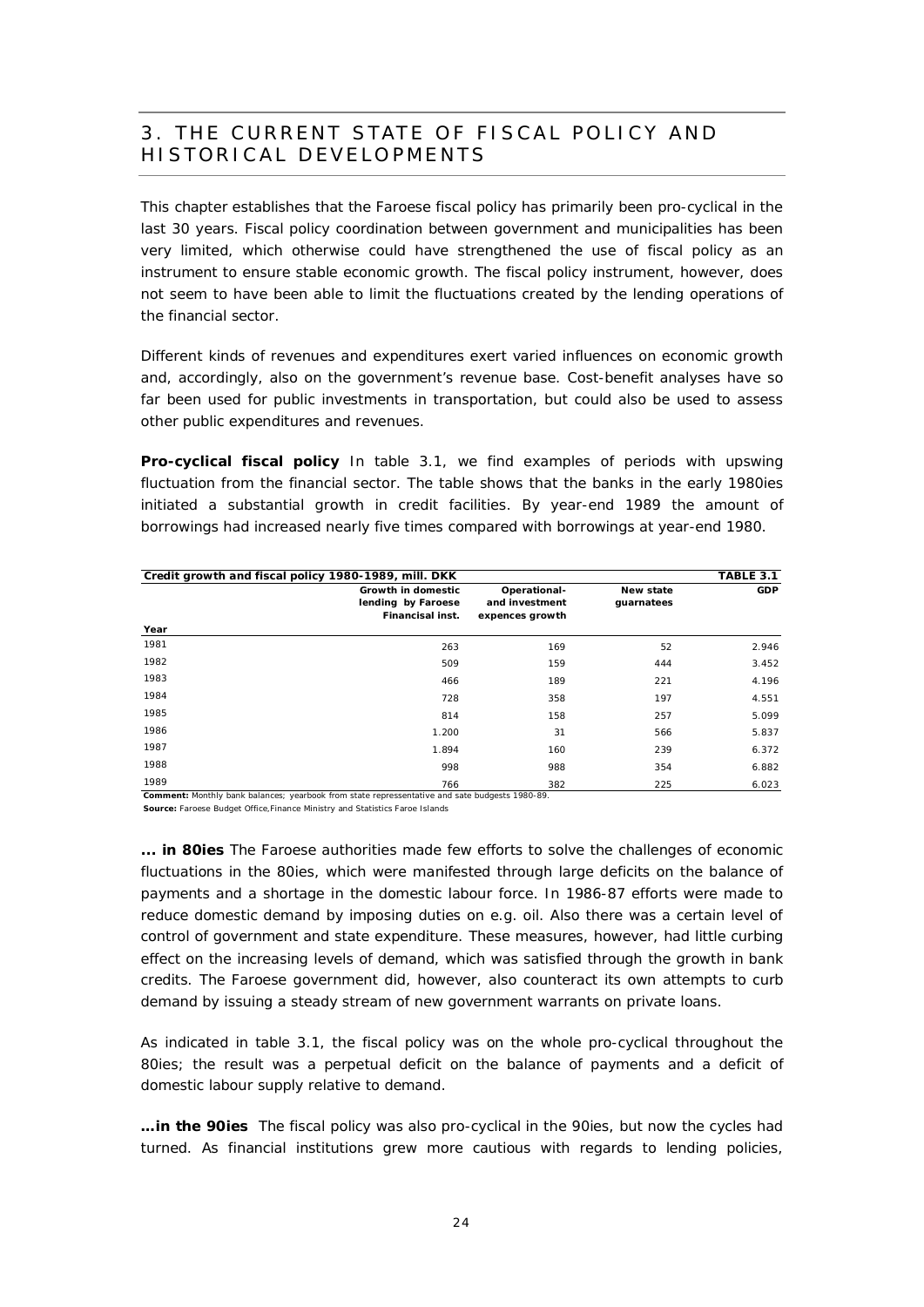government and municipalities raised taxes and cut expenditures. This was manifested through large and perpetual surpluses on the balance of payments and a surplus in the supply of labour relative to demand.

**…and in the 00s** Table 3.2 indicates that history repeats itself in the period from 2000 and onwards. Financial institutions engaged in a large expansion of credits while the government cut taxes and increased public expenditures. It is not likely that public authorities through fiscal policies could have counteracted the effect of the growth in credit in e.g. the years 2006 and 2007, where borrowings increased DKK 2.4 billion and DKK 5.1 billion, respectively. On the other hand, no such efforts were ever attempted – quite the contrary.

|                          | Credit growth and fiscal policy 2000-2009, mill. DKK<br>TABLE 3.2 |                                                   |                         |            |  |  |  |  |
|--------------------------|-------------------------------------------------------------------|---------------------------------------------------|-------------------------|------------|--|--|--|--|
|                          | Growth in domestic<br>lending by Faroese<br>Financisal inst.      | Operational-<br>and investment<br>expences growth | New state<br>guarnatees | <b>GDP</b> |  |  |  |  |
| Year                     |                                                                   |                                                   |                         |            |  |  |  |  |
| 2001                     | 865                                                               | 310                                               | 156                     | 9.586      |  |  |  |  |
| 2002                     | 653                                                               | 221                                               | 359                     | 9.995      |  |  |  |  |
| 2003                     | 440                                                               | $-39$                                             | 101                     | 9.780      |  |  |  |  |
| 2004                     | 100                                                               | $-44$                                             | 135                     | 10.091     |  |  |  |  |
| 2005                     | 740                                                               | 26                                                | 70                      | 10.398     |  |  |  |  |
| 2006                     | 2.414                                                             | 435                                               | 260                     | 11.738     |  |  |  |  |
| 2007                     | 5.102                                                             | 317                                               | 381                     | 12.412     |  |  |  |  |
| 2008                     | 353                                                               | $-39$                                             | 389                     | 12.474     |  |  |  |  |
| 2009<br>_ _ _ _ _<br>$-$ | $-197$<br>.                                                       | $-274$                                            | $-125$                  | 12.235     |  |  |  |  |

Source: Faroese Budget Office, Finance Ministry and Statistics Faroe Islands

**Fiscal policy improvements** The economic upswing of the 80ies and the economic crisis of the early 90ies forced Parliament and Government to realise the need to strengthen certain institutions and schemes relating to economic policy. Examples of such improvements include:

- The constitutional statue law which gave rise to substantially more transparent and stricter rules on sound public financial management
- The social funds (ALS and AMEG) which act as automatic stabilisers
- The legal framework concerning the Governmental Bank, which resulted in the establishment of a public currency reserve (which has primarily been placed outside the Faroes); in addition, this framework has meant that the government and the Governmental Bank now have better time to prepare the lending operations of the Treasury
- The improved accounting and managerial accounting system of the Ministry of Finance and Gjaldstovan, which ensured better transparency and a far sounder basis for managing public appropriation and expenditures than the old system, which was used up to 1996. A similar system was in 2010 implemented in the municipal sector, and thus forms a strong technological foundation for further fiscal policy coordination between government and municipalities.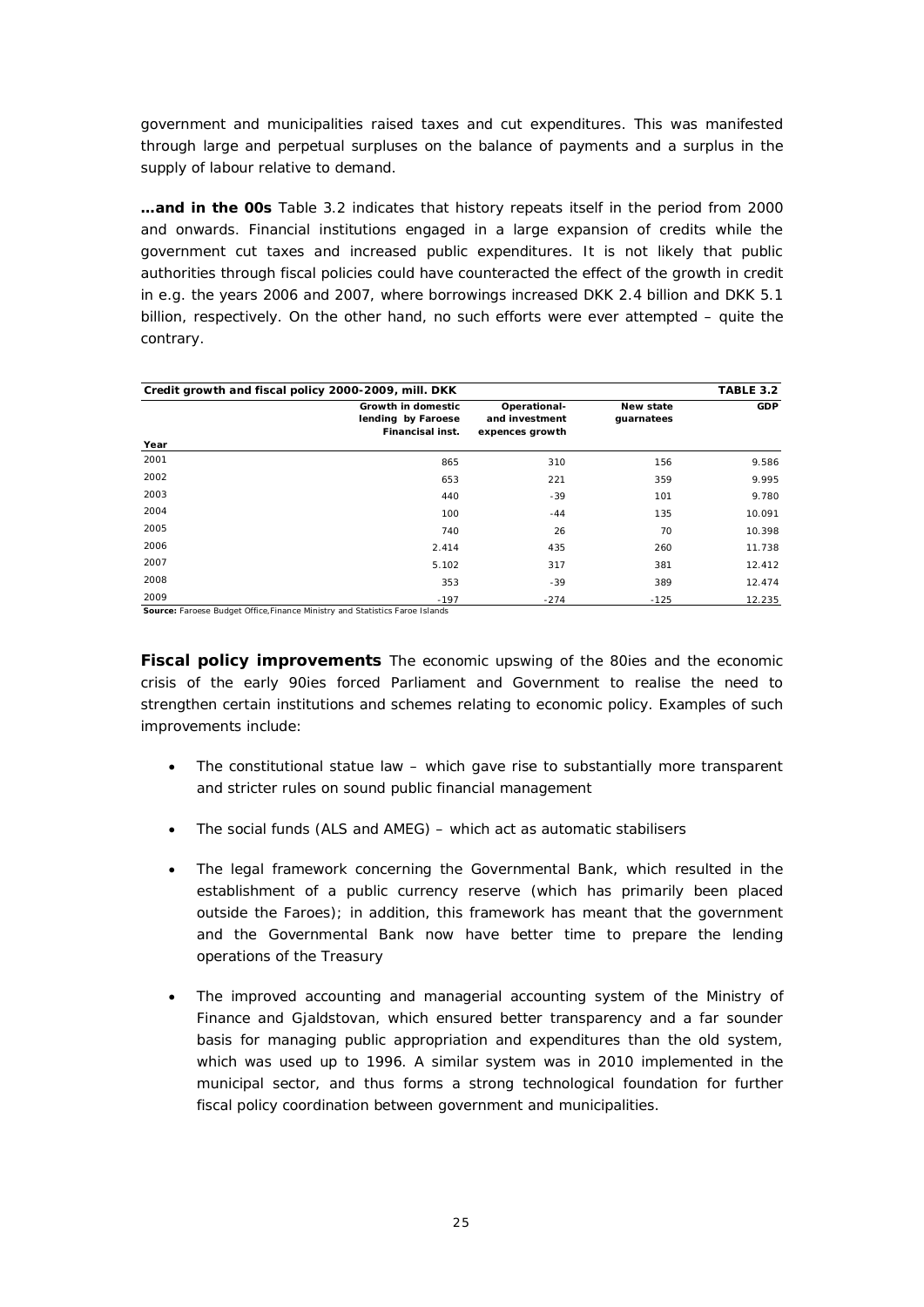• The new system of appropriation, which most likely will lead to tighter financial control of public institutions. The new appropriation system contains more rigorous rules and procedure for the budgeting process, in addition to regulations demanding that the government also prepares detailed budgets many years ahead.

**Fiscal policy coordination between government and municipalities** The municipal sector has in the last 15 years accounted for between 11 and 13 percent of the economy, as measured by the proportion of municipal tax revenues to the gross domestic product. It should therefore be natural to attempt a further coordination of government and municipal budgets as this follows from the fiscal policy goal of seeking to even out economic fluctuations. This has not happened yet, however, some measures have been attempted. Table 3.3 shows the trends in municipal expenditures and revenues.

**Investment coordination discontinued in 2005** In the period 1998 to 2005 efforts were made to coordinate government and municipal demand by way of managing municipal investments. In 2005 the government abandoned its plans to coordinate the investment demands of government and municipalities. This was not very fortunate. It would have been more prudent to devote further resources to the efforts of achieving such an effective coordination.

| TABLE 3.3<br>Municipial income- and expences           |       |         |       |       |       |       |       |       |       |
|--------------------------------------------------------|-------|---------|-------|-------|-------|-------|-------|-------|-------|
| Mill. DKK                                              | 2000  | 2001    | 2002  | 2003  | 2004  | 2005  | 2006  | 2007  | 2008  |
| Net operations and investments                         | 704   | 703     | 860   | 968   | 1.128 | 1.080 | 1.264 | 1.478 | 1.708 |
| Growth in %-pints                                      | 25    | $\circ$ | 22    | 13    | 17    | $-4$  | 17    | 17    | 16    |
| Tax revenue                                            | 1.024 | 1.089   | 1.150 | 1.143 | 1.167 | 1.219 | 1.361 | 1.493 | 1.452 |
| Growth in %-points<br>Source: Statistics Faroe Islands | 9     | 6       | 6     | - 1   |       | 4     | 12    | 10    | -3    |

As already mentioned, the rules on appropriation as well as IT-systems have now been improved, which should entail more sound data material to coordinate government and municipal revenues and expenditures.

**The effects of fiscal policy** Fiscal policy is said to be expansionary if public expenditures are larger than revenues, and contractionary if the reverse is true. This is a tentative, yet insufficient, definition – as also the composition of public revenues and expenditure influences demand and economic growth. A more thorough description of the effect of a given fiscal policy should therefore also take into account the different classes of revenue and expenditure.

Different political goals are linked to the varied classes of public revenues and expenditures. This could be policies with regards to education, health, elderly care and other such issues. The effects on demand from expenditure and revenues from all of the areas combined are in effect what we term the fiscal policy (or the fiscal policy effect).

**Structural measures** Changes made to revenue and expenditures in the abovementioned policy areas are also commonly divided into structural and non-structural measures. Structural measures can be seen as changes to market conditions, which fundamentally affect the behaviour market participants.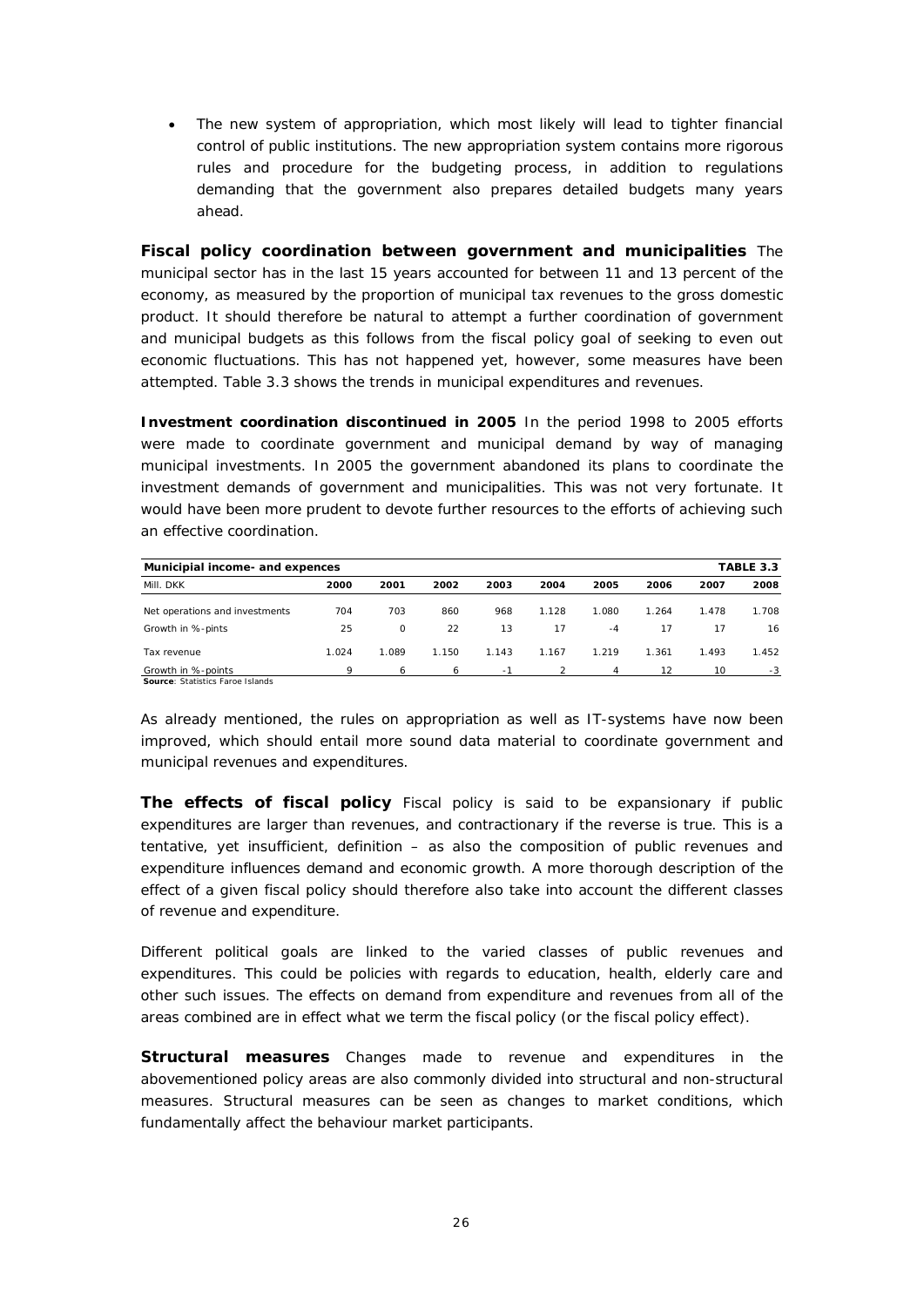An example of a structural measure could be e.g. that the public sector reduces its revenue through income tax cuts and instead acquires the same amount of revenues by the selling of fishing rights or licences – in such a way that the price can adjust to supply and demand for such rights. We can imagine that the reduction on income taxes in the first years will fully be balanced by the increased revenues for sales of rights to natural resource. Eventually, it is likely that such changes would bring about economic growth; and thus also increased public revenues. This is due to the fact that reduced income taxes increase the supply of labour and the market-based pricing of fishing rights should lead to lower levels of capital being committed to unnecessary fishing capacity.

It is probably correct to assume, that all the different items on the public budgets in one way or the other have a structural effect on the economy and economic growth. Different classes of revenue and expenditures have varied effects on the propensity to consume and productive capacity.

**Cost-benefit analyses** In the efforts to implement a process of public consolidation it is necessary to investigate the effects that different revenue or expenditure measures have on economic growth. If at all possible, the measures (both revenue and expenditure) should be assessed through cost-benefit analyses. This would reveal which of the measures have the most positive effect on economic growth.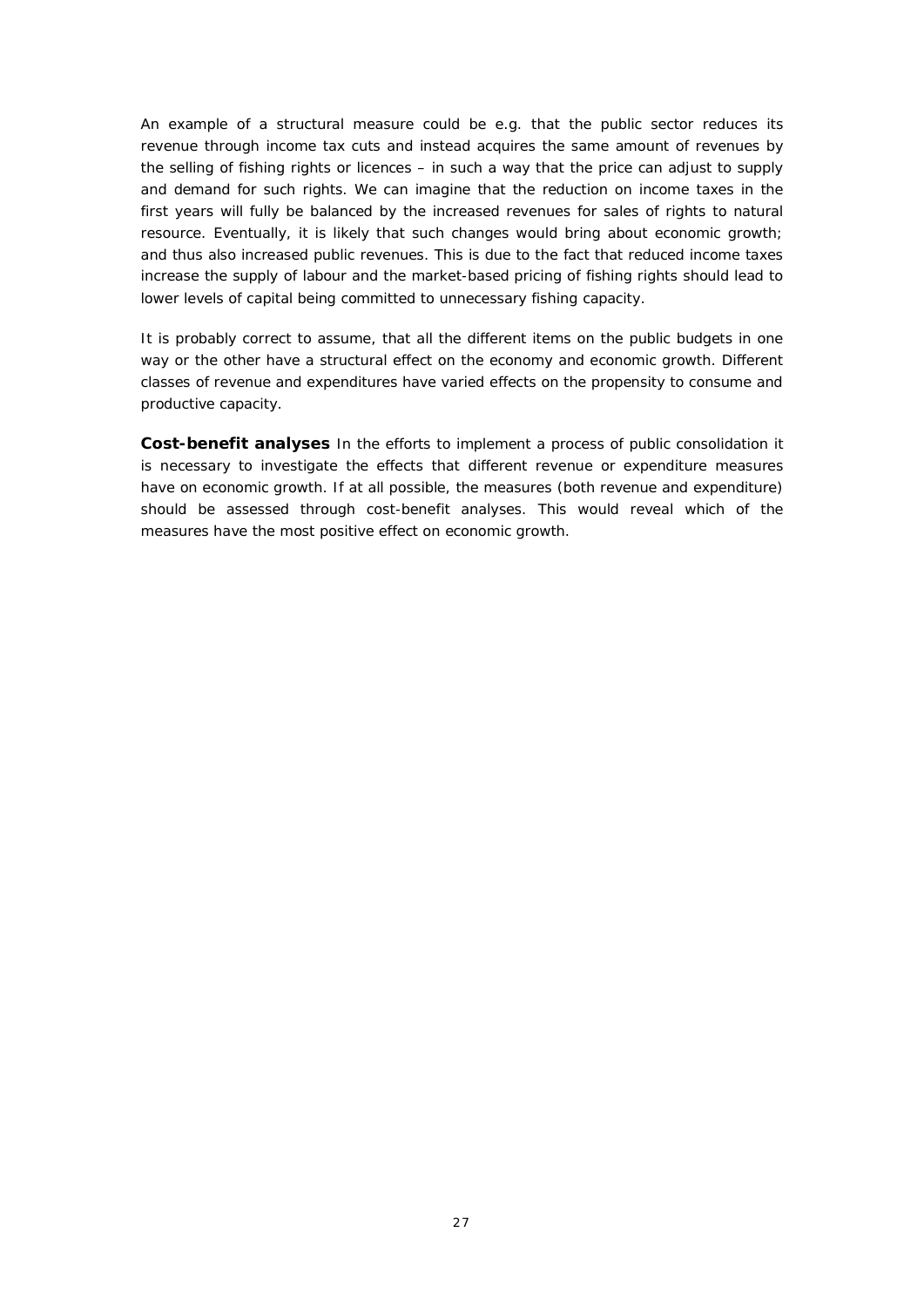# 4. FISCAL POLICY FRAMEWORK

This section briefly describes the ways in which fiscal policy rules can support government and public sector in pursuing a sound and sustainable fiscal policy. This section also describes the material considerations to make when implementing such rules.<sup>7</sup>

**Possible steps to be taken** Rules regarding Faroese fiscal policy have improved these last years, e.g. on account of the Parliamentary Act on Appropriation, the new Executive Order on Accounting Procedures, and the Executive Order on Municipal Accounting Procedures. These important improvements should provide the basis for a more coherent fiscal policy with tighter coordination of government and municipal budgets. Steps should continuously be taken to ensure further progress. For example, there are no requirements that:

- Government and municipal budgets are coordinated some years a head with regards to the expenditure and investment frame
- Public revenues and expenditures must balance over a certain period of time
- Unexpected or windfall income should fully or partly be placed in government trust funds or, alternatively, used to reduce public debt
- The political system develops clear goals on the maximum allowable level of public debt over a suitable period of time

Most developed countries have put in place fiscal policy rules.<sup>8</sup> In recent years the Faroese fiscal policy rules have been improved. These improvements should provide the basis for a more coherent fiscal policy where government and municipal budgets are coordinated.

**Preconditions for fiscal policy rules** There are several considerations to be made when a country implements such policy frameworks. Fiscal policy rules must be adjusted to the particular economy and flexible enough to take into consideration the state of the economy at a given point in time, e.g. when faced with unexpected blows to the economy. Furthermore, certain restriction must be built into the rules if they are to have any effect on the pursued fiscal policy. If such rules are to function properly, they must be simple and easy to understand. In addition, it is important that the municipal sector is also bound by these rules, and in most cases it seems prudent to include rules that ensure that unexpected or windfall revenues are placed in a government trust fund or are used to reduce debt.

#### 4.1 CONSIDERATIONS WITH REGARD TO THE ECONOMY

The purpose of implementing fiscal policy rules is to bring about stable economic growth thorough the reigning in of public debt. Fiscal policy rules have two primary objectives:

Ensure a sustainable and credible fiscal policy in the long term

 $<sup>7</sup>$  This chapter summarizes the conclusions in [1], [17], [25] and [27].</sup>

<sup>&</sup>lt;sup>8</sup> Appendix A includes an overview of the fiscal policy rules of several countries.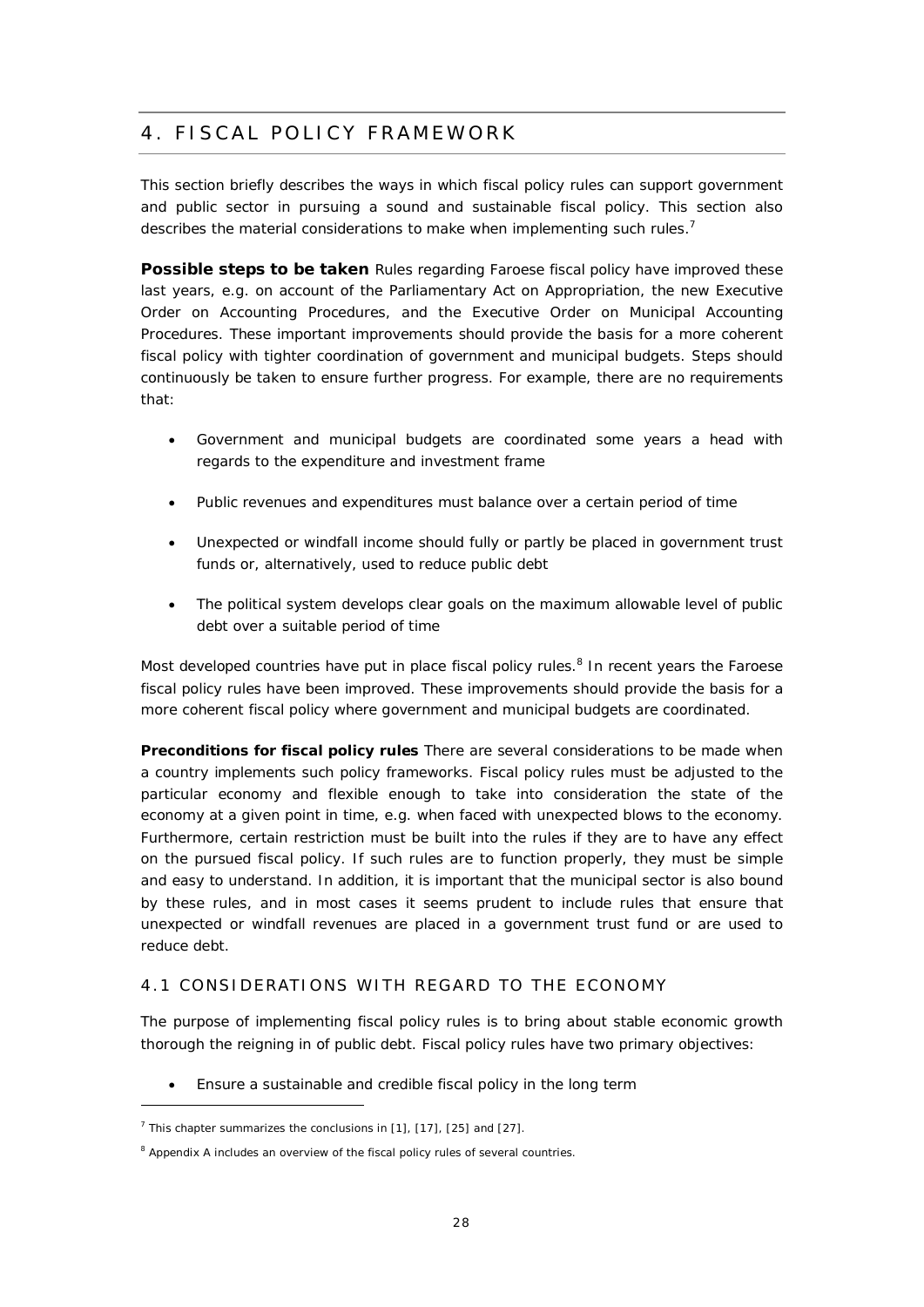• Ensure fiscal policy scope and enhance the ability to withstand shocks and moderate cyclical fluctuations (i.e. to ensure short term economic stabilisation).

Fiscal policy rules usually include two primary constraints:

- Rules on public sector budgeting<sup>9</sup>
- Rules on public sector expenditure levels

No fiscal policy framework fits all countries. Rules must be modified to fit the particular economy and take into account how well the economy is capable of dealing with different economic shocks as well as take into account the preconditions to implement such rules (e.g. institutional, historical or cultural preconditions).

The Faroese economy is small, open and dependant on natural resources to a very large degree. The economy is therefore relatively susceptible to blows, e.g. to fluctuation in fisheries and in export prices. Potential fiscal policy rules for the Faroes should therefore be relatively flexible so as to allow fiscal policy to be used as a counter-cyclical tool and to withstand economic shocks.

#### **4.1.1 Rules must be clear and easily understood**

Fiscal policy rules must be transparent, simple and easy to administer and understand. This makes it easier to control whether pursued fiscal policies are consistent with the rules and guiding principles. Furthermore, it become more likely that the political system can be held accountable for pursued fiscal policies – and brought to blame when policy does not conform to the rules.<sup>10</sup>

#### **4.1.1 Coordinate public budgets**

If such rules are to affect the fiscal policies of the entire public sector it is crucial that they also apply to municipalities. Expenditure budget frames for longer periods of time must also include the economy of the municipalities. This is irrespective of decisions to transfer further areas of responsibility to the municipalities. $11$ 

#### **4.1.3 Consequences of failing to uphold rules**

Most countries that have had good experiences with such rules also have in-built procedures, which increase the 'political price' of following fiscal policies that are not in line with guiding principles of the fiscal policy framework. This may be in the form of requirements to provide objective information to the public on future plans and goals and on the expected outcome of implementation, information on budget projections for some years ahead, or other similar procedures.

<sup>&</sup>lt;sup>9</sup> For example, EU's Stabilisation and Growth Pact has a ceiling on fiscal deficits at 3 percent of GDP

<sup>&</sup>lt;sup>10</sup> For example, in New Zealand the Financial Responsibility Act of 1994 sets out quiding principles for responsible public management of fiscal policy.

<sup>&</sup>lt;sup>11</sup> Appendix B includes an overview of different systems of municipal sector governance.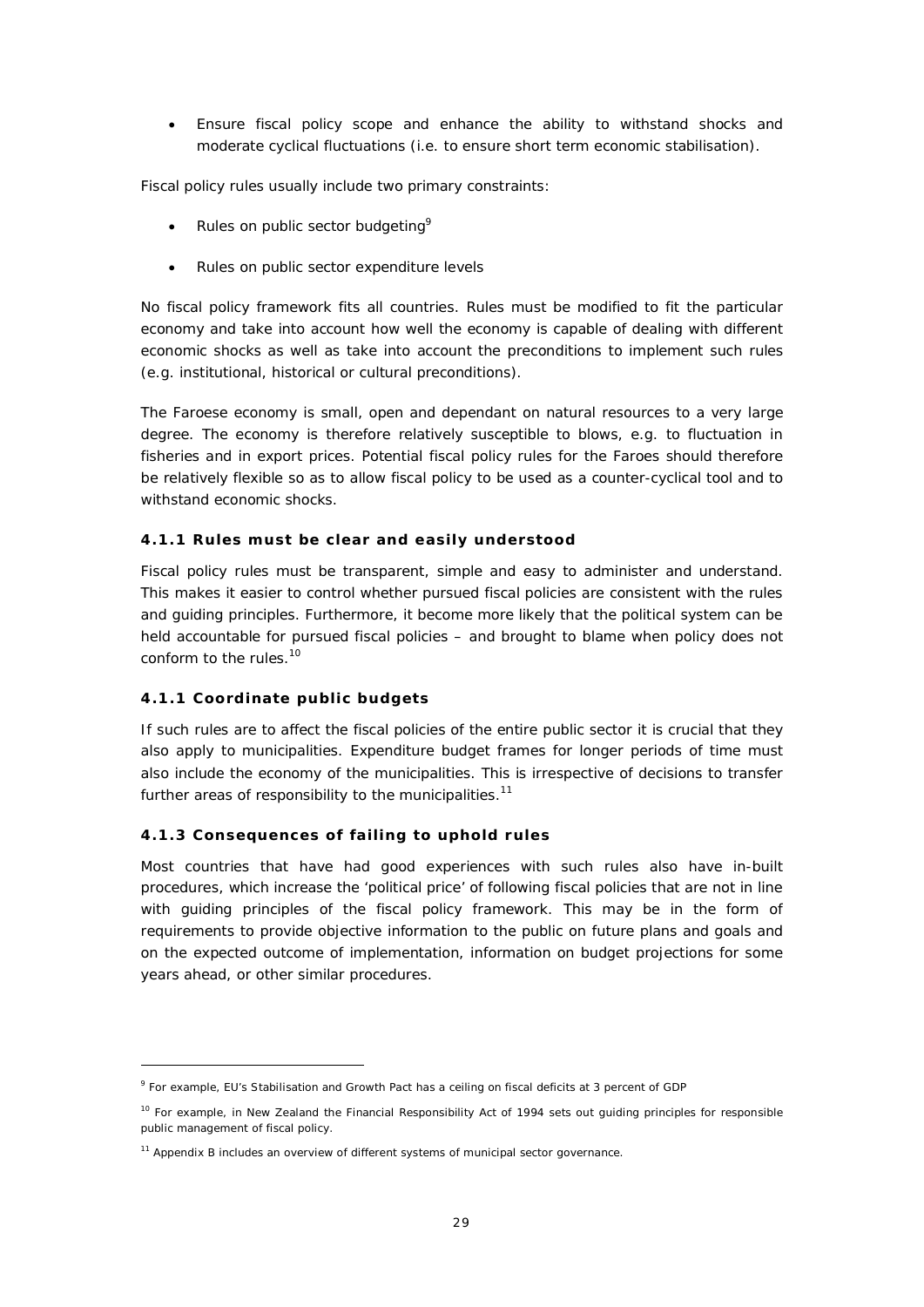#### **4.1.4 Government trust funds or procedures to deal with unexpected revenue**

Many countries that are exposed to fluctuations in import and export prices (e.g. Norway and Mexico) have had good experiences with government trust funds to deal with unexpected and windfall revenues. One purpose of these funds is to ensure that future generations will benefit from natural resources, which e.g. provide revenues for only a limited period of time. Such funds could also contribute to the public sector increasing its savings in good years and, thus, pursues a fiscal policy that counteracts cyclical fluctuation in the economy.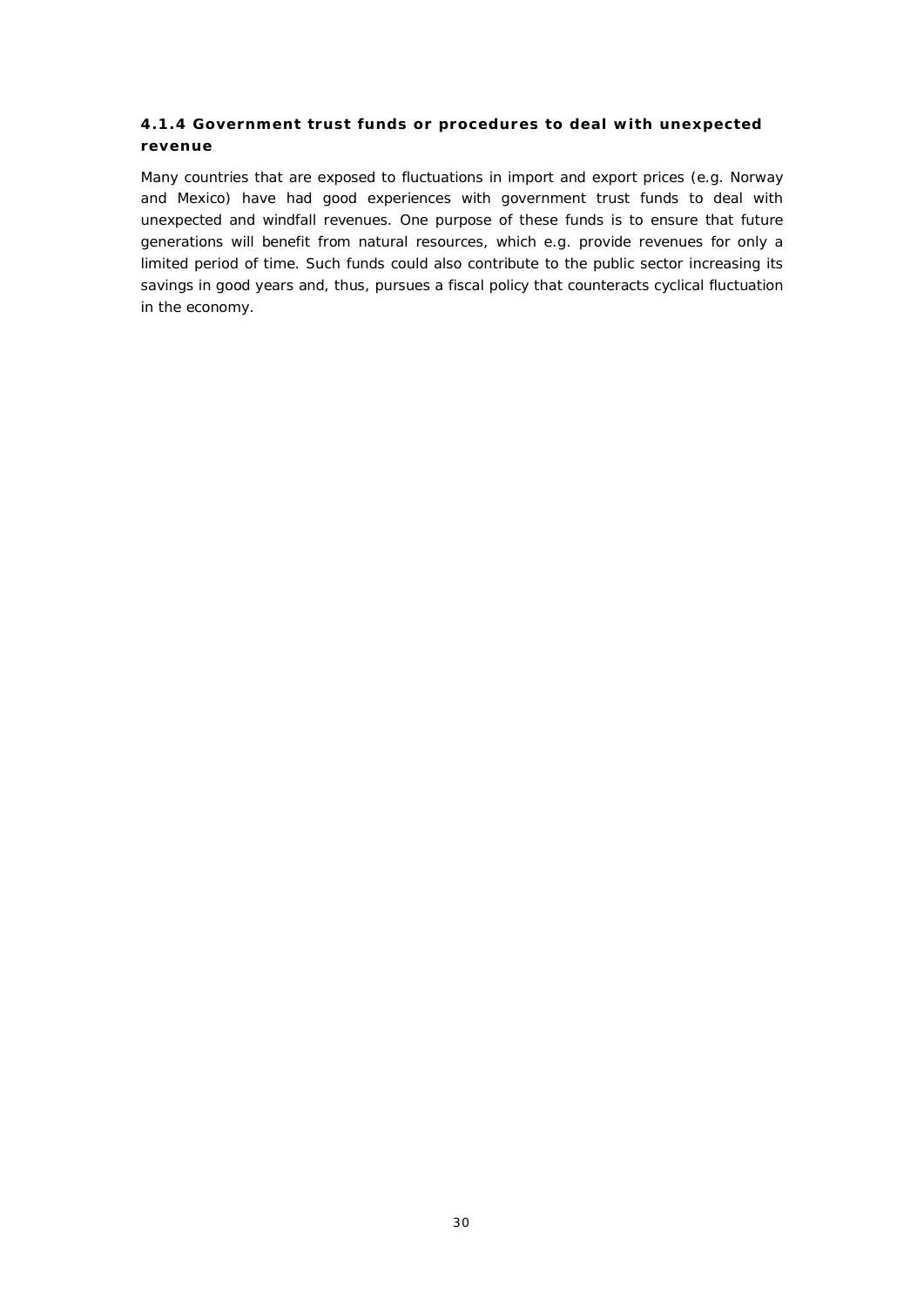### 5. FISCAL CONSOLIDATION – PAST EXPERIENCES

Most countries are faced with large public deficits. The main reason is undoubtedly the global economic crisis. But even prior to the downswing it was apparent that the revenue and expenditure policies of most Western countries were not sustainable in the medium term, e.g. due to demographic changes and rising health care expenditures.

Most western governments are therefore faced with the challenge of improving the balance between public revenues and expenditures these coming years. Figure 5.1 shows the trends in total public surpluses of selected countries in the years 1980-2011. The figure reveals that currently public sector deficits are large in most countries, in certain cases in excess of 10 percent of annual GDP.



Most studies indicate a aggregate public deficit, even when adjustments are made to take into account the current economic conditions.<sup>12</sup> This is also the case with regards to the Faroese economy, cf. figure 5.2.



**Source:** Finance Ministry, Faroese Statistics and the Governmental Bank

 $12$  Cf. also [8].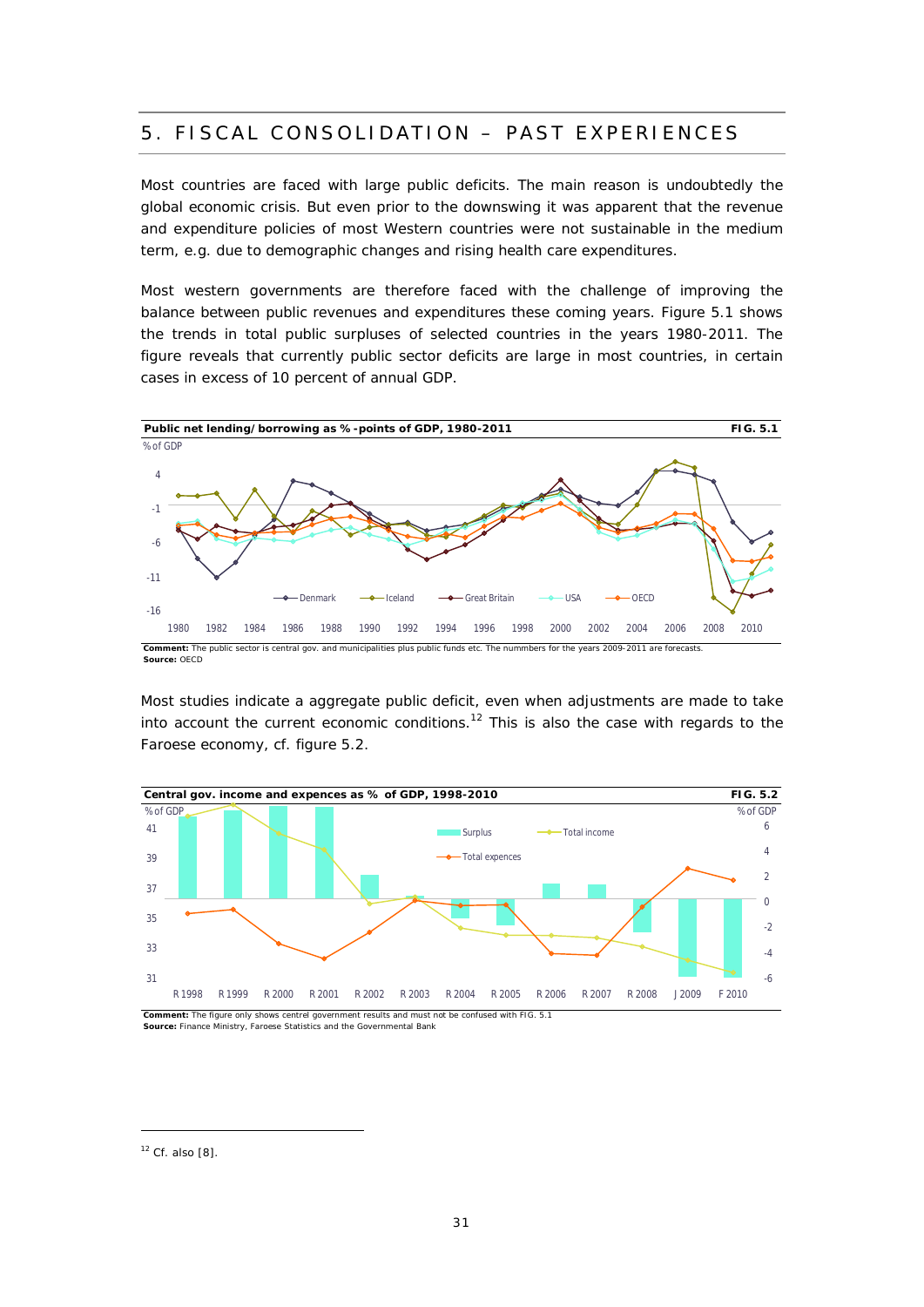Most Western countries will in the coming years be forced to enact measures to consolidate the public sector in order to improve the sustainability of the pursued revenue and expenditure policy, i.e. they must achieve a better balance of revenues and expenditures in the public sector. This can only be achieved by way of increasing revenues from direct and indirect tax and/or by reducing public expenditure (e.g. by increasing the age of retirement). Furthermore, it would be interesting to assess the experiences of other western countries that have gone through periods of public sector consolidations. An OECD study from 2007 describes the experiences OECD countries have had with periods of public sector consolidations.<sup>13</sup> The study includes 85 different periods of public sector consolidation from 24 OECD member countries. The following section briefly describes some of the conclusions of the study.

#### 5.1 THE MAIN CONCLUSIONS OF THE STUDY

The main conclusions of the OECD study are:<sup>14</sup>

- Large public sector imbalances and higher interest rate levels increase the possibility that countries engage in a process of consolidating the public sector. Change was most substantial in countries with the greatest initial imbalances.
- Consolidating measures that focus on reductions in public expenditure have a more significant and longer lasting impact than other measures.
- Countries that have set up fiscal rules with embedded expenditure targets and public budgeting requirements have achieved better results from fiscal consolidations than other countries.

OECD experiences from period of fiscal consolidation thus indicate, that it is most prudent to put in force a set of fiscal policy rules that can facilitate, and retain over time, the improvements made to balance public revenue and expenditure.

 $13$  Cf. [17] for a further description of the statistical basis of the study.

<sup>14</sup> Cf. also [17].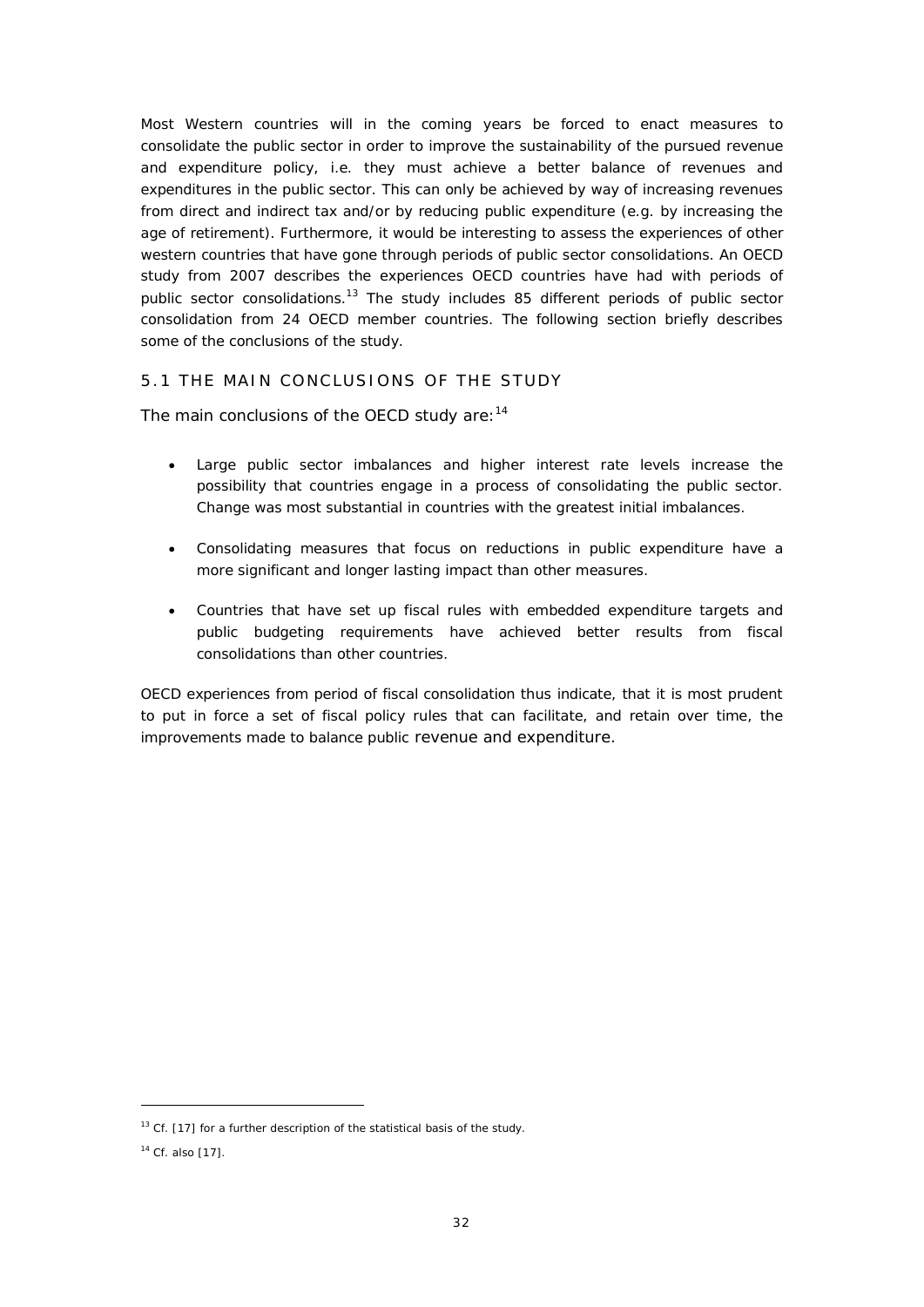# 6. TAXES AND ECONOMIC GROWTH

In general, recommendations are to increase to use methods of taxation, which do not distort the choices of individuals and firms on work and productive activities. If decisions in this regard are made purely for reasons of taxation instead of growth purposes, taxation may well constrain economic growth.

#### 6.1 INCOME, CORPORATE AND PROPERTY TAXES

#### **6.1.1 Income tax**

**Tax and behaviour** Changes in taxes have two distinct effects; a revenue effect and a redistributive effect. Lower taxes increase disposable income and the cost of leisure. Increases in disposable income expand consumption options – also with regards to leisure. Lowering taxes means that individuals are able to work less (i.e. consume more leisure) and retain the same level income, post tax. Raising taxes, on the other hand, reduces disposable income and the cost of leisure. Individuals must therefore work more hours in order to keep the same level of disposable income.

**Marginal tax** A too high marginal tax rate is detrimental to economic productivity. The adverse effects on productivity of an excessive marginal tax rate can e.g. be due to stifling effects on entrepreneurship.

#### **6.1.2 Corporate tax**

**Corporate tax and economic growth** studies show that elevated levels of corporate tax can be harmful, and compared with other taxes; corporate tax is found to exert the most negative influence on economic growth.<sup>15</sup> Faroese corporate taxes are lower than in neighbouring countries, and it is therefore uncertain whether the effects of increasing the Faroese corporate tax rate will be significant with regards to growth.

*OECD observes that elevated corporate taxes have a relatively more negative effect on economic growth than all other taxes*

#### **6.1.3 Property taxes**

**Real estate taxes** *Taxes on real property, residential taxes and the like are seen to be the least distorting form taxation there is. The reason is that real estate tax does not influence the choices people make with regards to e.g. working (as opposed to an income tax*). This sort of tax is also locally confined and levied on an inelastic good, as it is difficult to move to other countries where real property taxes are lower.

**Financial asset taxes** Financial asset taxes have certain distorting effects as they influence people's propensity to accumulate savings. The danger is that excessive financial asset taxes may induce people to transfer such assets to tax heavens. Most OECD countries therefore have exemptions with regards to financial asset taxation, e.g.

 $15$  Cf. [26].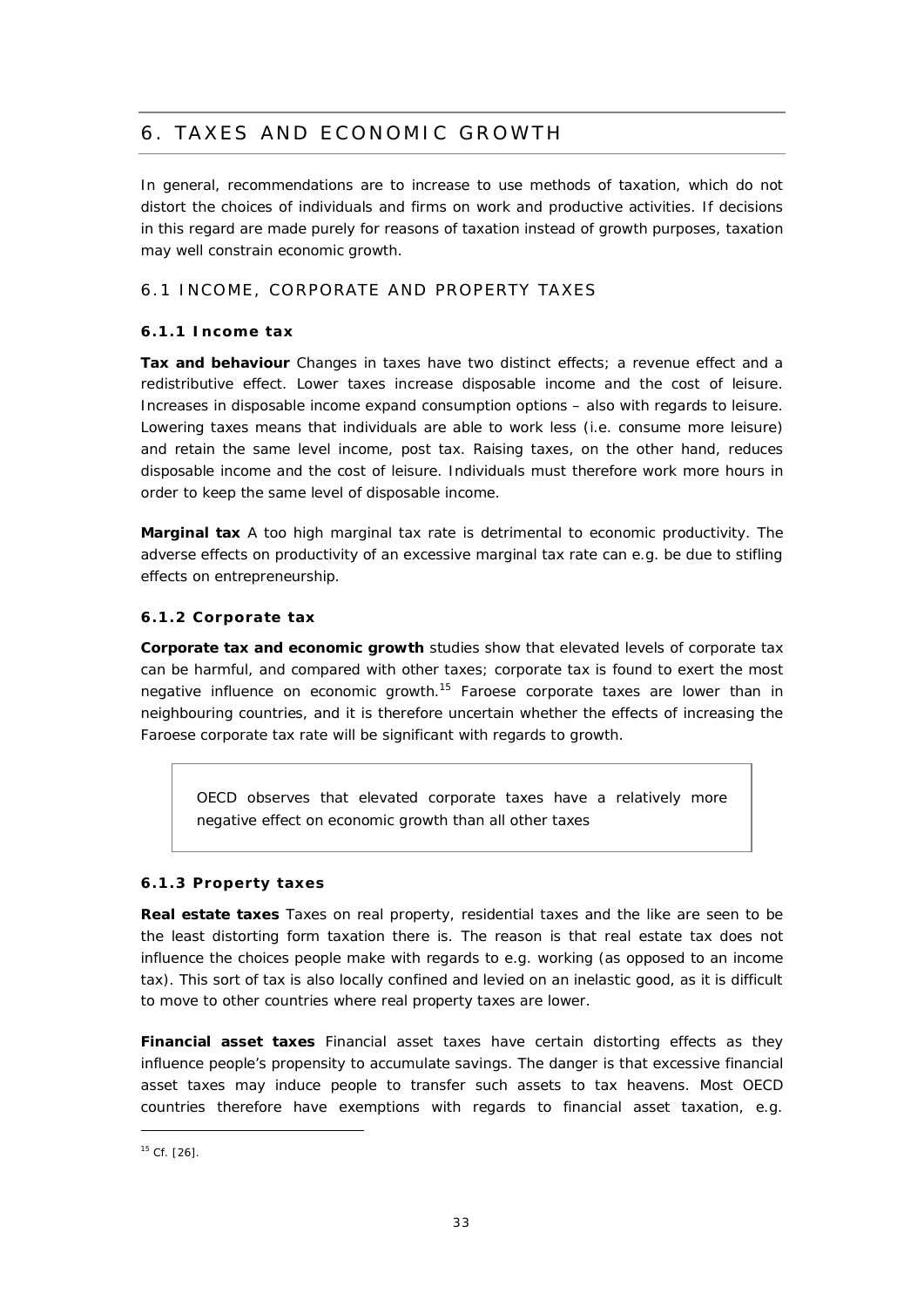retirement savings are not taxed as a financial asset. This means that decision with regards to savings can be based on tax considerations instead of growth considerations.

**Inheritance and gift taxes** Inheritance and gift taxes are not deem to exert significant negative effects on economic growth. Gift taxes are often levied to prevent the gratuitous transfer of wealth in an attempt to avoid inheritance taxes.

**Financial and capital transaction taxes** Taxes on financial and capital transactions, on the other hand, do have a relatively direct effect on the choices of households and individuals – and therefore may also influence economic growth. For example, if tax is levied on transactions regarding the sale of residential housing this may lead to more rigid patterns of settlement as people will be dissuaded to resettle, even in cases where employment opportunities are better in a new location.

#### 6.2 CONSUMPTION TAX

**Consumption tax** Consumption taxes are very rarely progressive, most often they are proportional; and thus do not affect the propensity to save as much as income taxes – and they probably have the same effect on labour supply as do proportional taxes. The most commonly levied consumption tax is the value added tax (VAT).

**Special consumption taxes** In order to reduce societal imbalances many OECD countries use special consumption taxes. In some countries basic necessities are exempted for VAT. It is our opinion, that such a system is not very beneficial; as it can be shown, that direct grants to disadvantaged households are better at targeting such imbalances and also improve economic efficiency. The reason for this is that well-off households will consume relatively more of goods that are lower taxed. Therefore, these household will be better off by consumption taxes that disadvantaged households.

*OECD recommends the use of a consumption tax with uniform rates for all goods and services. Room should be left for excises on e.g. tobacco and alcohol as well as for environment affecting taxes – however, this should not be affected through the consumption tax.*

**Value added tax** Value added tax is a consumption tax levied on the value added to goods and services at the point of sales.

The system of value added tax has some clear benefits. Primarily, the system is to a large degree self-regulating. VAT evasion can occur, as it can in all similar systems; however, compared with a sales tax the likelihood of evasion is far less. Estimates are that a sales tax exceeding 10 percent will lead to excessive evasion and fraudulent behaviour.<sup>16</sup>

<sup>16</sup> Cf. [28].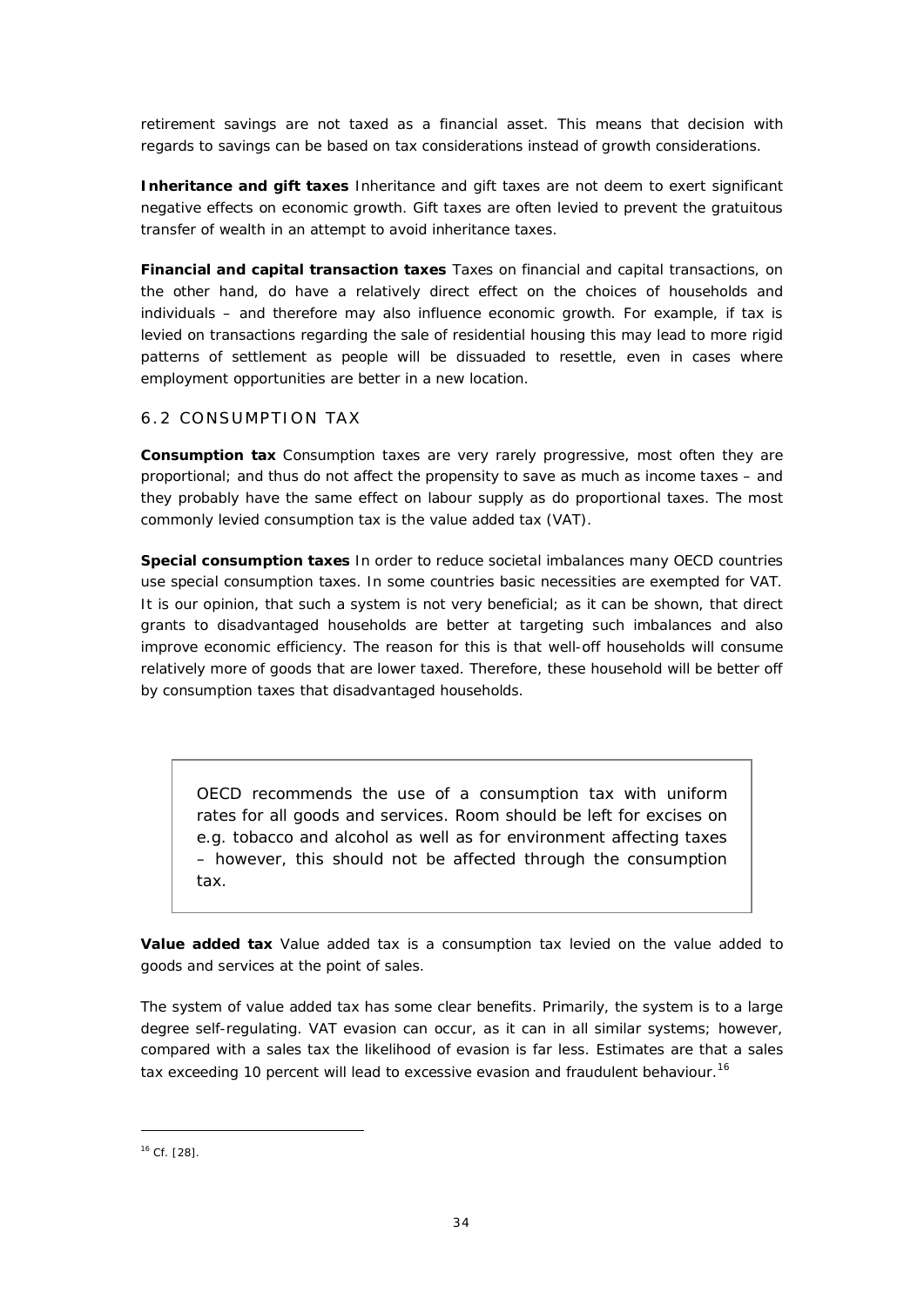Another characteristic of the VAT system is that it has two distinct boundaries; one boundary towards the surround world (i.e. geographical borders) and the other boundary towards households. VAT must be pay on all imports of goods and services, while all exports are exempt of VAT. As these boundaries become more unambiguous and translucent, the system itself becomes more orderly and pure.

In international comparison the Faroese VAT system is relatively pure, applying a uniform rate of 25 percent with only few exceptions. But these few special cases are unfortunate and muddle the system unnecessarily. Faroese legislation on VAT could be greatly improved if:

- 1) Domestic transport of persons should not be a VAT exempt activity
- 2) Rentals of real property should be subject to VAT
- 3) All VAT exemptions for the fishing industry should be abolished

#### 6.3 ALL BUSINESSES AND INSTITUTIONS SHOULD BE VAT REGISTERED

In an effort to create a more pure VAT system with clear boundaries, it is imperative that all purchases are subject to VAT. The current VAT system grants exemption to certain parts of industry, e.g. the transport and fishing industries as well as to financial institutions and dentists. The basic principle must be that all businesses and institutions should be VAT registered.

#### 6.4 DOMESTIC TRANSPORT OF PERSONS SHOULD BE SUBJECT TO VAT

The Faroese Parliamentary Act on Value Added Tax (paragraph 2, section 2.f) lists domestic transport of individuals and motor vehicles by the Strandfaraskipum Landsins (public transport services) to be exempt of value added tax. Economic theory states that all industries should be subject to the same conditions<sup>17</sup>, and this should naturally also be the case for the entire transport sector. This would affect transport by bus, taxi and other means of transportation of persons. Furthermore, VAT should be levied on all public transport services (i.e. those of the Strandfaraskipum Landsins).

Such a change would mean that the transport sector became a more natural and selfregulating part of the combined VAT system. It is also from a socioeconomic point of view quite hard to justify that the transport of individuals should be granted special treatment compared with other service industries. Taxi transportation is also exempt of VAT in Denmark; however, this does not in itself justify a similar exemption in the Faroese system.

Such a change would increase the Treasury's revenues, while bus and taxi fares would undoubtedly rise as a consequence. For the providers of transport services to individuals

<sup>&</sup>lt;sup>17</sup> This report also recommends increasing corporate taxes in the fishing industry, and this may seem at odds with the statement that all industries should be subject to the same conditions. Yet, this increase in corporate tax should rather be seen as a tax on natural resource extraction – where the aim to a larger extent is to induce sustainable fisheries, profitable operations and to ensure that the industry pays for access to natural resources.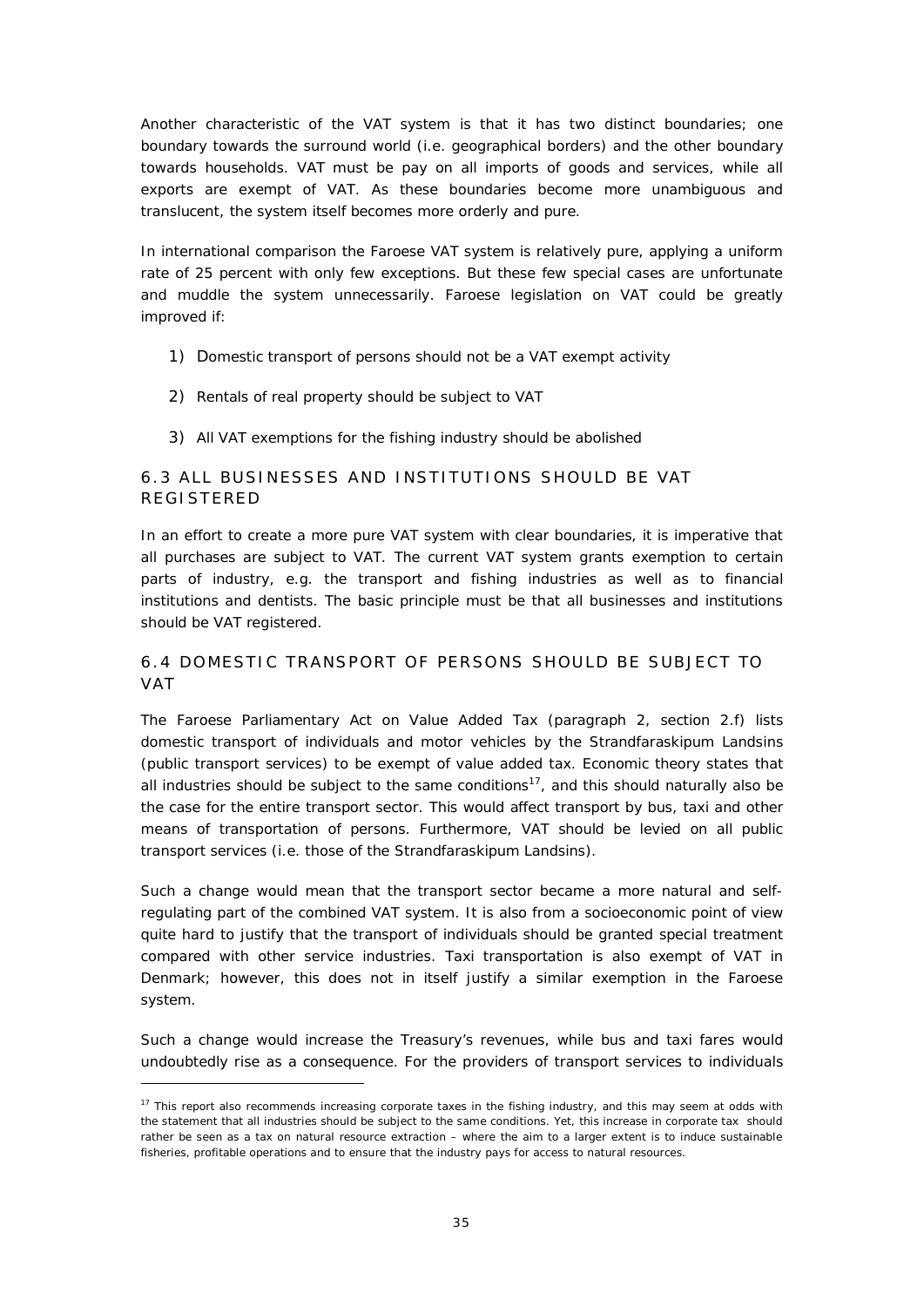there are also benefits to being VAT registered and paying VAT, as VAT on all purchases can be reclaimed.

#### 6.5 RENTALS OF REAL PROPERTY SHOULD BE SUBJECT TO VAT

In paragraph 2, section 3.h of the abovementioned act it is stated that rental, leasing and administration of real property is a service that is VAT exempt. There is not distinction between commercial and private rentals and this muddles the system of VAT with regards to issues of real property. It is recommended that commercial rentals become subject to VAT, while private rentals remain exempt – so as to make the boundary towards households more clear.

If a private individual lets an apartment or house, this individual has already paid VAT on all material, furniture and labour costs<sup>18</sup> without having been able to reclaim anything. In this case, the VAT boundary is quite clear and no VAT should be charged on the rent. If the leaser is a business or self-employed person, on the other hand, the situation is quite different; as investments made for commercial purposes qualify for VAT reclaims on all purchases connected to the investment.

Under current legislation all property rentals are exempt of VAT and investors and buyers are not able to reclaim VAT on purchases and investment tied to the real property. Therefore, all commercial activities on the rental market should be subject to VAT.

#### 6.6 ALL VAT EXEMPTIONS FOR THE FISHING INDUSTRY SHOULD BE **CANCELLED**

The Faroese fishing industry is by and large VAT registered, as both ships and processing plants have to be registered. However, the commercial fishing fleet is VAT exempt with regards to nearly all duties (cf. paragraph 12, section 1f of the Act on VAT).

But these exceptions contribute to a discord in the system. Furthermore, the responsibility of determining, which sales should include VAT and which should not, is place the on the supplier to the fishing industry. An adjustment of the system would in itself not have any economic consequences, as nearly all fish produce is exported, and thus VAT exempt.

There could be issues with regards to liquidity as the flow of money would be somewhat altered. For export companies this may have disruptive effects in the short term, as the raw materials they purchase would become subject to VAT. These VAT payments would now pass through the Treasury before they could be reclaimed. Conversely, the fishing fleet would experience a short term increase in liquidity as sales now become subject to VAT. This issue of liquidity, however, should not be difficult to solve as VAT accounts (administered by TAKS) can be settled as often as once a week.

Yet, such an adjustment would mean that the public authorities assume greater risks; as businesses and ships that have outstanding VAT payments can go bankrupt and leave the Treasury with a loss in revenue.

<sup>&</sup>lt;sup>18</sup> It is possible to reclaim VAT on labour costs, however, this system is currently in the process of being revoked.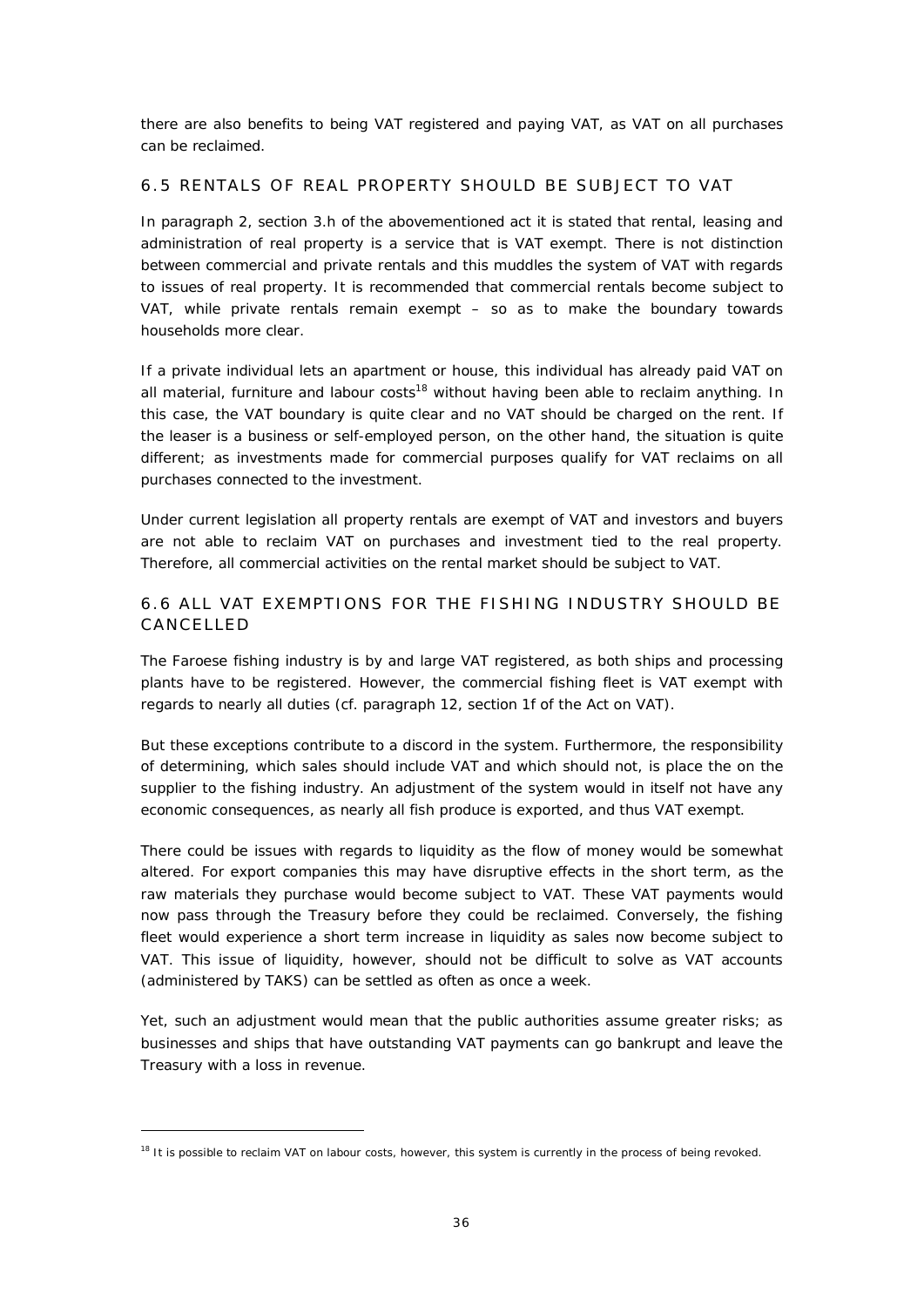The aggregate effect of such measure would be close to neutral, perhaps leaning slightly towards an increase in revenue, as the adjustments may capture some transactions that are hidden under the current regime.

On a whole, the adjustments described above would make the Faroese VAT system significantly more orderly and pure and make the boundaries towards private household and the surrounding world clearer.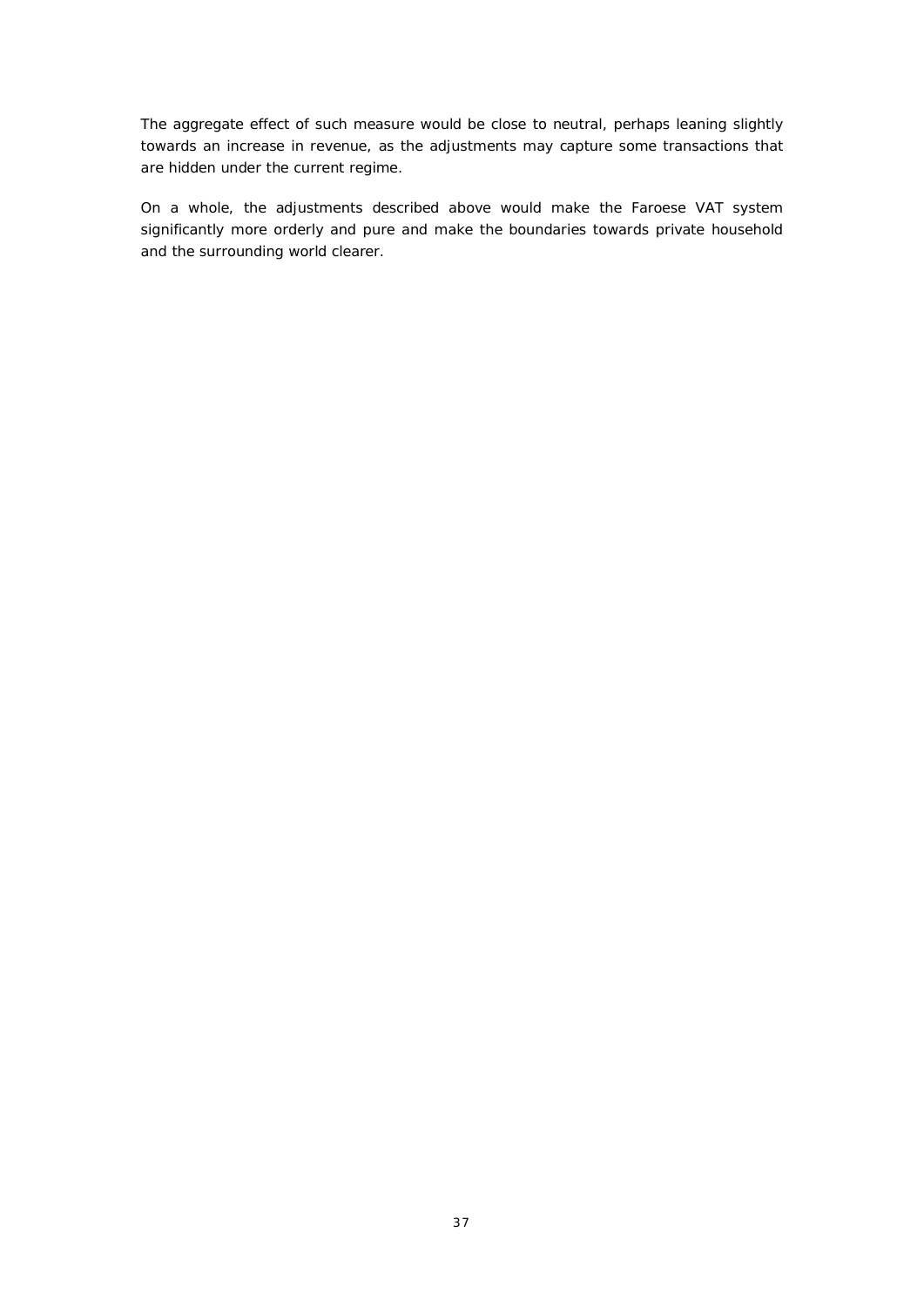# PART 3

# MEASSURES TO IMPROVE FISCAL POLICY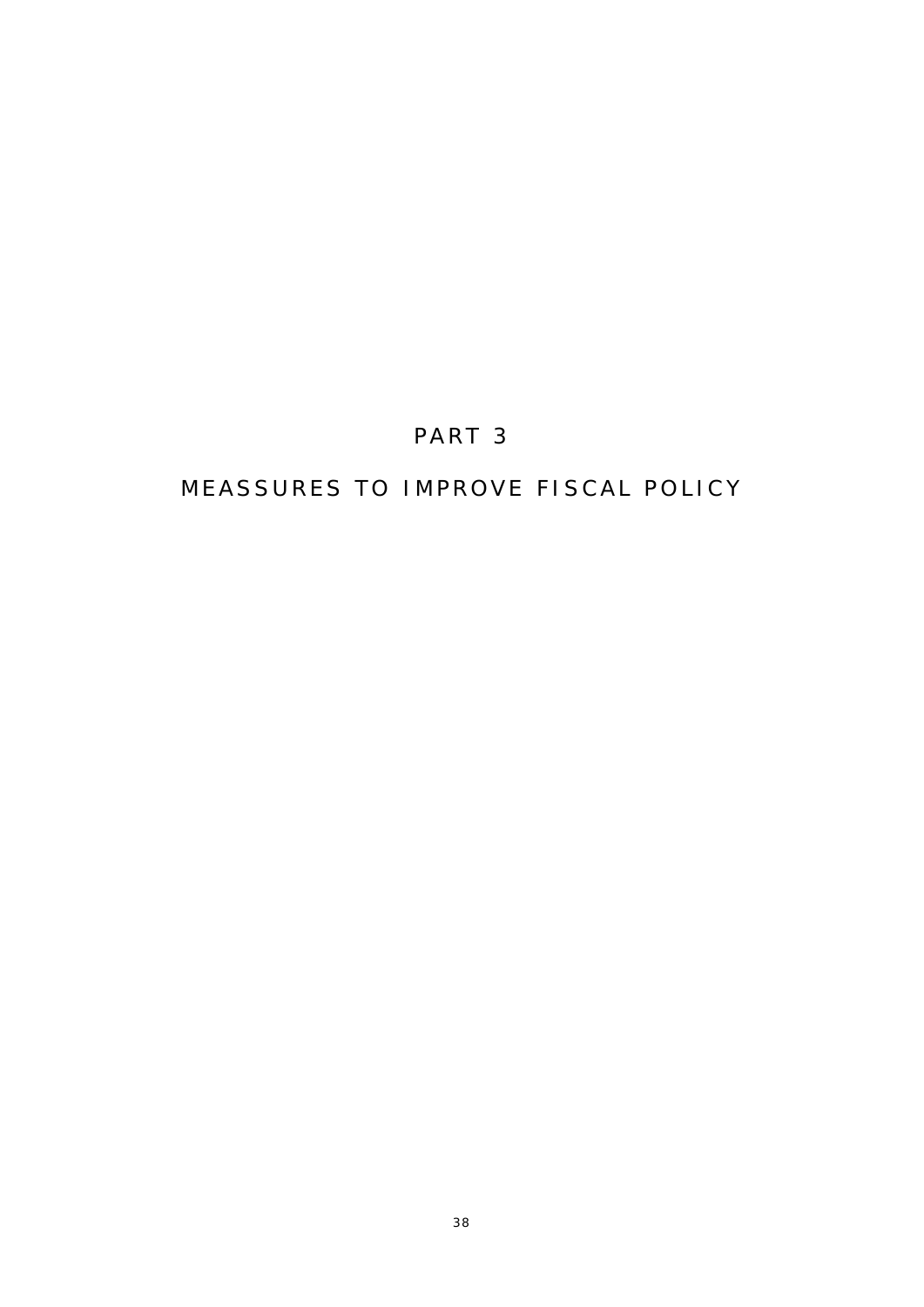### 7. RECOMMENDATIONS FOR FISCAL POLICY IN THE COMING YEARS

Faroese society has embraced the Scandinavian model of the welfare state. Hardly anybody expresses a desire for a decline in the level of public service provisions, not even now when the public sector is under severe pressure. It is likely that certain changes must be made in the Faroese economy if reductions in public expenditures are to be avoided in the coming years. Therefore, the Council of Economic Advisers will in this report make recommendations with regards to measures that could support economic growth and, consequently, secure a continued high level of public service provision.

It is recommended that the fiscal policy for 2011, as was the case in 2010, continues to focus on boosting domestic demand and in this way keeping the level of unemployment down. The total deficit of Treasury and municipalities is substantial, app. DKK 850-900 million in 2010; yet, it is the view of the Council of Economic Advisers that there is fiscal policy scope for public deficits some years ahead.

However, large public deficits cannot be sustained for many years and it is therefore suggested, that a structured plans is put in place to balance public revenues and expenditure. Proposals for such a plan are discussed below, cf. table 7.1, 7.2 and figure 7.2.

The Council of Economic Advisers highlighted in its 2009 autumn report that the public sector should strive to have relatively low levels of debt. This improves the economy's ability to withstand unexpected blows to supply or demand as it increases the fiscal policy scope as well as the government's credit ratings, all else equal.

Public sector debt is actually relatively small, app. 28 percent of GDP in 2010.<sup>19</sup> Figure 7.1 compares the gross public debt of the Faroes with other countries.



Comment: Pension liabilities are not included in the Faroese numbers<br>Source: OECD

The Council of Economic Advisers therefore observes that it should not be necessary to enforce instant and drastic measures, which would lead to e.g. direct cuts in the total expenditure frame or to higher pay-roll taxes. There is occasion to implement the

<sup>19</sup> The concept of debt here and in the example refers to *gross debt*.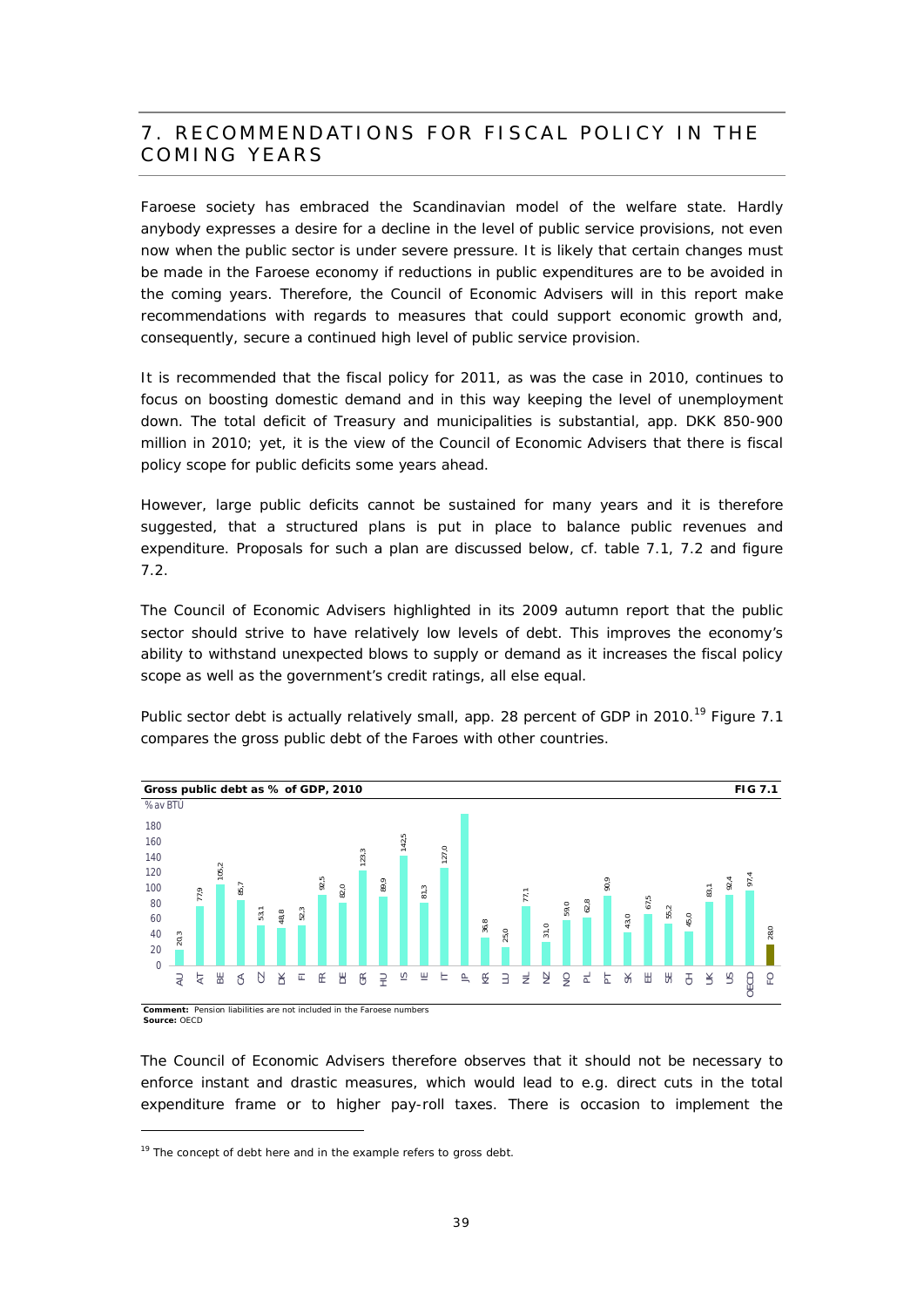necessary measure for reducing public deficits while at the same time promoting economic growth.

Yet, this depends on the implementation of sound measures that can boost economic growth, as is explained in the section below. If measures to enhance productivity are not put in action it will to an increasing degree be necessary to make cuts in public expenditure or to increase taxes.

#### 7.1 EXAMPLE OF A DECISIVE PLAN OF ACTION

This example provides an understanding of when and to what degree measures must be implemented in order to achieve a balance in public operations over a given period of time. The purpose is to reach a sustainable fiscal policy in the medium term, so as to avoid more harsh measures and cuts later on.

If there is strong political support to implement such a plan, it would increase the confidence in Faroese economy of households, creditors and rating agencies.

The example is based on two overarching goals; that public debt does not go above a certain percentage of GDP and that public deficit (as a percentage of GDP) goes down after a certain period of time. Fiscal policy is commonly referred to a sustainable, if public debt does not constitute an increasing proportion of the total economy over time. Therefore, the example examines debt as a percentage of GDP. Government and municipalities are treated collectively in the example.

In this example, government and municipal expenditure frames increase by 2 percent annually up to 2015, and after this, the growth in expenditure frame is 3 percent per year. As there are expectations of significant increases in social and health care expenditures due to demographic changes – as well as the usual increases in prices – the limit of a 2 percent total growth means that it will be necessary to make cuts on other areas.

Two overarching goals of the government and municipalities should be reached by 2015.

*Goal 1: The combined debts of government and municipalities should not exceed 40 percent of GDP.*

*Goal 2: The combined operations and investment deficit of government and municipalities should by 2015 have decreased to 2 percent of GDP.*

The measures taken to reduce the deficit should also remove impediments to economic growth. Table 7.1 and 7.2 contain examples of developments the coming years, with and without policy measures. Figure 7.2 then shows the developments in public deficit and public debt, with and without measures.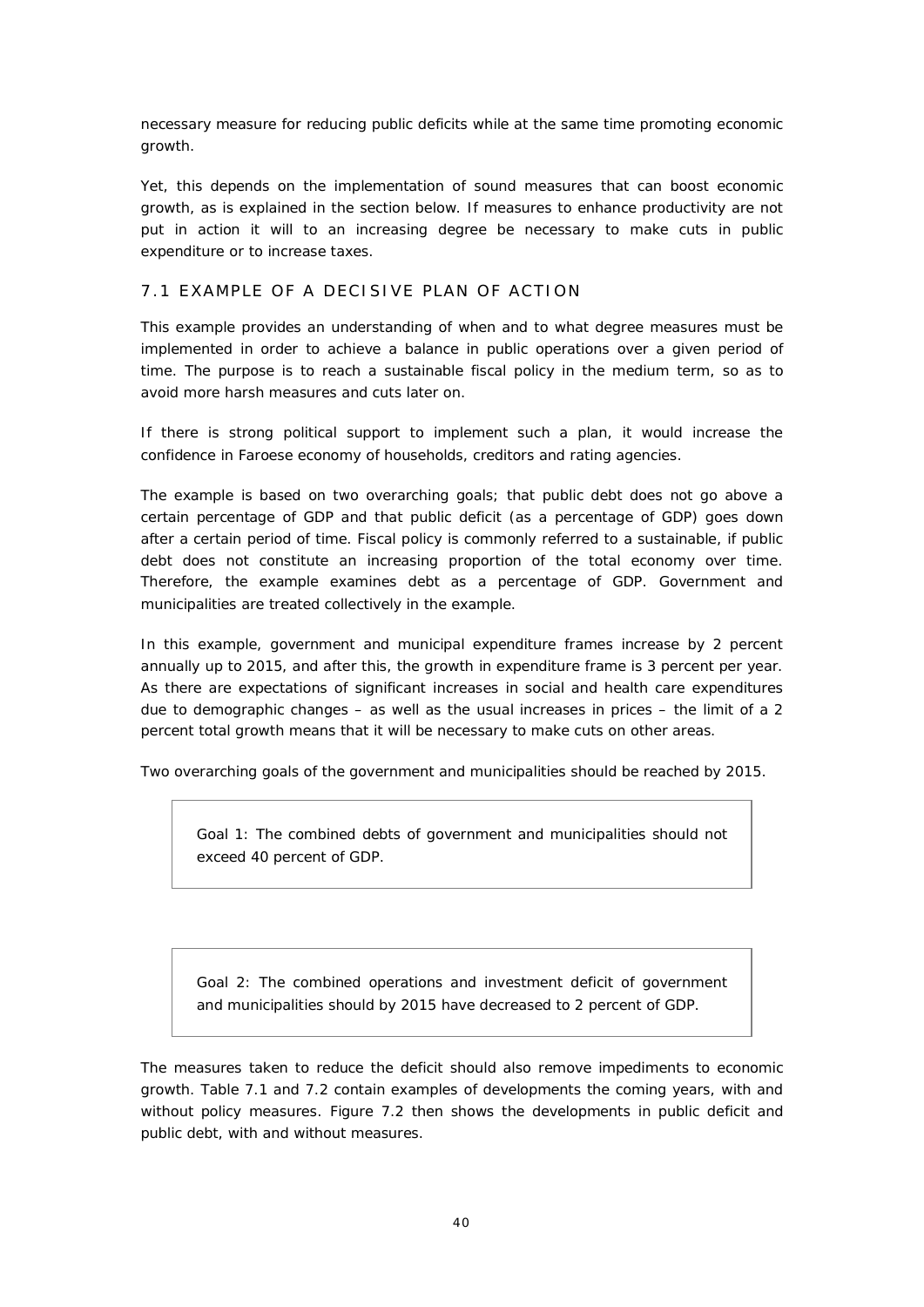Currently, the deficit is just above 7 percent of GDP. According to the example and the chosen annual GDP growth, a deficit of 2 percent of GDP would roughly equal a deficit of DKK 300 million in 2015.

**Economic growth** The pivotal assumption in this plan relates to economic growth. Estimates are that economic growth in the coming 2-3 years will be app. 2 percent in constant prices and 4 percent in current prices. But it is possible that growth will subsequently decline unless measures to boost productivity are put into action. This can be seen in table 7.1 and 7.2, where a fiscal policy without significant measures results in declining economic growth from 2015 and onwards. If the assumption of a nominal growth in GDP of 4 percent is to hold for the period from 2015 and onwards, the measures implemented must also advance economic growth. Instead of raising pay-roll taxes efforts should focus on e.g. abolishing certain subsidy schemes that disrupt industry adjustments and distort market mechanisms.

**Expenditures** Another important assumption for the plan to succeed is that the combined expenditures of government and municipalities do not increase by more than 2 percent annually in the coming years. After 2015, the growth in the expenditure frame is fixed at 3 percent per year.

**Measures** In order to get the public economy back on the right tracks the Council of Economic Advisors recommends that measures are implemented, which should lead to new revenues and reductions in expenditures worth app. DKK 300 million in total for the years 2011, 2012 and 2013. The policy measures constitute roughly a third of the current deficit, i.e. just above 2 percent of GDP. The recommended measures have certain common characteristics in that they do not impede productivity and economic growth – rather the opposite.

|      |                | Fiscal policy situation for Central Gov and municipalities without meassures<br>TABLE 7.1 |             |              |         |                 |              |
|------|----------------|-------------------------------------------------------------------------------------------|-------------|--------------|---------|-----------------|--------------|
|      | Expencees inc. | Interest                                                                                  |             |              |         |                 |              |
|      |                | interest payments Mill.                                                                   |             | Danish State |         | Deficit as % of | Debt as % of |
|      | payments       | <b>DKK</b>                                                                                | Tax revenue | subsidy      | Deficit | GDP             | GDP          |
| 2010 | 6.499          | 89                                                                                        | 4.990       | 656          | 853     | 6,7             | 28,5         |
| 2011 | 6.656          | 118                                                                                       | 5.315       | 656          | 685     | 5, 2            | 32,6         |
| 2012 | 6.844          | 175                                                                                       | 5.528       | 656          | 660     | 4,8             | 36,3         |
| 2013 | 7.045          | 243                                                                                       | 5.749       | 656          | 641     | 4,5             | 39,6         |
| 2014 | 7.259          | 321                                                                                       | 5.979       | 656          | 624     | 4, 2            | 42,4         |
| 2015 | 7.554          | 408                                                                                       | 6.218       | 656          | 680     | 4, 4            | 44,8         |
| 2016 | 7.809          | 448                                                                                       | 6.404       | 656          | 749     | 4,7             | 47,8         |
| 2017 | 8.074          | 492                                                                                       | 6.596       | 656          | 822     | 5,0             | 51,0         |
| 2018 | 8.350          | 541                                                                                       | 6.794       | 656          | 900     | 5,4             | 54.4         |

**Source:** Inhouse calculations. Consolidated budget numbers for Central Gov and Municipalities are from the National Budget Office

Tables 7.1 and 7.2 describe the developments in the Faroese economy with and without effective policy measures. Table 7.2 shows that given an annual economic growth of 4 percent in current prices, it should be possible to reduce the deficit of government and municipalities to 3.7 percent in 2011 through the implementation of measures of just below DKK 200 million.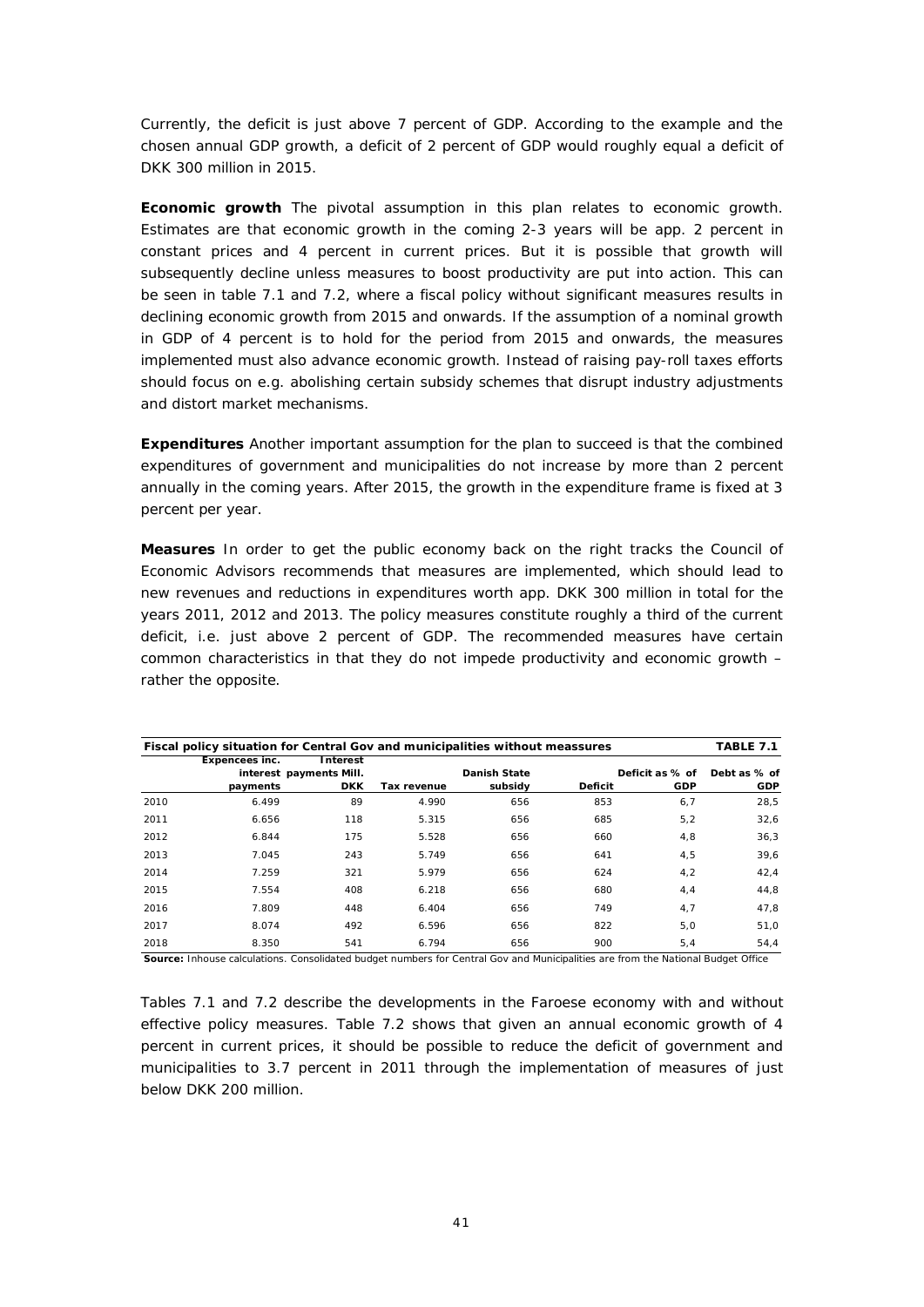|      | Fiscal policy situation for Central Gov and municipalities with meassures<br>TABLE 7.2 |           |             |             |             |              |              |                        |
|------|----------------------------------------------------------------------------------------|-----------|-------------|-------------|-------------|--------------|--------------|------------------------|
|      |                                                                                        |           |             |             | Accumulated |              | Deficit with |                        |
|      |                                                                                        | Meassures | Meassures   | Accumulated | meassures   | Deficit with |              | meassures Debt as % of |
|      | Deficit                                                                                | needed    | as % of GSP | meassures   | as % of GDP | meassuers    | as % of GSP  | <b>GSP</b>             |
| 2010 | 853                                                                                    | $\circ$   | 0,0         | $\circ$     | 0,0         | 853          | 6,7          | 28                     |
| 2011 | 488                                                                                    | 197       | 1,5         | 197         | 1,5         | 488          | 3,7          | 31                     |
| 2012 | 406                                                                                    | 49        | 0.3         | 246         | 1,8         | 406          | 3.0          | 33                     |
| 2013 | 322                                                                                    | 53        | 0,3         | 299         | 2,1         | 322          | 2,3          | 35                     |
| 2014 | 277                                                                                    | 12        | 0,0         | 311         | 2,1         | 277          | 1.9          | 36                     |
| 2015 | 294                                                                                    | 12        | 0,0         | 323         | 2,1         | 294          | 1.9          | 36                     |
| 2016 | 265                                                                                    | 13        | 0,0         | 336         | 2,1         | 265          | 1.7          | 37                     |
| 2017 | 233                                                                                    | 13        | 0,0         | 350         | 2,1         | 233          | 1,4          | 37                     |
| 2018 | 195                                                                                    | 14        | 0,0         | 364         | 2,1         | 195          | 1,1          | 37                     |

**Source:** Inhouse calculations. Consolidated budget numbers for Central Gov and Municipalities are from the National Budget Office

In order to reach the abovementioned goals, it will be necessary to instigate measures that constitute 2.1 percent of GDP in total up to 2013. The degree to which these measures are focused either on the revenues or expenditures of the public sector is, in the end, a political decision. The Council of Economic Advisers recommends, however, that these measures are directed at both revenues and expenditures.

The example in figure 7.2 assumes that the most substantial adjustments are made in 2011. After this the necessary measures are smaller, however, this assumes that the measures also increase productivity. Unless such measures are put into action, debt will increase in proportion to the economy; and thus, additional and more drastic measure will be needed to curb the growth in debt. If assessments are that a public debt of 40 percent of GDP is to great, then more policy measures must be put into action to make the debt decrease.

Figure 7.2 shows the developments in public debt and deficit, with and without the measures suggested in tables 7.1 and 7.2.



**Source:** Inhouse calculations. Consolidated budget numbers for government and municipalities are from the National Budget Office **Comment:** Bruttoskuld við árslok 2010 er her roknað sum skuldin hjá landi og kommunum, frádrigin innlán í landsbankanum.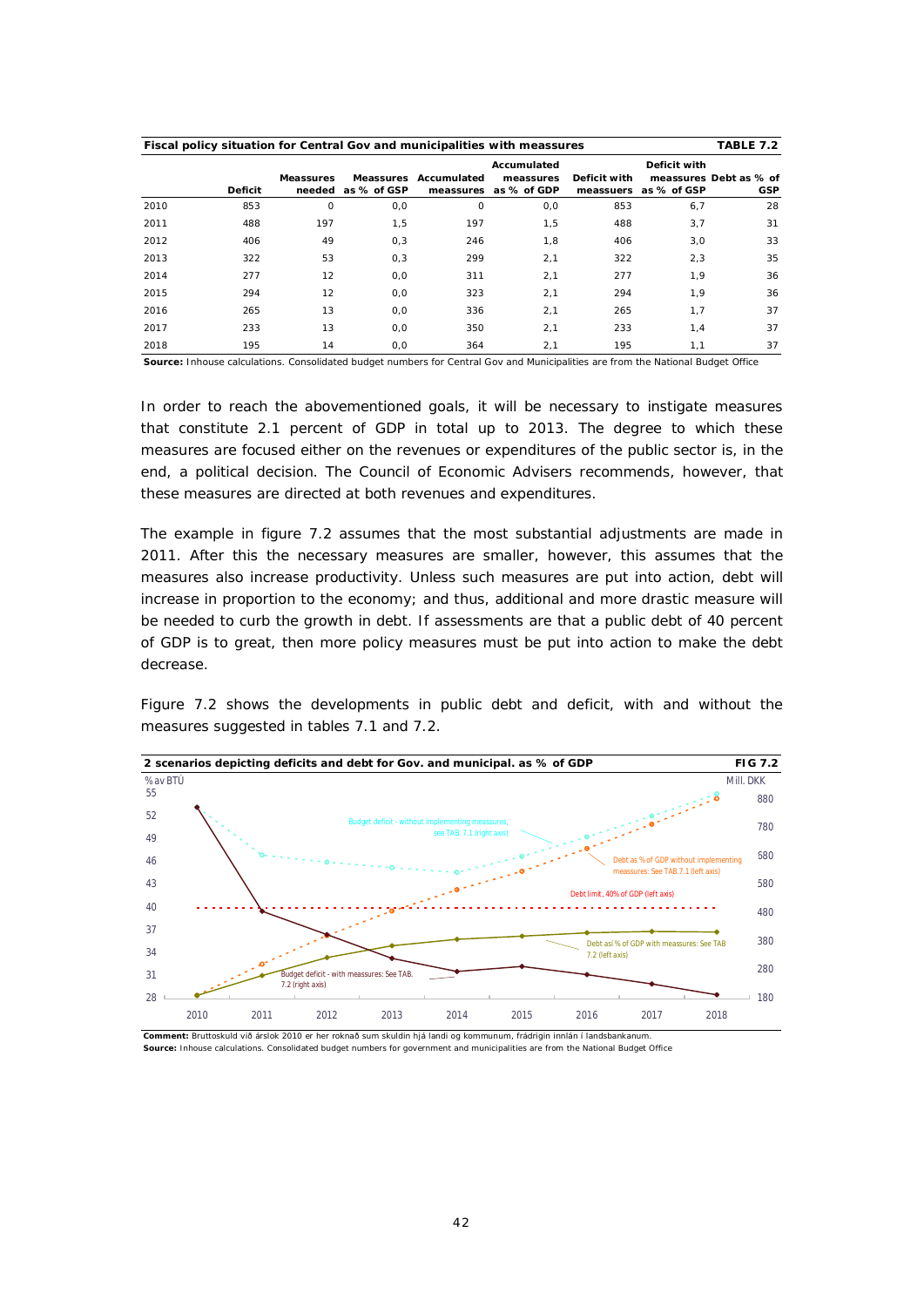### 8. IMPROVMENTS TO FINANCIAL MANAGEMENT

**The public sector has a limited amount of economic goods** to use for public services, grants, projects etc. Accordingly, it is important to prioritise when decisions are made on public operations and activities. It is also very important to analyse all public operations in general so as to assess the quality, efficiency and transparency in public service provisions. Sound financial management must be ensured as well as compliance between political intent and the duties performed by the public sector.

The guidance tools, systems and procedure discussed in this section are the public fiscal policy rules, the guiding principles of target goals and achievement measurement and cost-benefit analyses.

The purpose of these tools is to ensure optimal public use of economic goods; that structured, long term plans and goals are made for all public activities; and in general, that the public sector exerts the most beneficial influence on the economy as is possible.

#### 8.1 FISCAL POLICY FRAMEWORK

In chapter 4 the fiscal policy rules were briefly described as concepts and as instruments to execute a sound and sustainable fiscal policy. The sustainability of a fiscal policy is very important as it is a precondition for smooth and steady economic growth.

The Faroese economy is small, open and very dependent on natural resources as well as on trade in goods and services with other countries. Therefore is important that the public sector continuously strives to create fiscal scope in order to withstand shocks to the economy.<sup>20</sup>

Improvements have these last years been made on the Faroes due to the Parliamentary Act on Appropriation, the new Executive Order on Accounting Procedures, and the Executive Order on Municipal Accounting Procedures. But there are still no rules relating to the public fiscal policy itself. What is lacking is e.g.:

- that long term budgets are made for the operations and investments of the government and municipalities
- that an government trust fund is established
- that the political system sets up long term targets for public debt levels
- It is possible to learn from other countries' experiences in this regard, discuss the possibilities of modifying their frameworks to our own circumstances, and implementing it on the Faroes. One example is New

<sup>&</sup>lt;sup>20</sup> The public sector can ensure fiscal scope by in general pursuing sound fiscal, structural and industrial policies. This entails e.g. having an acceptable level of debt; pursuing a fiscal policy that is sustainable in the medium term; to pursuing structural and industry policies that stimulate high economic growth, sufficient supply of labour, and unburdened by subsidies of any kind; ensures free competition on as many market as possible; and engages in free trade with other countries, etc.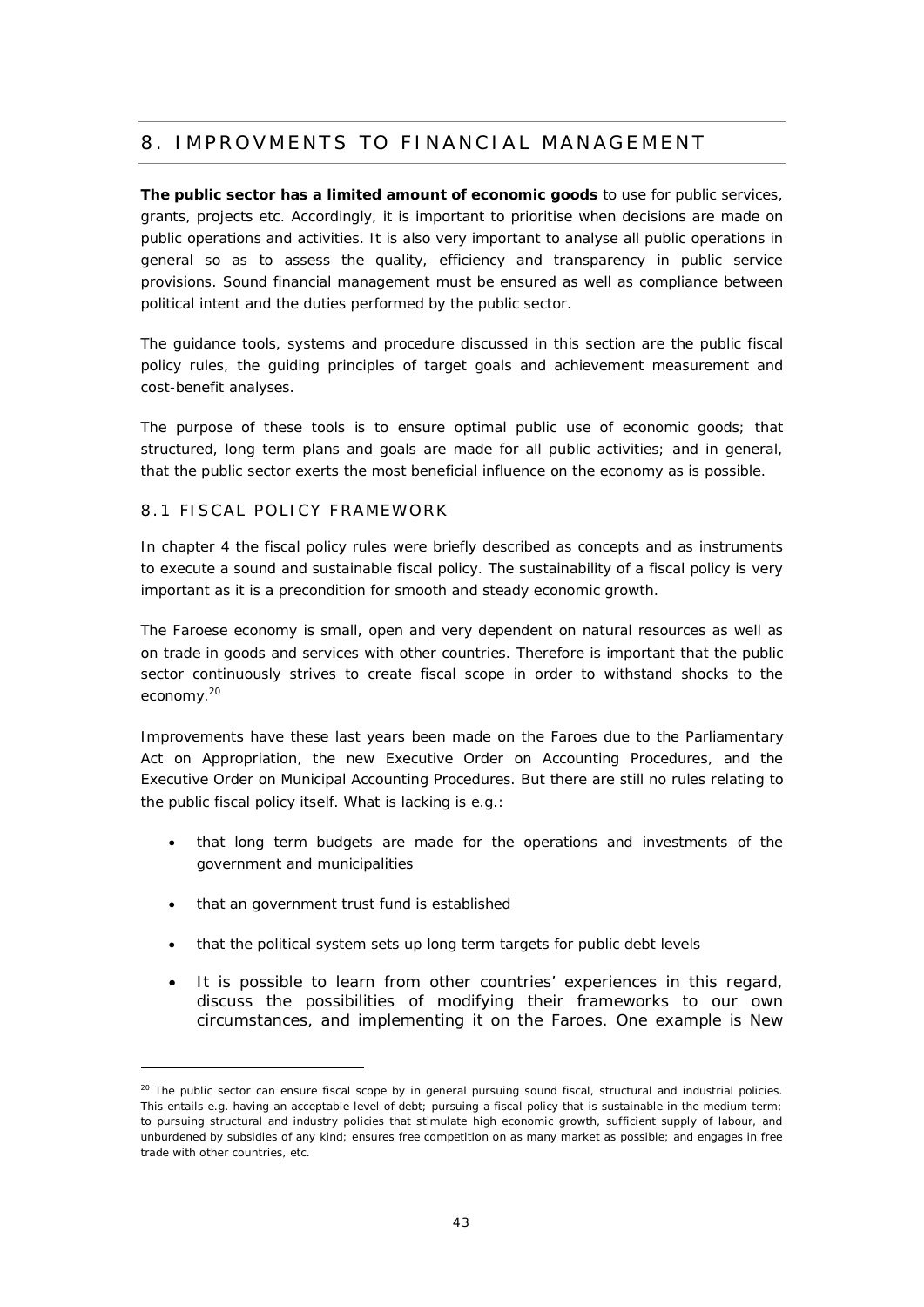Zealand, where much work has gone into these efforts and the outcome has so far been good.

#### **8.1.1 Experience from New Zealand**

New Zealand was the first jurisdiction in the world to put in place legislation on sound public management of fiscal policy (1994) and have so far had good experiences with the fiscal policy rules. $21$  New Zealand has by most accounts some of the most advanced legislation on fiscal policy rules, The Public Finance Act  $(1989).^{22}$  This framework has been continuously improved since work first began in the 1980ies.

Following a prolonged economic crisis in the 1970ies several structural and economic reforms were made. The New Zealand economy was characterised by barriers to trade, reduced competition in most markets and by public market interferences e.g. through subsidies. The crisis of the 1970ies was primarily due to the UK's entry into the EC in 1973. This severed the close trade relations between the countries and the New Zealand economy was also affected by the two oil crises of the 1970ies.

The reforms in New Zealand included e.g.:

- to liberalise the economy through far-reaching free trade agreements with other countries
- to liberalise as many markets as possible
- to restrict public interference with markets
- to improve financial management in the public sector

In New Zealand the standards of living in the early 1980ies was among the lowest in the developed world, while the standard of living is now comparable to that of Southern European countries.



<sup>21</sup> Cf. [17]

 $22$  For more information on New Zealand's fiscal policy rules, please follow the link below: [http://www.legislation.govt.nz/act/public/1989/0044/latest/DLM160809.html?search=ts\\_act\\_public+finance\\_resel&](http://www.legislation.govt.nz/act/public/1989/0044/latest/DLM160809.html?search=ts_act_public+finance_resel&)  $p=1&sr=1.$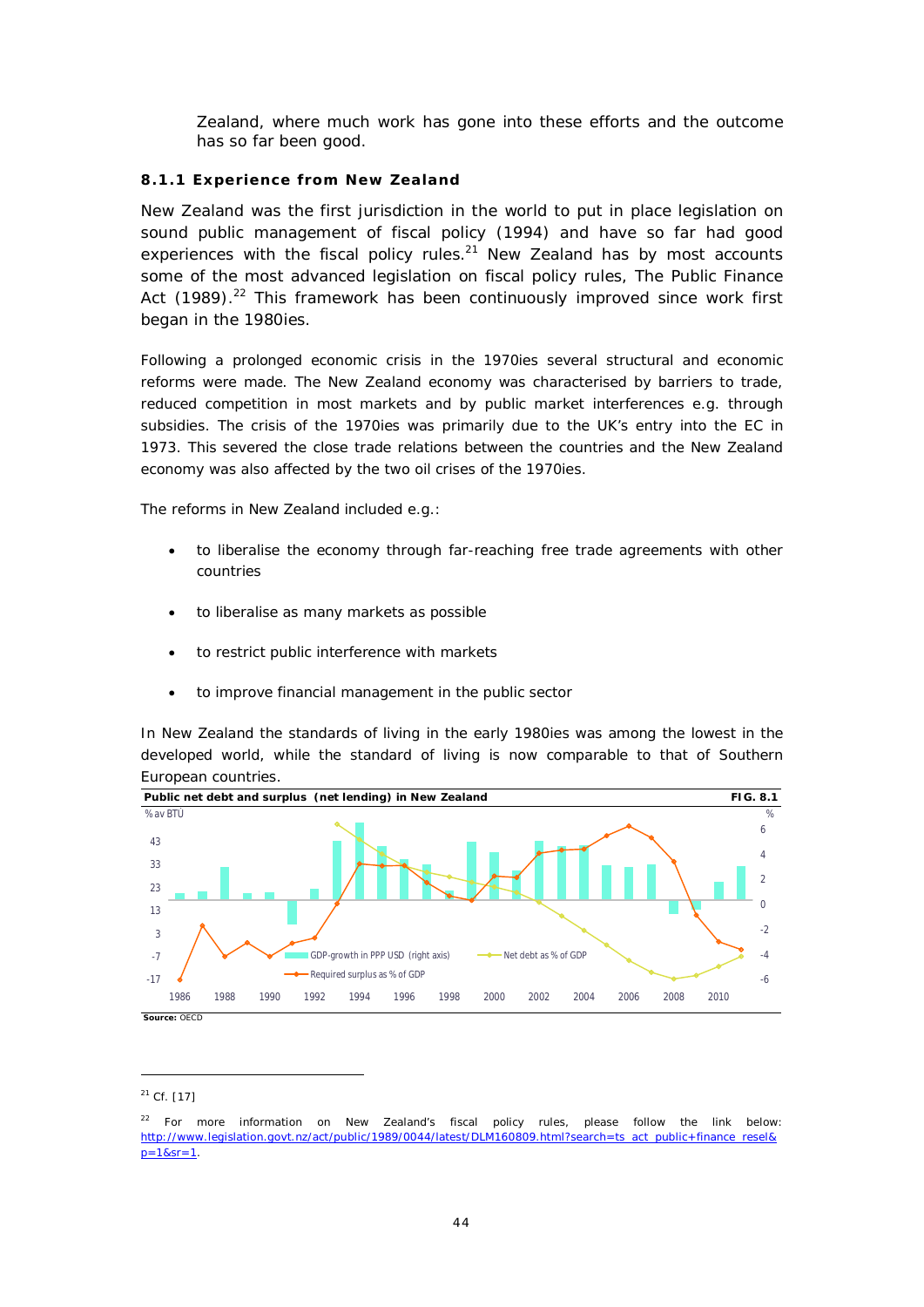Figure 8.1 tracks developments in total net debt and public sector surplus in New Zealand in the period 1986-2011. The figure indicates that in the last years there has been sound public sector management in New Zealand.

The fiscal policy framework in New Zealand contains many sensible provisions. The government must pursue a fiscal policy that is in concord with certain guiding principles on sound fiscal policy management. The guiding principles are that:

- x Efforts are made to keep public debt at an acceptable level, which ensures that the public sector is resilient to economic shock in the future
- When debt has reached suitable levels, public revenues and expenditures must balance over an appropriate period of time
- Public financial risks must be managed in a prudent manner
- The fiscal policy must take into account the uncertainties that are intrinsic to all estimates on future developments and tax revenue estimates.

The government can, however, deviate from the guidelines on the conditions that:

- Deviations are only of a temporary nature
- The government announces:
	- o the reasons for deviating from guidelines
	- o the government's plans to bring the fiscal policy back in line with guidelines on sound fiscal policy management
	- o the expected period of time it will take before the fiscal policy again is in concord with the abovementioned guidelines

In addition, there are provisions stating that the government should have tangible short and long term goals with regards to total public revenues and expenditures as well as containing strict requirements to issue objective and regular information to the general public on the pursued fiscal policy and of its effects.

The fiscal policy rules in New Zealand stipulate that government should once a year issue a report in which the maximum allowable level of net public debt is specified. Net public debt must currently not exceed 40 percent of GDP. Furthermore, in the same report the government should announce short and long term plans and goals for public revenues and expenditure as well as the effects of such plans. In addition, there are several requirements to regularly provide information to the general public.

New Zealand's fiscal policy rules have been structured to take into account the nature of the economy. New Zealand's economy is somewhat similar to the Faroese economy in that it is relatively small, open and highly dependent on trade in goods and services with other countries. This necessitates that the fiscal policy rules have a certain degree of inherent flexibility, as it will allow the fiscal policy to withstand unexpected shocks to the economy.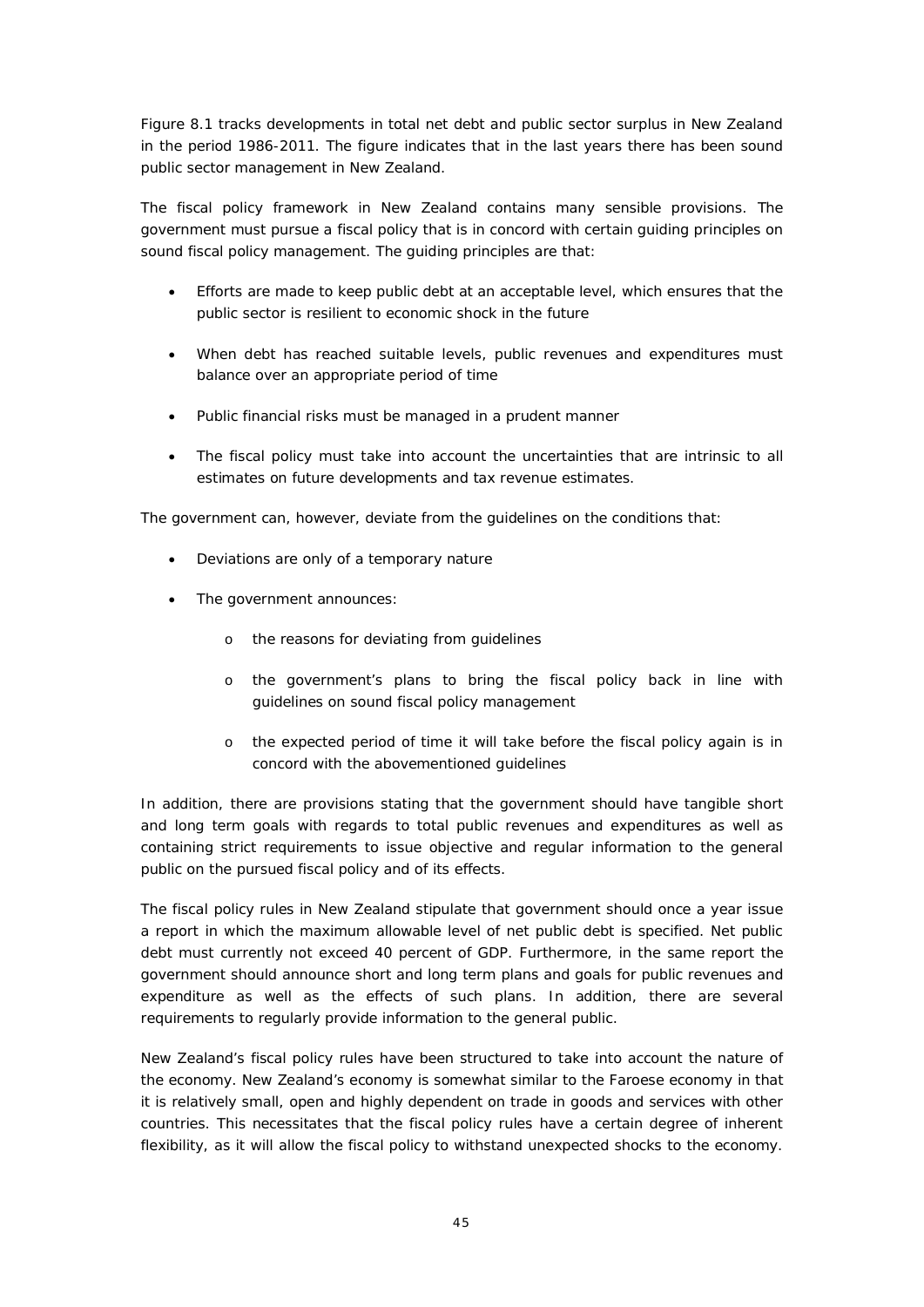The inherent flexibility in the fiscal policy rules means that government can temporarily deviate from the guiding principles, provided that a tangible plan is presented on how the fiscal policy again can be brought in concord with the guiding principles.

*Recommendations are to investigate whether it is possible to continue to strengthen the Faroese fiscal policy rules, e.g. in ways similar to New Zealand*

#### 8.2 MINISTRIES AND INSTITUTIONS MUST SET TARGET GOALS AND MEASURE ACHIEVEMENTS

Executive Order on Account Procedure (paragraph 7) states, that government ministries and associated institutions must have implemented the management guidelines on target goals and achievement measurement by January 1<sup>st</sup> 2010.

It is required that ministries on a yearly basis lay down general goals for the institutions within their areas of responsibility. The institutions must develop goals and performance requirements to optimise the use of available resources, based on the general goals of the ministry. The institutions must see to that the target goals and performance requirements are met and also provide adequate information for informed decision-making, as this would ensure that disparities between target goals and achievements are prevented, made apparent and can be corrected in time.

This instrument can contribute to transparency with regards to how an institution utilizes its given resources (i.e. productivity). It can also ensure that the institution uses available resources for grants and services that are in real demand, and thereby engaging activities that offer the highest societal utility (i.e. efficiency).

*It is recommended that the guiding principles of target goals and performance measurements are implemented according to the provisions in the Executive Order on Accounting Procedures*

#### 8.3 PRIORTISING PUBLIC ACTIVITIES AND PROJECTS

Before a decision to initiate a public project is taken, it is crucial to rigorously assess the socioeconomic consequences and to develop a solid basis on which the decision can be made. The aim is to provide the best possible and objective foundation for political prioritisation of public activities.

The public sector must justify the use of tax-payer money on a particular action or project in relation to net societal gains of all possible opportunities, including the opportunity of refraining from using tax-payer money on a given project. The projects and activities which offer the highest net gains to society should be first priority.

To this end, a cost-benefit analysis can be a useful tool. Cost-benefit analyses can take into account special considerations such as regional or redistributive policies or other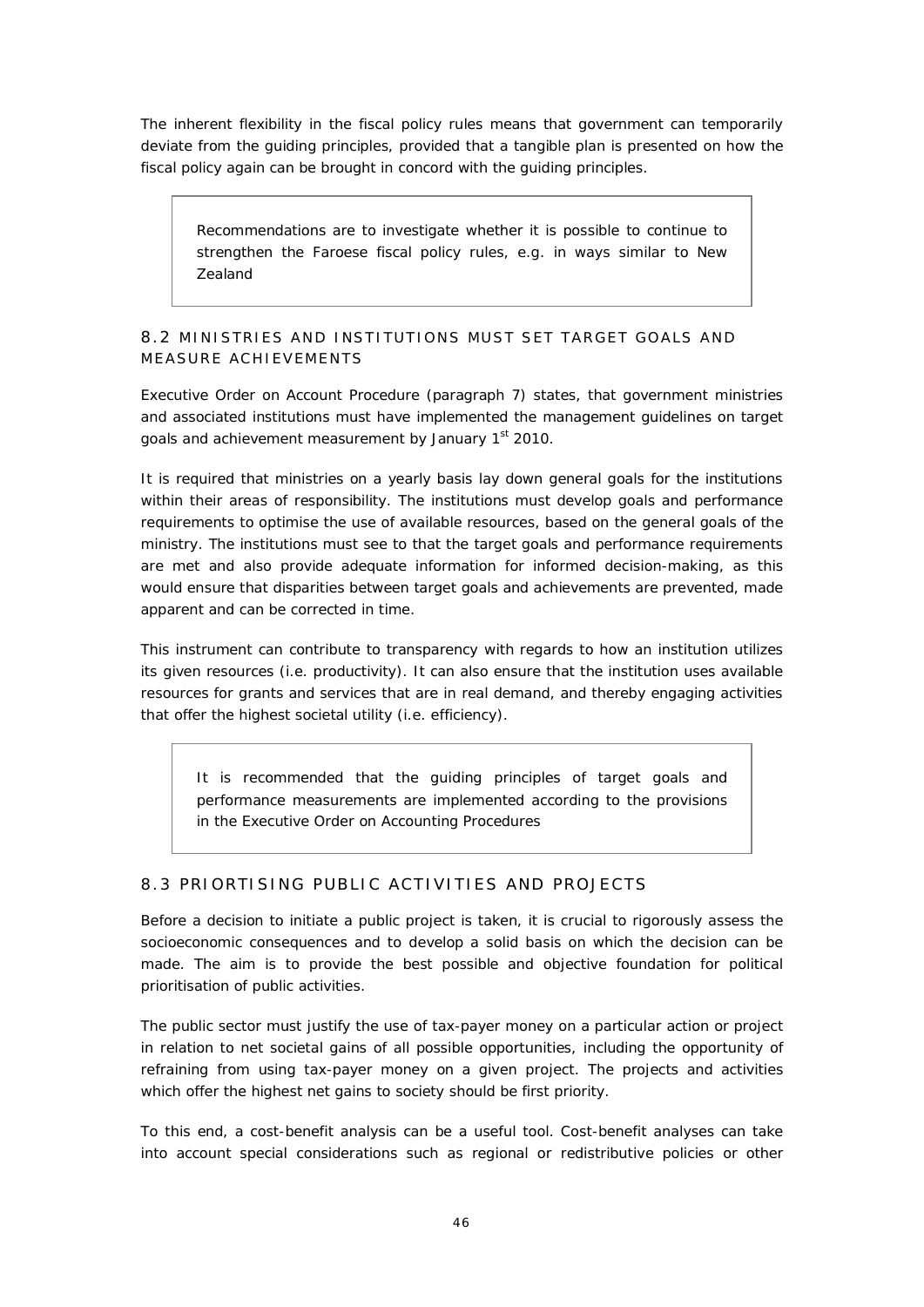similar considerations. Regional and redistributive considerations are crucial to many public investments and activities in general. In such cases the cost-benefit analyses can be adjusted to take such considerations into account.

The method of all cost-benefit analyses is in short; that the total costs of a public service, project or activity is compared with the societal benefits of the project. Costs as well as benefits are calculated in present values.

Historically, cost-benefits analyses have primarily been use in the public sector to assess investments in the transportation infrastructure.<sup>23</sup> They can also be used to assess the gains to society of other kinds of public investments, activities and project (e.g. investments in education, research, health and social care).

*It is recommended that relevant tools such as cost-benefits analyses are used to prioritise public activities, investment and responsibilities*

#### 8.4 COORDINATION BETWEEN GOVERNMENT AND MUNICIPALITIES

A lack of effective coordination of government and municipal budgets has in the last years made it unnecessarily difficult for the political system to pursue an appropriate fiscal policy. Indications are that the municipalities have had a pro-cyclical effect in the last decades, yet, less so than the government. In recent years, the municipalities have made substantial investments and service upgrades in child care and elderly care services as well as investments in other areas. Now on the contrary, they are forced to reduce spending in order to get their debts below the maximum threshold of one tax assessment. Given the current economic situation this is unfortunate, particularly for unemployment and economic activities in general.

#### **8.4.1 Public sector expenditure and investment frame**

Improved alignment of government and municipal budgets to the long term expenditure and revenue frames are likely to lessen the problem. A new municipal structure with larger units and transparent division of responsibilities between government and municipalities may well be a prerequisite for better financial management in municipalities.

#### **8.4.2 Division of public service provisions between government and municipalities**

In the process of ensuring more transparent division of responsibilities between government and municipalities, a possibility that has been discussed is to delegate to the municipalities responsibility of the public schools, elder care and perhaps the areas linked to child and youth services. A precondition for this is a new municipal structure with fewer and larger municipalities and improved municipal administration.

The Council of Economic Advisors supports the idea of fewer and larger municipalities and the consequent strengthening of municipal administration.

 $^{23}$  Landsverk (Govenment Engineering Office) has made cost-benefit analyses of planned investments up to 2020, cf. [29].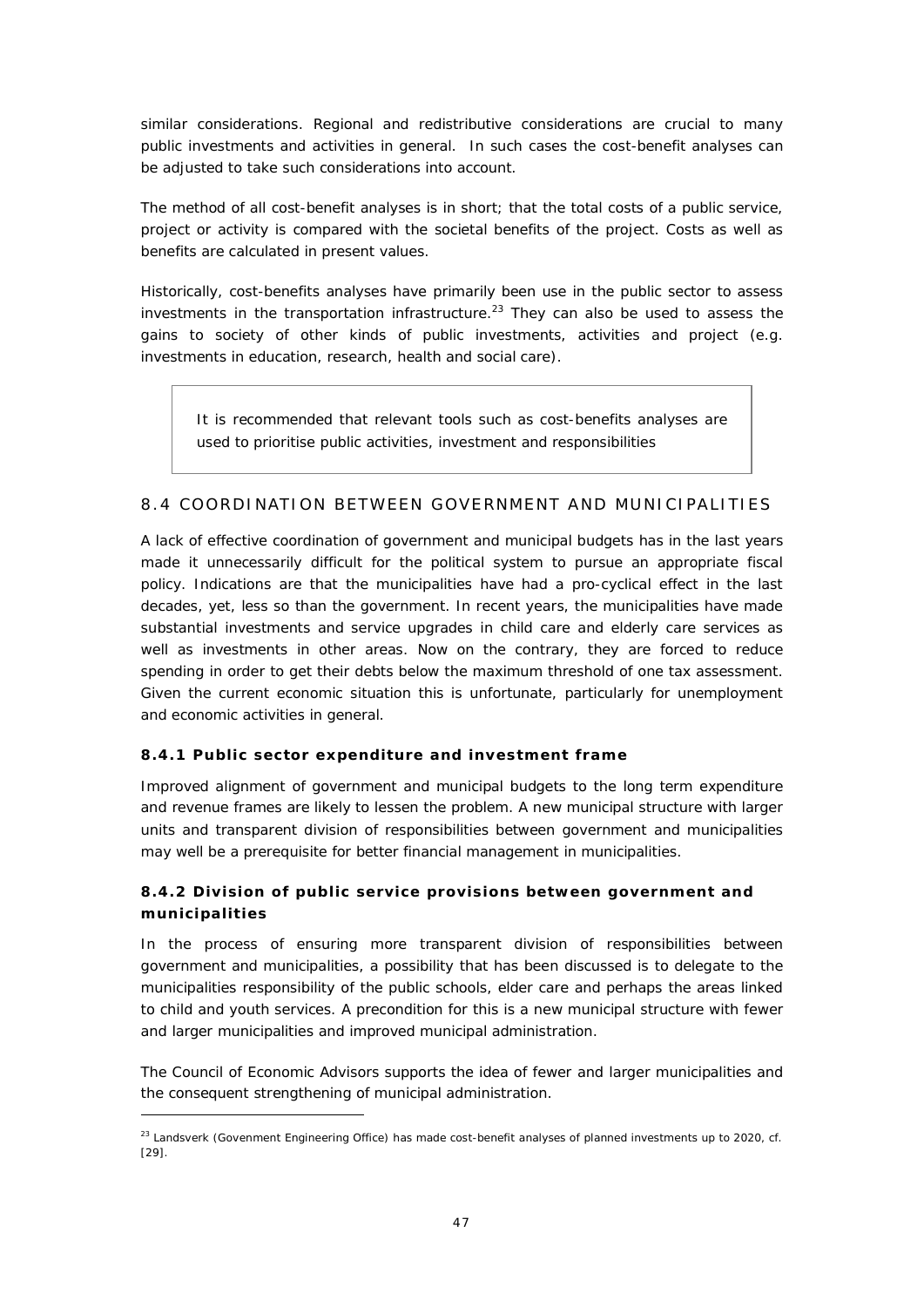The question of delegating responsibility of the abovementioned areas to municipalities is, however, another issue. An issue that requires careful considerations on the costs as well as with regards to the level of public service on offer in the different municipalities.

There are pros and cons associated with delegating responsibility of public service and activities (herein public schools, elder care and the area of child and youth services) to the municipalities.

The pros are that each individual municipality has the possibility of adjusting its level of service to the needs and desires of its residents. Another benefit may be that competition arises between municipalities with regards to providing public services in the most efficient and effective way possible.

On the other hand, there are also disadvantages of delegating responsibility to municipalities. Most public service provisions are subject to significant economies of scale. Government can therefore provide more efficient management and administration of public services to citizens. In addition, it is easier for the government to coordinate public services across municipal borders. Ideally, this should mean that the government is able to deliver the same public service cheaper and more efficiently than municipalities.

Another disadvantage of further municipal delegation is that municipalities are very heterogeneous with regards to finances, revenue base and the levels of debt. It is therefore plausible that the quality of public services provided in different parts of the country will not be the same – unless some system is put in action which can even out differences in the revenue base of Faroese municipalities to a greater extent than at present.

It would be unfortunate if in future there were great difference in the levels of public service and that this primarily depended on the geographical choice of residence. This could mean that certain areas of the country would attract even more people of working age, resulting in further difference in the level of public services provided.

It is also questionable, given the size of the Faroese municipalities, whether all of the municipalities will be able to provide citizens with an adequate level of service with regards to public schools, elder care and to child and youth social services. For example, it is doubtful if municipalities will be able to develop the necessary professional competences needed to provide adequate services in relation to remedial instructions, special needs institutions etc. – despite having larger municipalities under a new municipal structure.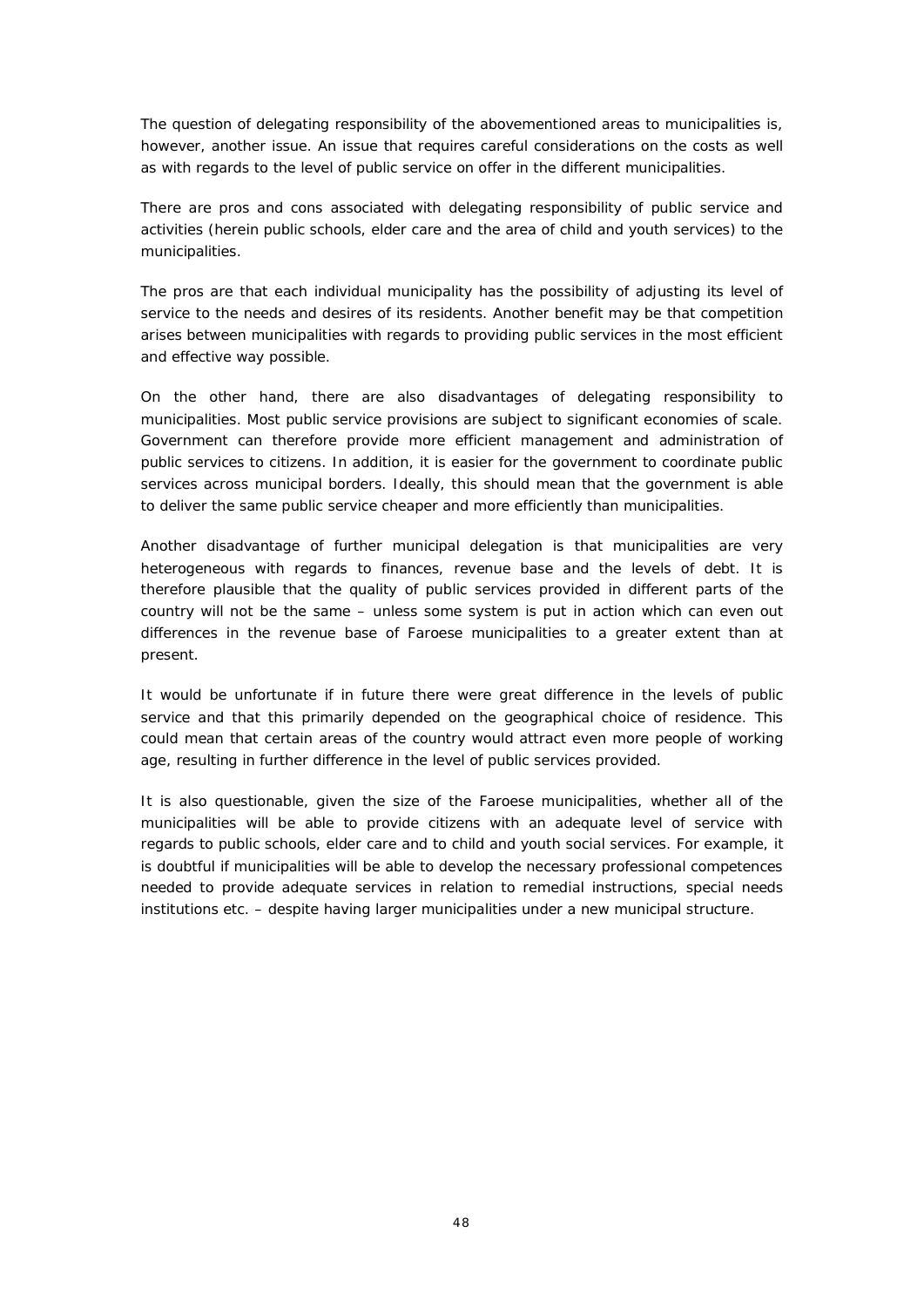# 9. NECESSARY MEASURES

Through the years there have been a number of investigations, reports and proposals on how to improve public services and the activities of the public sector. Many of them have been shelved or proven too difficult to carry through the necessary political processes.

Table 9.1 contains an overview of some the measures discussed in this chapter.

| Possible meassures that can be taken                   | TABLE 9.1                |
|--------------------------------------------------------|--------------------------|
| Some structural reforms                                | <b>Fstimated revenue</b> |
| Transitional scheme ensuring revenue for fishingrights | 40 Mill. DKK.            |
| Abolishment of subsidies in the fishing industy        | 80 - 90 Mill. DKK.       |
| Pension reform - heiger retirement age                 | 15 Mill. DKK             |
| Abolishmnet of the oil-subsidy                         | 30 - 40 Mill. DKK        |
| Property Tax on Housing                                | 40 - 50 Mill. DKK        |
| Changes in VAT                                         | 20 - 30 Mill. DKK        |
| Meassures regarding expences                           |                          |
| Mergers and rationalizing in health services           |                          |
| Rationalizing public services                          |                          |
| Mergers and rationalizing in education                 |                          |
| Group to study rationalizing the pubklic sector        |                          |

Some of these measures could probably be implemented within a short period of time as the relevant knowledge and analyses are at hand, while other measures will need more extensive specialist and political deliberations.

#### 9.1 SOME STRUCTURAL MEASURES

**Tax on natural resources in the fish farming industry** The Faroese governments presented mid-2009 the draft expenditure frame for 2010 (commonly referred to a the St. Olaf's Wake Package) wherein it was suggested to levy a tax on natural resources in the fish farming industry. The Council of Economic Advisers supports this idea and also recommends levying similar taxes in the fishing industry so that all resource-based industries are subject to the same conditions.

**Tax on natural resources in the fishing industry** It is essential to ensure sustainable fisheries as well as a fishing industry that is profitable and unburdened by subsidies. Many attempts have been made to address the issue, e.g. in spring 2000 the Council of Economic Advisers drew up a proposal on a market for trading fishing rights (*days of fishing*). This would be a sound, long term solution. The Council of Economic Advisers this time recommends putting in place a system that allows for adjustments over time as it is hardly possible to levy a genuine resource tax instantaneously. Two such methods of adjustment are proposed:

1) Corporate tax in the fishing industry is increased over a certain period of time. The Faroese fleet is at present not turning a profit and higher corporate taxes would therefore have little effect under current conditions. When catches again increase and ships start to turn a profit, there will be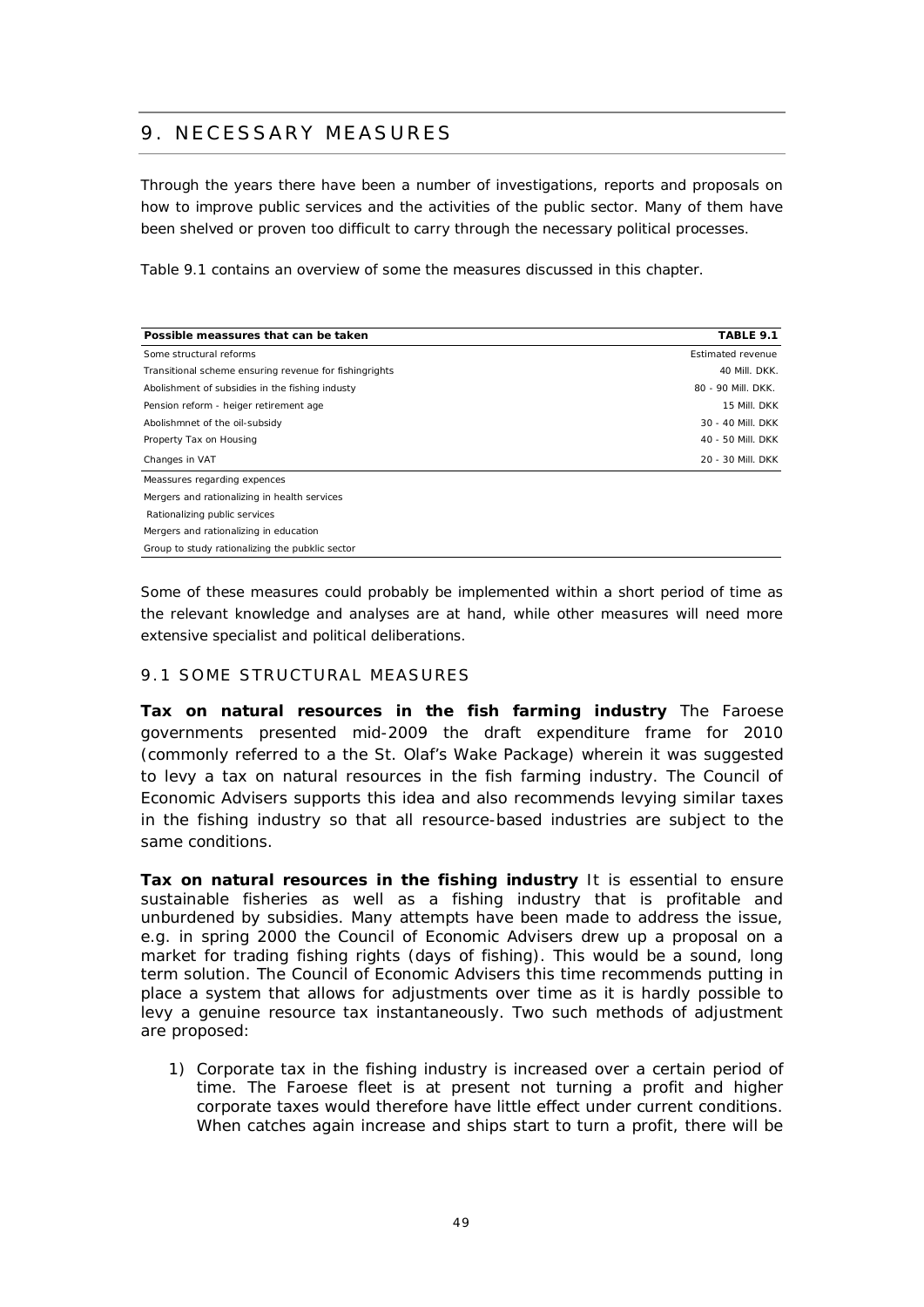pressure on the system and a market-based system for buying and selling days of fishing should be easier to implement.

2) Taxes are levied on the value landed catches. This method would immediately ensure revenues to the Treasury while at the same time facilitating the necessary adjustment in the fishing fleet.

A system of adjustment could be composed of a combination of 1) and 2). Conservative estimates are that this would provide an additional DKK 40 million to the Faroese Treasury.

**Abolish subsidies in the fishing industry** The subsidies to the fishing industry distort the market mechanisms in the Faroese industry. It is crucial that we see change in this area. The subsidy schemes not only distort choices with regards to capital, investment and labour – but also cause the industry to maintain an unreasonably high pressure on fish stocks.

Recommendations are of a gradually lowering of subsidies to the fishing industry. In addition to saving public money, such changes facilitate the movement of labour into more efficient industries and the likelihood of achieving sustainable fisheries is increased. The systems of income–guarantees and tax reduction to fishermen in total constitute annual subsidies to the fishing industry in excess of DKK 90 million. In addition, the authorities support the industry by granting free access to natural resources as well as paying for inspections and other such service, which other industries would normally have to pay for (e.g. the financial sector or the fish farming industry).

If the subsidy schemes are abolished in the next three years this would greatly increase the possibility of improve profitability in the fishing industry. Granted, if these measures are to be effective, they will immediately have consequence in the Faroese fishing industry as a whole and particularly in areas highly dependent on fisheries. The government must therefore consider regional policy measure in order to moderate these effects and encourage new business initiatives.

**Reform of early retirement system** A group of experts appointed by the Ministry of Finance issued a report in 2009 recommending significant reforms to the system of early retirement. One recommendation was to increase the age of retirement by ½ year ever 5 years until the retirement age is at 71 years. Also recommended is to deduct more in the public pension as pensioners earn money in addition to the pension. A minor increase in the age of retirement would have significant influence on public expenditure. It is recommended that the new system of pensions, which was part of the St. Olaf's Wake Package, is implemented as initially planned.

Recommendations are to increase the age of retirement by  $\frac{1}{2}$  year from January 2011. This would result in an annual reduction in expenditure of DKK 15 million in 2011 and onwards. Every time the retirement age is increased additional savings are made.

**Duties on oil** Recommendations are to abolish all exemptions granted to industry with regards to paying duties on oil. Also recommended is that the special duty on fuel oil be included in the calculations of VAT payables. Currently the special duty on fuel oil is not included in the amount liable to VAT. This contributes to a muddling of the VAT system in addition to reducing government revenues. The amendments would mean that the entire fishing fleet as well as all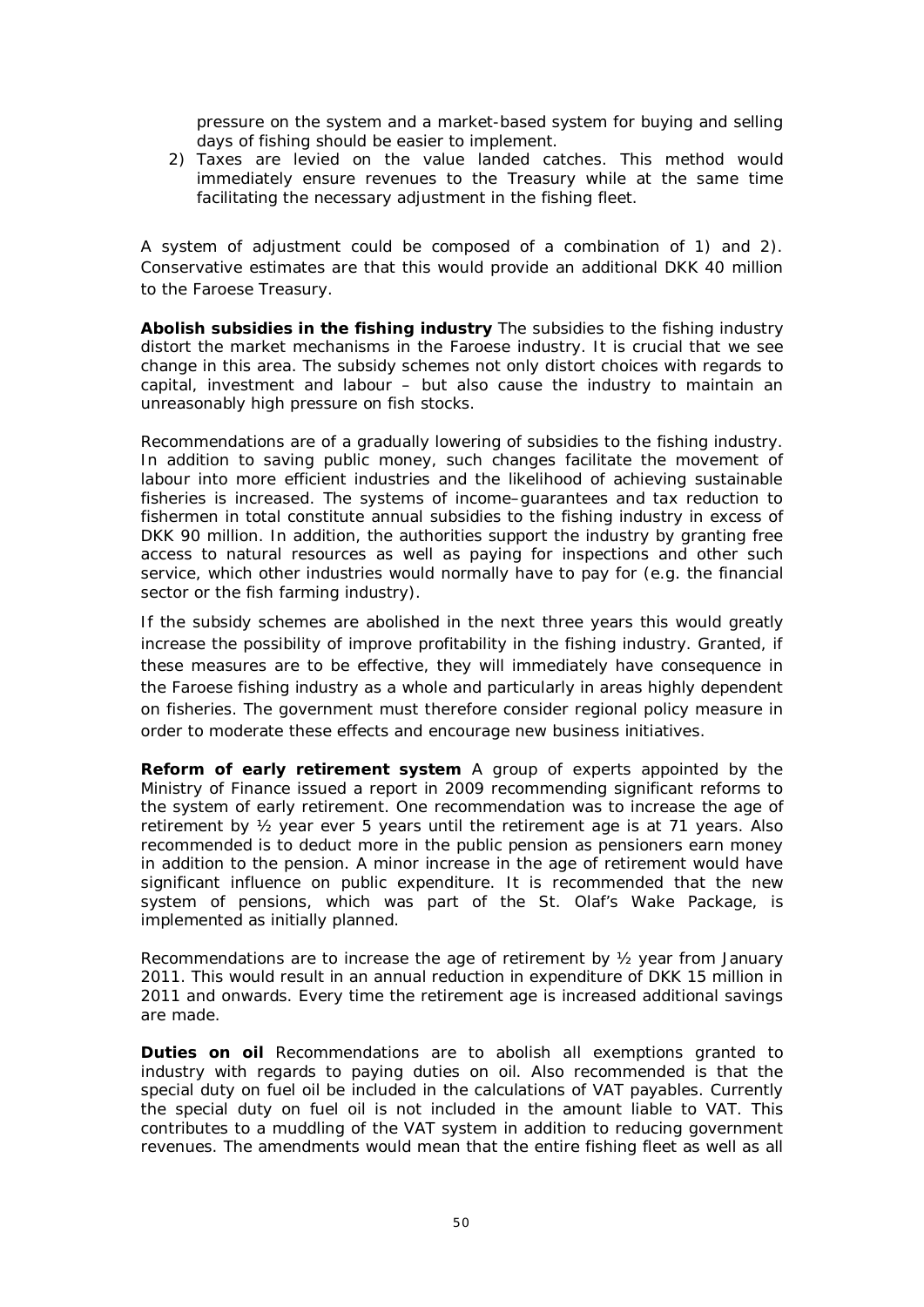other companies would pay a duty on oil. This would increases government revenues. Furthermore, the duty on oil is also an environmental tax and can reduce fishing intensity, which currently is too high.

It is estimated that the amendment will bring in app. DKK 50 million to Treasury annually, at current levels of oil consumption.

**Road taxes converted into duties on petrol and diesel** Such a system would ensure that road taxes were directly linked to the amount of time spent on the roads, i.e. cars that are driven frequently and thus cause more wear and tear to roads will pay more. This system would also trim down administration as well as make foreign cars pay for the wear and tear that they cause to Faroese roads.<sup>24</sup>

**The price of diesel too low on the Faroes** The Faroese price of diesel is amount the lowest in Europe. Recommendations are to increase the duty on diesel so as to achieve a better match between prices on the Faroes and in neighbouring countries.

**Property taxes on residential homes** Efforts are being made to expand the tax base and to a larger degree utilise methods of taxation that do not distort the decisions of individuals and businesses. Property tax on residential housing has several benefits; e.g. it would scatter residential and settlement patterns slightly across the country and improve the utilisation of the total accommodations in the country.

A prerequisite for property tax on residential homes is a public system of housing valuation.<sup>25</sup> If the property tax is fixed at 0.25 percent of the residential value, this would bring in app. DKK 55 million to Treasury (rough estimate).

**Changes to VAT** While the Faroese system of VAT in many respects is well functioning, certain improvements are necessary. A system that confers the same conditions to all industries is not only easier to administer, but is also augments general economic growth. Instead of functioning as a subsidy scheme, the VAT system should rather function as a method of taxation. This is more thoroughly discussed in section 6.2 of this report.

The Ministry of Finance wrote up a report in  $2004^{26}$  where it is recommended that excises and the VAT system are reassessed in order to make them more comprehensible and use-friendly. Parts of these recommendations have been put in action.

It is recommended that the exceptions in the Parliamentary Act on VAT are reexamined with a view to abolish them. This would simplify the system and make it easier to administer as well as reduce the risk of faulty VAT statements.

<sup>24</sup> Cf. [12]

 $25$  Regardless of the introduction of tax on residential homes, it will be necessary with a public registry of housing, e.g. for housing and planning purposes.

 $26$  Cf. [12]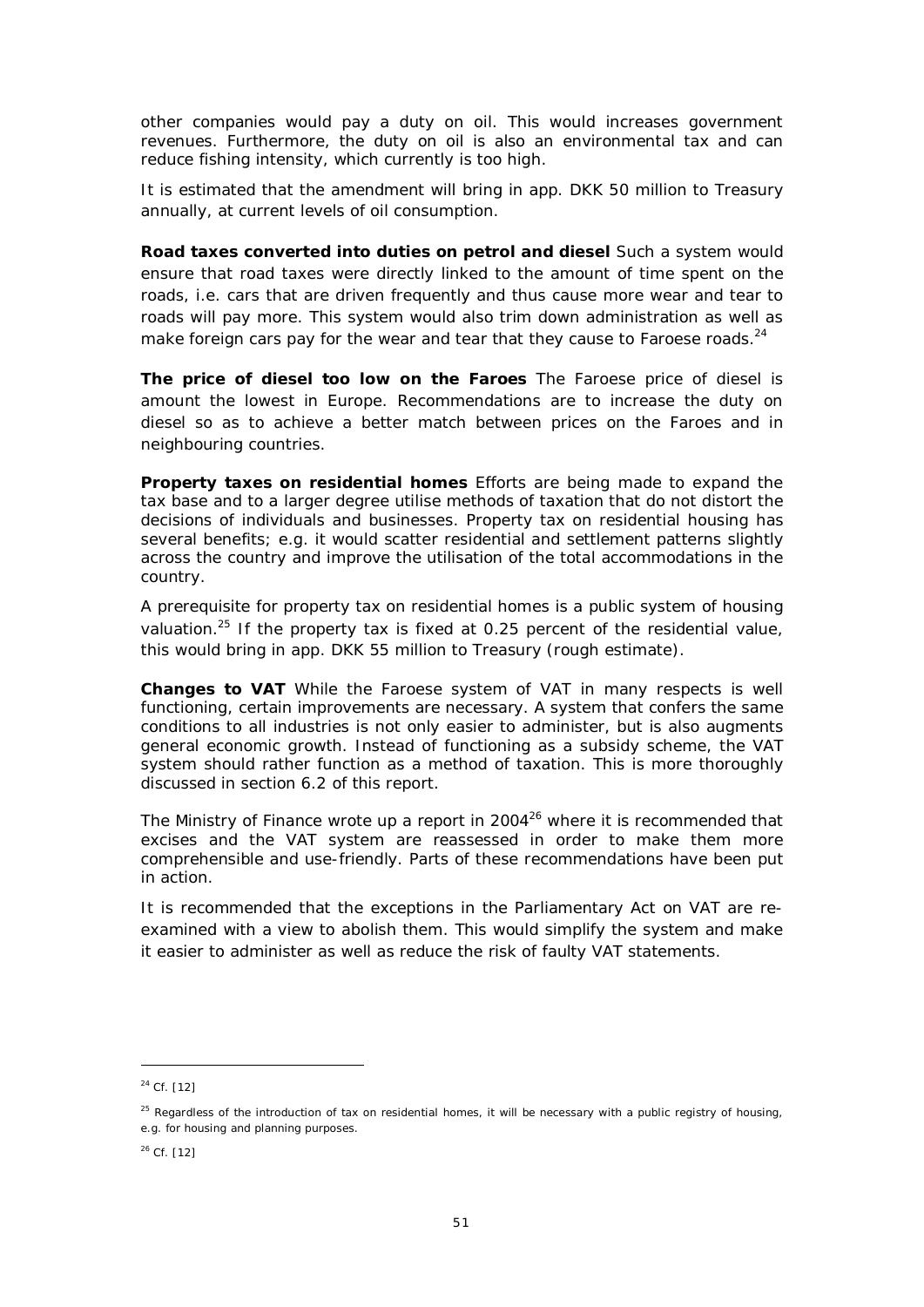#### 9.2 SOME MEASURE WITH REGARDS TO EXPENDITURES

**Expert group on rationalising the public sector** There has been no systematic process of rationalising and increasing efficiency of the entire public sector. Procedures have so far been somewhat fortuitous and while examinations of parts of the public sector have been made, in most cases, they have not led to any significant outcome.

Continuous improvements to efficiency and rationalisation of the public sector should become an embedded part of the responsibilities of the civil service. An expert group set up by the Office of the Prime Minister and the Ministry of Finance should be established on a permanent basis – with the primary task of performing continuous assessments of policy measures to improve efficiency in the public sector and of the socioeconomic consequences of such measures. This is so as to ensure that all policy measures, which affect the production of public services, are given an appropriate professional assessment (cost-benefit) prior to implementation, i.e. determining whether measures raise efficiency. In addition, the expert group should continuously provide information to the political system on possible measure to increase efficiency and rationalisations in the public sector.

The largest single expenditure accounts on the budget are that of health services, social services and education. In 2008 a budget examination was made for the Faroese Health Service and in 2009 a similar examination was made for the Faroese Social Service.

An examination of the educational services should commence and focus on determining the proper structure and administration of the area as well as discuss how money is most efficiently spent.

Based on these and other more thorough assessments, plans should be made on how these three areas are optimally administered, both in terms of service, products and price.

User-fees on certain public services should also be considered. Partial user-fees are already in place for many public services, e.g. on child care, visits to the dentist, different forms of medication and parts of the transportation infrastructure. User-fees could be a sensible way of ensuring that public services are not rendered in cases where there is no sufficient need as well as being an instrument to control the demand for public services.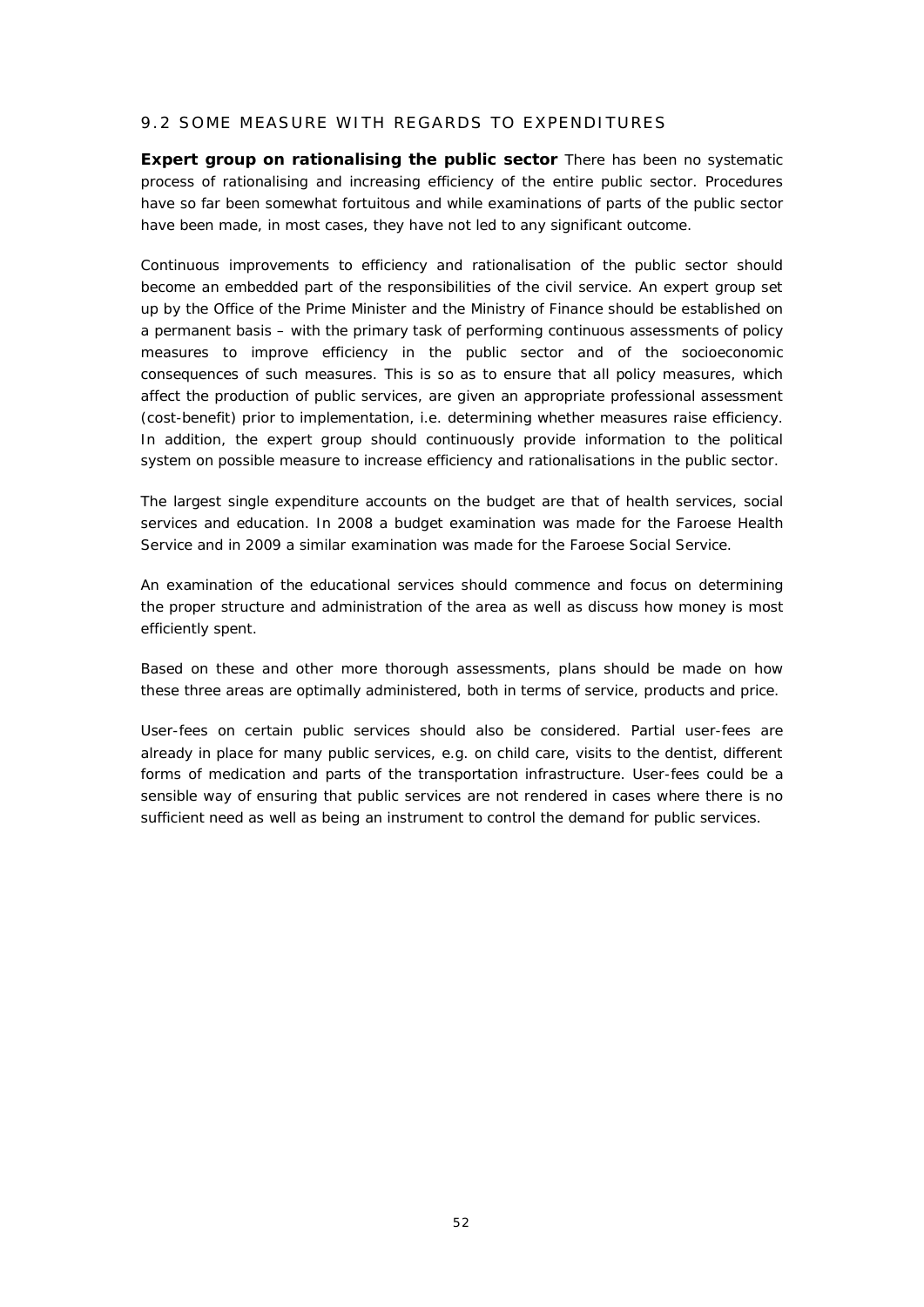### APPENDIX A: FISCAL POLICY RULES

#### **Main fiscal rules currently applied in OECD countries**

#### **Country Date and name Budget Expenditure with windfall Golden target target Rule to deal revenues rule** Australia Charter of Budget Honesty (1998) yes no no no no Austria Stability and Growth Pact (1997) yes no no no no Domestic Stability Pact (2000) Belgium Stability and Growth Pact (1997) yes no yes no National budget rule (2000) Canada Debt repayment plan (1998) yes no yes no Czech republic Stability and Growth Pact (2004) yes yes no no no Law on budgetary rules (2004) Denmark Medium term fiscal strategy (1998) yes yes no no no Finland Stability and Growth Pact (1997) yes yes no no Spending limits (1991, revised in France 1995 and 1997 and Stability and Growth Pact (1997) yes yes Since 2006 no C entral government expenditure Germany Stability and Growth Pact (1997) yes yes no yes Domestic Stability Pact (2002) Greece Stability and Growth Pact (1997) yes no no no no Hungary Stability and Growth Pact (2004) yes no no no Ireland Stability and Growth Pact (1997) yes no no no Italy Stability and Growth Pact (1997) yes yes no no Nominal ceiling on expenditure Japan Cabinet decision on the Medium term fiscal perspective (2002) yes yes no no Luxembourg Stability and Growth Pact (1997) ves no no no no Coalition agreement on expenditure ceiling (1999, 2004) Mexico Budget and fiscal responsibility law<br>(2006) baaget and notal responsibility law by yes control on the yes control of the yes control of the yes control of<br>(2006) Netherlands Stability and Growth Pact (1997) ves yes yes no Coalition agreement on multiyear expenditure targets (1994, revised New Zealand Fiscal responsibility act (1994) yes yes no no no Norway Fiscal Stability guidelines (2001) yes no yes no Poland Stability and Growth Pact (2004) yes no no no no Act on Public Finance (1999) Portugal Stability and Growth Pact (1997) yes no no no no Slovak Slovak Stability and Growth Pact (2004) yes no no no no no Spain Stability and Growth Pact (1997) yes no no no no Fiscal Stability Law (2001, revised Sweden Fiscal budget act (1996, revised in 1999) yes yes no no Switzerland Debt containment rule (2001, but in force since 2003) yes yes yes no United United Code for fiscal stability (1998) yes no no yes<br>Kingdom *Source:* OECD calculations.

**Characteristics of the set of rules**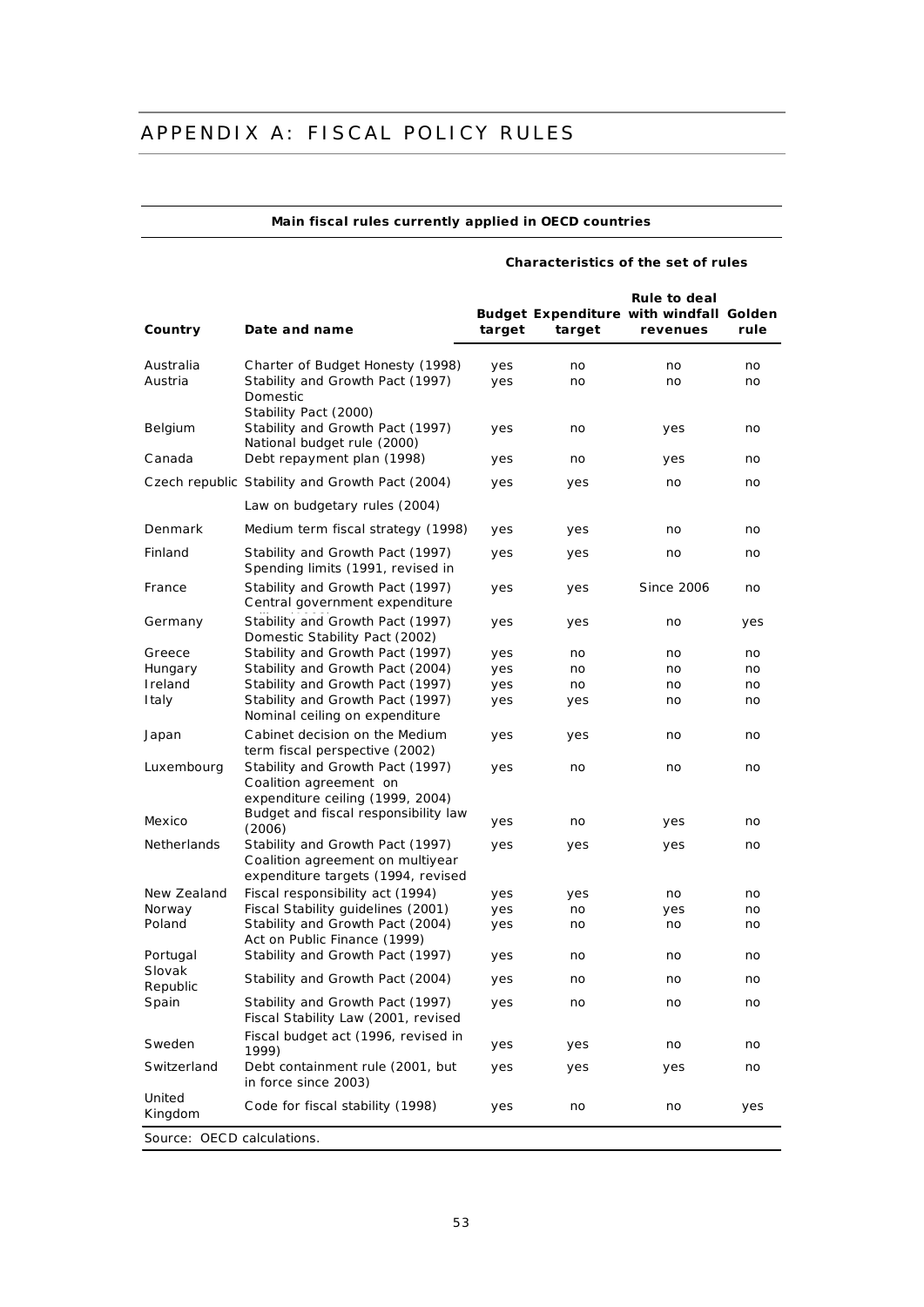#### **LITTERATURE**

[1] Barry Anderson and Joseph J. Minarik. Design Choices for Fiscal Policy Rules. OECD Journal of Budgeting, Vol. 5, No. 4. Available at [www.oecd.org,](http://www.oecd.org) 2006.

[2] Paul Atkinson and Paul van den Noord. Managing Public Expenditure: Some Emerging Policy Issues and a Framework. OECD Economics Department Working Papers No. 285. Available at [www.oecd.org,](http://www.oecd.org) February 2001.

[3] Thomas Baunsgaard and Steven A. Symansky. Automatic Fiscal Stabilizers. IMF Staff Position Note SPN/09/23. Available at [www.imf.org/external/pubind.htm](http://www.imf.org/external/pubind.htm), September 2009.

[4] P. Birch Sørensen, M. Rosholm, H. J. Whitta-Jacobsen and E. Schrøder Amundsen. Indfør øremærket sundhedsbidrag. Available at [www.dors.dk,](http://www.dors.dk) November 2009.

[5] Olivier Blanchard. Commentary. Federeal Reserve Bank of New York. Economic Policy Review. Available at [www.ny.frb.org/research/epr/00v06n1/0004blan.pdf](http://www.ny.frb.org/research/epr/00v06n1/0004blan.pdf), April 2000.

[6] Olivier Blanchard, Giovanni Dell'Ariccia and Paolo Mauro. Rethinking Macroeconomic Policy. IMF Staff Position Note SPN/10/03. Available at [www.imf.org/external/pubind.htm,](http://www.imf.org/external/pubind.htm) February 2010.

[7] Anthony Boardman, David H. Greenberg, Aidan R. Vining and David L. Weimer. Cost-Benefit Analaysis: Concepts and Practice. Prentice-Hall, 1996.

[8] Stephen Cecchetti, M. S. Mohanty and Fabrizio Zampolli. The Future of Public Debt: Prospects and Implications. Bank for International Settlements. Conference Draft. Available at [www.bis.org](http://www.bis.org), February 2010.

[9] Carlo Cottarelli and Jose Viñals. A Strategy for Renormalizing Fiscal and Monetary Policies in Advanced Economies. IMF Staff Position Note SPN/09/22. Available at [www.imf.org/external/pubind.htm](http://www.imf.org/external/pubind.htm), September 2009.

[10] ECB. Challenges to Fiscal Sustainability in the Euro Area. ECB Monthly Bulletin February 2007, p. 59-72. Available at [www.ecb.europa.eu,](http://www.ecb.europa.eu) 2007.

[11] ECB. The Impact of Government Support to the Banking Sector on Euro Area Public Finances. ECB Monthly Bulletin July 2009, p. 63–74. Available at [www.ecb.europa.eu,](http://www.ecb.europa.eu) 2009.

[12] Fíggjarmálaráðið. Endurskoðan av punktgjøldum og MVG-skipanini, October 2004.

[13] Fíggjarmálaráðið. Játtanargreining á almannaøkinum. Available at [www.fmr.fo](http://www.fmr.fo), December 2009.

[14] Finansministeriet. Redegørelse om offentlige investeringer. Available at [www.fm.dk,](http://www.fm.dk) January 2001.